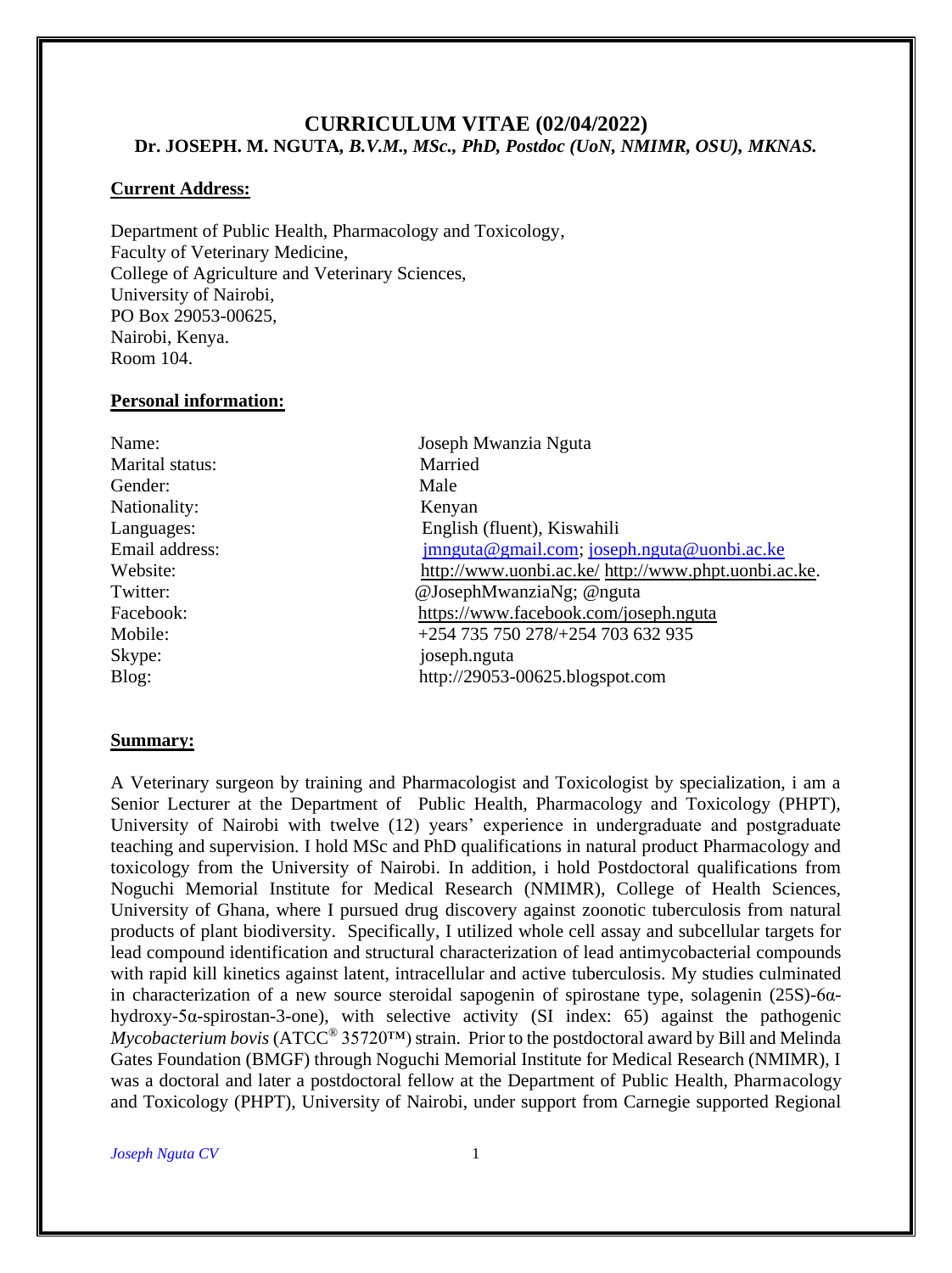Initiative in Science and Education, African Natural Products Network (RISE-AFNNET) University of Nairobi Node, investigating medicinal plants for antiprotozoal activity. I have supervised three **(3)** Doctoral **(PhD)** students and fifteen **(15)** Master of Science **(MSc)** students to completion. I have published **seventeen (17)** peer reviewed articles, and accumulated a total of **Sixty nine (69) publication points**, since my last promotion. I have published cumulatively **fifty one (51)** articles in leading peer reviewed journals. I have attended sixty eight **(68)** workshops/symposia and presented **forty eight (48)** papers/abstracts in both local and international scientific conferences. I have a cumulative citation of **1039**, h-index of **15** and *i*10-index of **21**. I have been awarded a total of six **(6)** travel grants and three **(3)** research/development grants since my last promotion by both local and international institutions. I have **attracted educational resourses** from American Society for Microbiology and British Council. I have continued **to offer community service**, as a Veterinary surgeon and also as a member of society. I was ranked position ninety seven **(97)** among the top one hundred **(100)** Kenyan Scientist by Webometrics in March 2015 **(***[http://www.webometrics.info/en/node/106\)](http://www.webometrics.info/en/node/106)***.** In 2020/2021 Academic year, **I was ranked among the top three Best Academicians in the Faculty of Veterinary Medicine,** and received the Vice Chancellors prize/recognition due to exemplary performance. I am the Country coordinator, One Health Ethics and Regulatory Procedures Project (**OHEARP**), and the Country Liason Officer, Global One Health Initiative (**GOHi).** I was the American Society for Microbiology (ASM) Young Ambassador for Science to Kenya, 2017-2020 [\(http://www.asm.org/index.php/this-week-in](http://www.asm.org/index.php/this-week-in-international)[international\)](http://www.asm.org/index.php/this-week-in-international). Currently, I am the American Society for Microbiology (ASM) **Country Ambassador for Science** to Kenya. Since 2017, I was appointed as an Early Career Reviewer (ECR), by the Centre for Scientic Review (CSR), National Institute of Health (NIH), Bethseda, USA. I am a **Member of Kenya National Academy of Sciences** (**MKNAS/217**), a mark of academic integrity and distinction. I have special research interests in Natural Product Pharmacology and Toxicology, specifically, antimicrobial drug discovery from microbial and floral biodiversity, and One Health and Emergency research ethics.

#### **Undergraduate and Postgraduate Teaching**

## **(A). Undergraduate and Postgraduate Courses Coordinated:**

#### **A.1. Undergraduate Courses Coordinated/Course Leader:**

| 1.Co-ordinator: | HBC 406: Biochemical Pharmacology                       |
|-----------------|---------------------------------------------------------|
| 2.Co-ordinator: | JWL 352: Basic Pharmacology, Toxicology & Ecotoxicology |

#### **A.2. Postgraduate Courses Coordinated/Course Leader:**

| 1. Co-ordinator:        | <b>JVN</b> 604: Natural Products Safety and Efficacy |
|-------------------------|------------------------------------------------------|
| 2. Co-ordinator:        | JPT 602: Food and Environmental Toxicology           |
| <b>3.</b> Co-ordinator: | JPT 625: Advanced Toxicology                         |
| 4.Co-ordinator          | JPT 620: Pharmacognosy                               |

#### **(B).Courses Taught**

#### **(i). Undergraduate Courses Taught**

**1**. HBC 406: Biochemical Pharmacology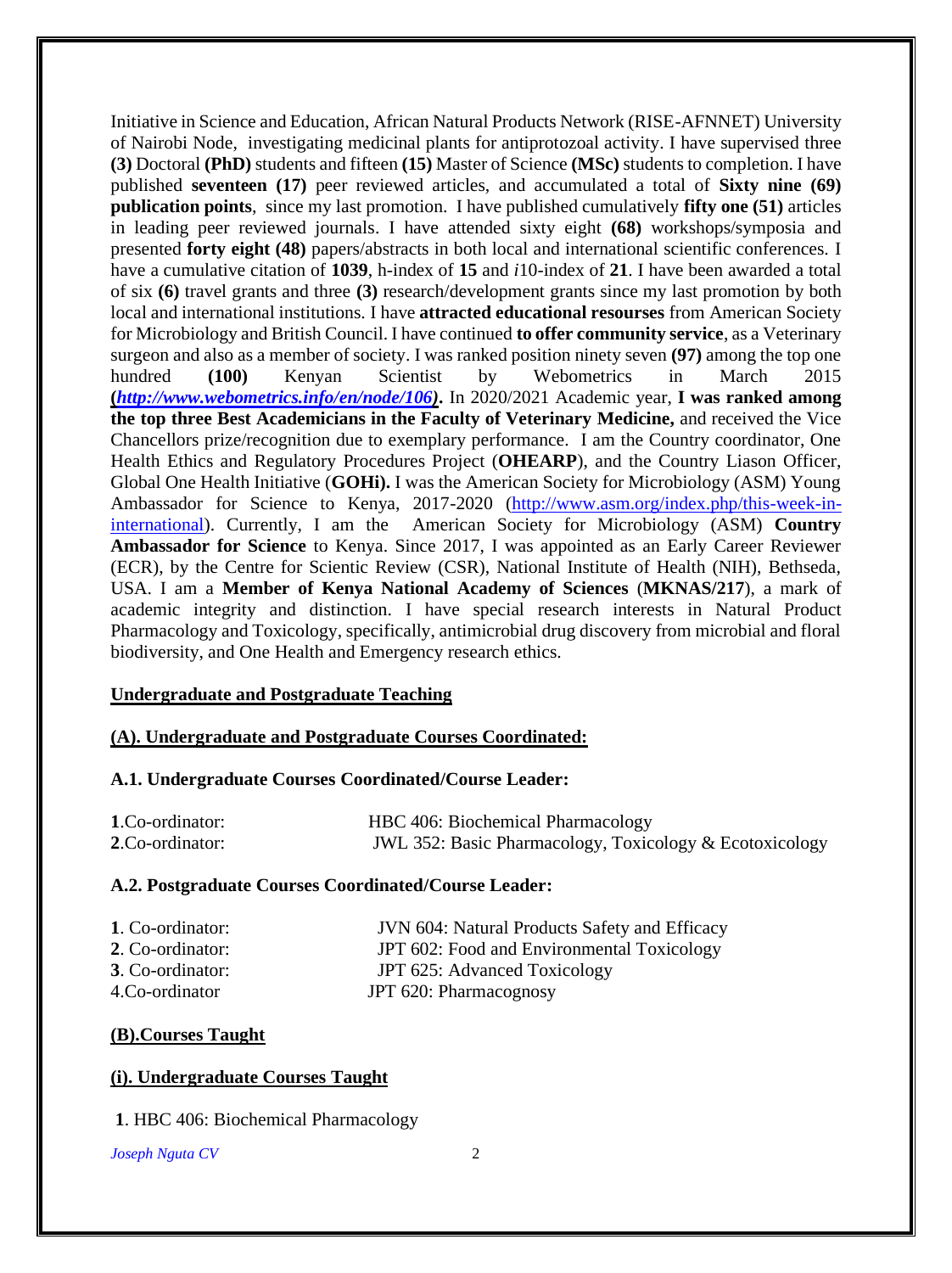**2.** JWL 352: Basic Pharmacology, Toxicology & Ecotoxicology .JPT 343: Toxicology .JPT 341: Pharmacology I .JPT 342: Pharmacology II . JCL 534: Forensic Science, Jurisprudence and Policy (**Course taught: Forensic toxicology**) .JFA 206: Aquatic Toxicology . HBC 407: Biochemical Toxicology .AFN 302: Nutritional Pharmacology

#### **(ii). Postgraduate Courses Taught**

- 1. JPT 602: Food and Environmental Toxicology
- 2. JPT 625: Advanced Toxicology
- 3. JVN 604: Natural Products Safety and Efficacy
- 4. JPH 606: Aquatic Pharmacology and Toxicology
- 5. JPT 620: Pharmacognosy

#### **Administrative responsibilities**

| <b>1.</b> Acting Chairman, PHPT: | <b>Dates</b>                                                                         |
|----------------------------------|--------------------------------------------------------------------------------------|
|                                  | (a). October, $22nd$ -November $2nd$ , 2018.                                         |
|                                  | (b). February, $11^{th}$ -February $15^{th}$ , 2019                                  |
|                                  | (c). March, $4^{th}$ - $6^{th}$ , 2019                                               |
|                                  | (d). April, $23^{rd} - 26^{th}$ , 2019.                                              |
|                                  | (e). May, $27^{\text{th}} - 7^{\text{th}}$ June, 2019.                               |
| 2. Leader/Head:                  | Natural products research group                                                      |
| <b>3. Co-ordinator/Incharge:</b> | Departmental (PHPT) examinations (October, 2016-October, 2020)                       |
| 4. Member:                       | Departmental Management Committee<br><b>Departmental Quality Assurance Committee</b> |

#### **Personal profile:**

**Senior Lecturer**, Pharmacology and Toxicology………………Department of Public Health, Pharmacology and Toxicology, Faculty of Veterinary Medicine, University of Nairobi.

#### **Duties and responsibilities:**

Mentorship and supervision of doctoral students in the area of drug discovery against infectious diseases from natural products. Lecturing and supervision of both postgraduate and undergraduate students undertaking the following courses: MSc in Pharmacology and Toxicology; MSc in Natural Products and Bioprospecting; Masters in Veterinary Public Health (MVPH); MSc in Food Nutrition and Dietetics; Master of Science in Fisheries; Bachelor of Veterinary Medicine; Bachelor of Science in Wildlife Management and Conservation; Bachelor of Science in Food Nutrition and Dietetics and Bachelor of Science in Medical Biochemistry students topics in Basic and Clinical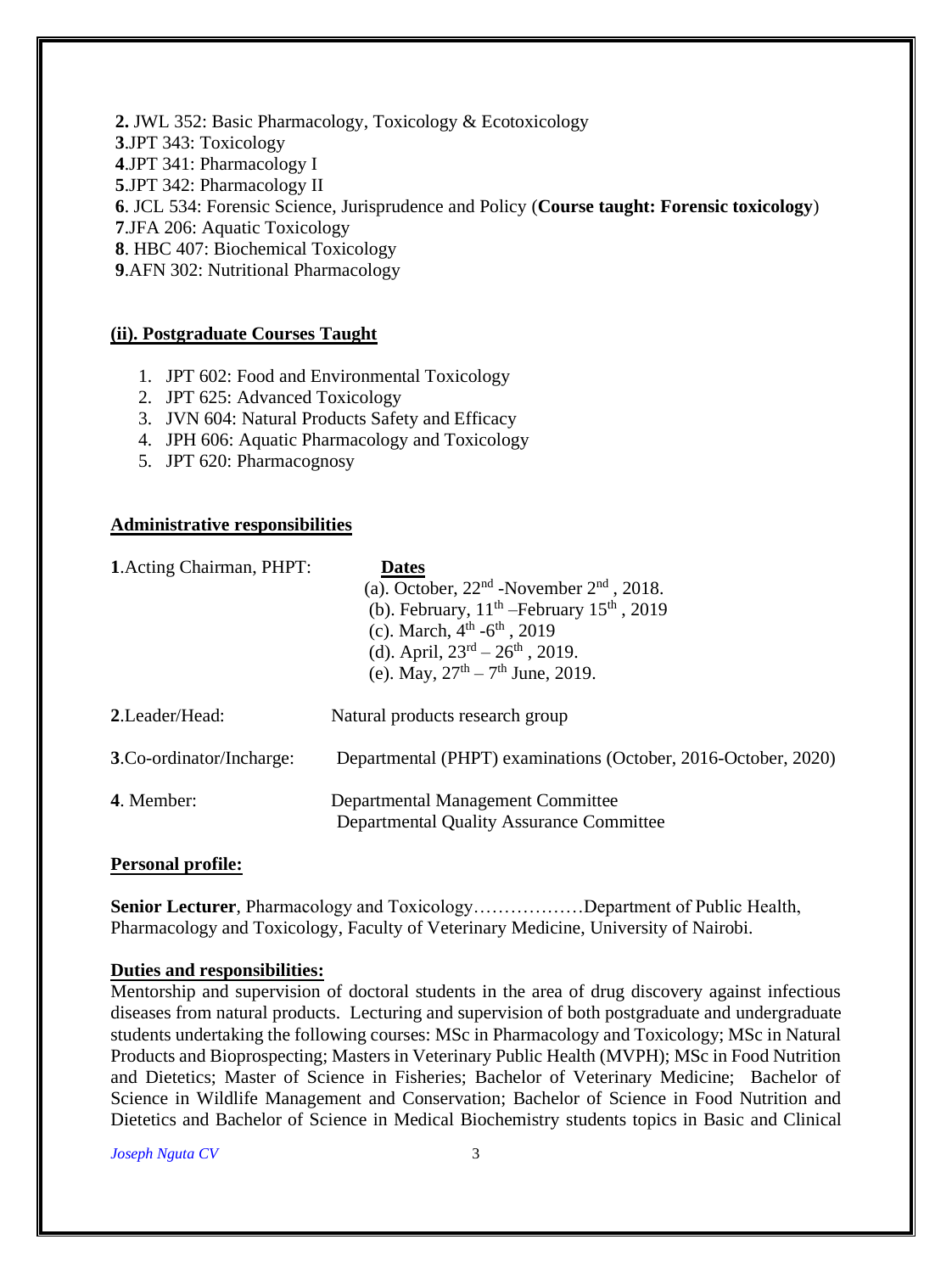Pharmacology and Toxicology. I am aslo involved in organization of practical classes and conduct of tutorials in the area of Pharmacology and Toxicology and any other duties assigned to me by the Departmental head from time to time. I have served as the **Acting Chairman,** Department of Public Health, Pharmacology and Toxicology on different occasions during **2018 and 2019.**

# **Career Aspiration:**

To provide leadership in academia, drug discovery against infectious diseases and in the practice of Veterinary Medicine, while upholding the ethics and dignity of the veterinary profession.

# **ORCID ID:**

ORCID identifier is**:** 0000-0002-4591-9999, and my full ORCID iD and the link to my public record is: **[http://orcid.org/0000-0002-4591-9999.](http://orcid.org/0000-0002-4591-9999?lang=en)**

# **Citation indices:**

- **1.** h-index: **15**
- **2.** i10- index**: 21**
- **3.** Cumulative citations: **1039**
- **4.** PubMed appearances: **16 (Complete List of Published Work in MyBibliography: [https://www.ncbi.nlm.nih.gov/myncbi/joseph.nguta.1/bibliography/public/\)](https://www.ncbi.nlm.nih.gov/myncbi/joseph.nguta.1/bibliography/public/)**
- **5.** Webometrics ranking **(March, 2015): Position 97, among top 100 Kenyan scientists (***[http://www.webometrics.info/en/node/106\)](http://www.webometrics.info/en/node/106)*
- 6. **Ranked position 3 (exemplary performance)** in the Faculty of Veterinary Medicine in 2020/2021 Academic year, thus receiving Vice Chancellors recognition and prize

# **Educational background:**

**1.** Postdoctoral Fellow (Research Ethics/Bioethics): Global one Health Initiative (GOHi), The Ohio State University: 01<sup>st</sup> March 2021-todate.

*Post Doc focus:* One Health Ethics and Regulatory Procedures (OHEARP). Topic: Ethical challenges, opportunities and feasibility of making potential changes for improved Ethical review of One Health and Emergency research in Africa.

**2.** Postdoctoral Fellow (Pharmacology and Toxicology): Noguchi Memorial Institute for Medical Research, College of Health Sciences, University of Ghana, Legon, Accra: **06th April 2014 to 30th September, 2016.**

*Post Doc focus:* Drug discovery against Mycobacterial infections (Zoonotic tuberculosis) from Ghanaian medicinal plants.

Topic: Bioassay guided fractionation, Isolation and Structural characterization of antimycobacterial compounds from natural products of plant biodiversity.

**3**. Postdoctoral Fellow (Pharmacology and Toxicology): University of Nairobi: **January 2012 to February, 2014.**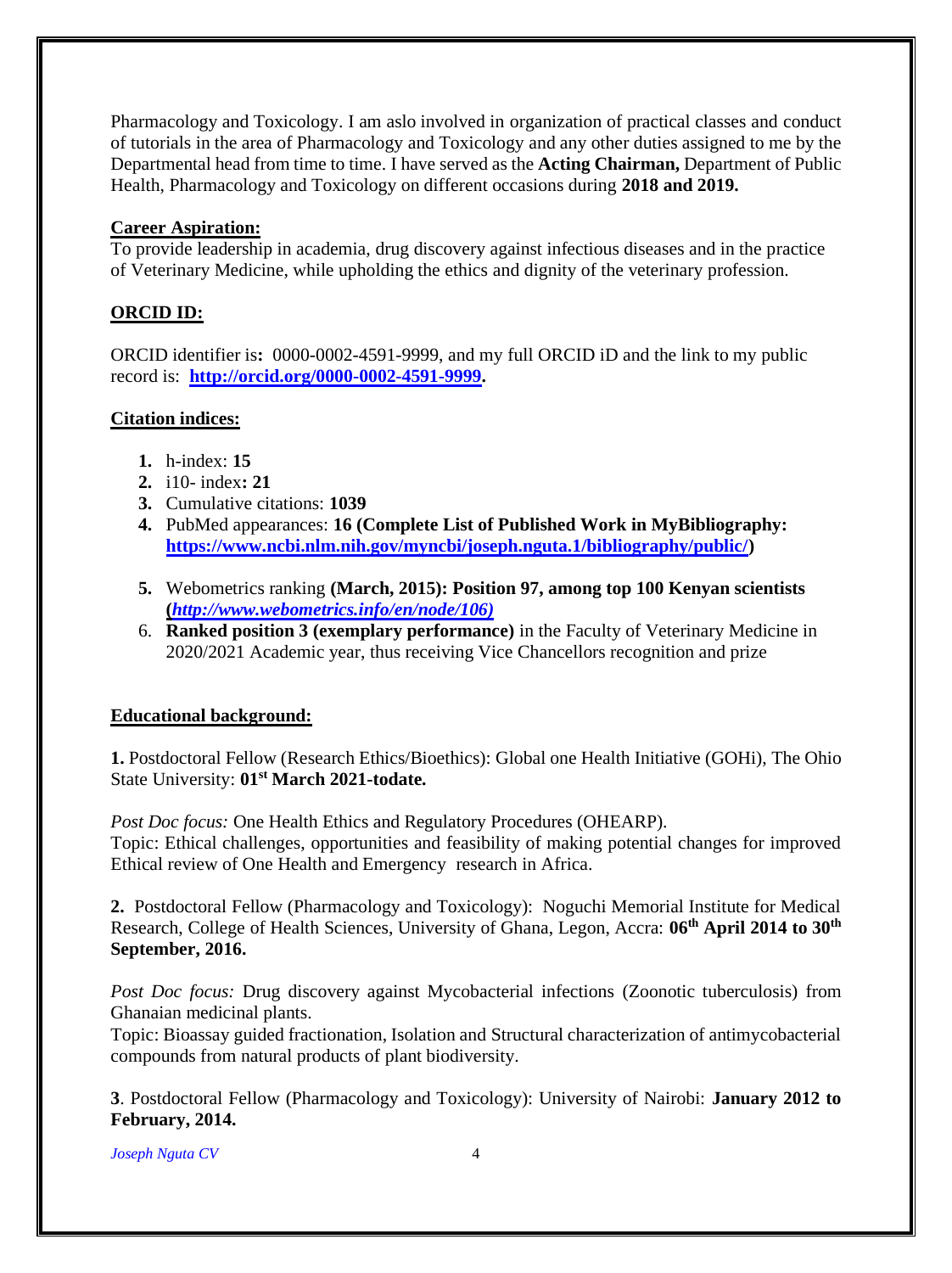*Post Doc focus*: Formulation of safe, efficacious Phytomedicines against Protozoal diseases.

**4.** PhD (Pharmacology and Toxicology): University of Nairobi, **January 2009 to 9th September 2011.**

*Thesis focus*: Ethnopharmacology/Pharmacology and Toxicology of Phytomedicines

**5.** MSc (Pharmacology and Toxicology): University of Nairobi, **October/November 2004 to 7th September 2007.**

*Thesis focus:* Nutritional Pharmacology/Toxicology/Mineral Metabolism*.*

**6.** Bachelor of Veterinary Medicine (BVM): University of Nairobi, **October 1995 to 27th November 2000.**

## **Employment history:**

**1**. Senior Lecturer, Department of Public Health, Pharmacology and Toxicology (PHPT), University of Nairobi: **15th June, 2018……….. To date**

**2**. Lecturer, Department of Public Health, Pharmacology and Toxicology (PHPT), University of Nairobi: **22nd June, 2012……….. 14th June 2018.** 

**3**. Tutorial Fellow, Department of Public Health, Pharmacology and Toxicology (PHPT), University of Nairobi: **29th Oct. 2008 to 21/06/2012**

**4**. Lecturer, Nairobi Technical Training Institute: **3 rd September, 2007 to 28th oct.2008**.

## **Research interests:**

1.Natural product pharmacology and toxicology

2.Isolation, structural identification and characterization of anti-mycobacterial compounds from natural products

3.Bio-assay guided fractionation, isolation and identification of antimicrobial compounds

4.*In vitro* and *in vivo* toxicology assays

5.*In vitro* and *in vivo* pharmacology assays

6. Hit to Lead compound optimization

7.NMR-MS spectral analysis of isolated compounds

8. One Health and Emergency Research ethics

## **Academic publications:**

**1. J.M. Nguta.** Isolation and structural characterization of antimycobacterial compounds from Ghanaian medicinal plants **(Postdoctoral studies, Noguchi Memorial Institute for Medical Research, University of Ghana, September 2016).**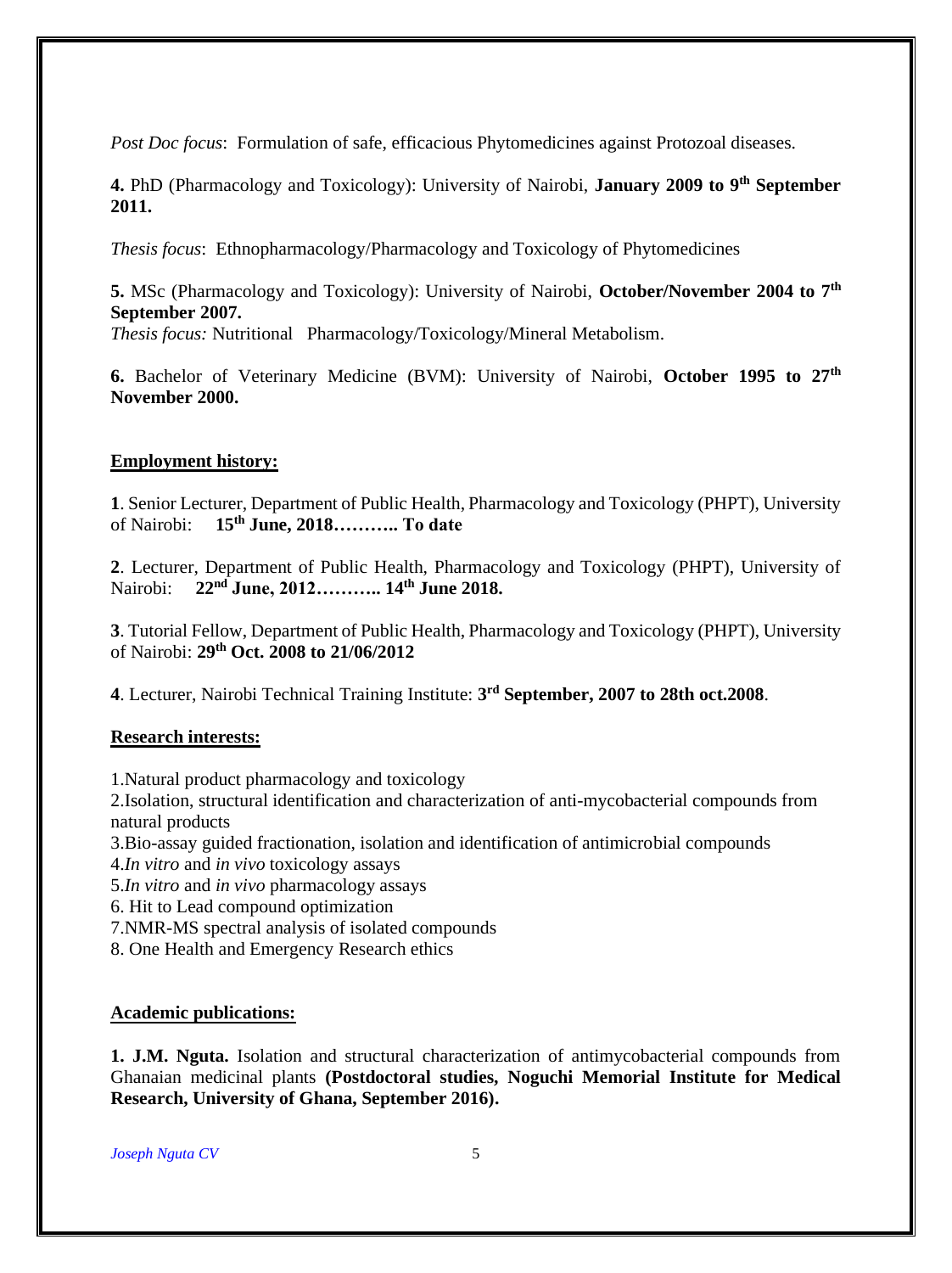**2. J.M. Nguta.** Ethnopharmacology and Toxicology of Antimalarial Plants used traditionally in Msambweni, Kenya (**PhD Thesis**, **University of Nairobi, 2011**).

**3. J.M. Nguta**. Evaluation of trace element status in pasture grasses in various regions in Kenya (**MSc Thesis, University of Nairobi, 2007**).

#### **Book Chapters Published**

**1.Joseph M. Nguta,** Kuastros M. Belaynehe, Andréia G. Arruda, Getnet Yimer, Dónal O'Mathúna. One Health research ethics in emergency, disaster and zoonotic disease situations: An animal disease outbreak investigation case study in Ethiopia. **In: Ethics, Integrity and Policymaking: The Value of the Case Study. Eds Dónal O'Mathúna and Ron Iphofen. Springer Nature, 2021. (Undergoing peer review).**

#### **Special Seminars Delivered**

**1.** "Introduction to Systematic Reviews" delivered by Drs. Dónal O'Mathúna, **Joseph M Nguta** and Kuastros B Mekonnen to all Global One Health Initiative (GOHi) Fellows on **December 16th, 2021.**

**2.** "Bioethics transcending borders: Challenges and opportunities for improved conduct, review and regulation of One Health research in Africa", Delivered by: **Joseph M. Nguta,** at The Ohio State University Global One Health initiative (GOHi) webinar series on: **Thursday, January 20'th, 2022, between 8:30-10:00AM EST,** under support from the NIH Fogarty International Center, under theme, "One Health Ethics, Community engagement during One Health Research Amidst Conflict, Drought, and Animal Disease"

#### **Articles published in peer reviewed scientific journals:**

1.Hashim Ali , **Joseph Nguta,** Fredrick Musila, Isaac Ole-Mapenay, Dorine Matara, and James Mailu**.,2022.** Evaluation of Antimicrobial Activity, Cytotoxicity, and Phytochemical Composition of *Ocimum americanum* L. (Lamiaceae). **Evidence-Based Complementary and Alternative Medicine, Volume 2022, Article ID 6484578, 11 pages, https://doi.org/10.1155/2022/6484578**.

2. Githua KK, Maitho TE, **Nguta JM** and Okumu MO**., 2022**. Studies on the ethnopharmacology, antimicrobial activity, and toxicity of *Catha edulis* (Vahl.) Endl., in *Sprague Dawley* rats [version 1; peer review: awaiting peer review]. *F1000 Research* **2022, 11:286 [\(https://doi.org/10.12688/f1000research.109243.1\)](https://doi.org/10.12688/f1000research.109243.1).**

**3.** James K. Mailu., **Joseph M. Nguta.,** James M. Mbaria., Mitchel O. Okumu., **2021**. Qualitative and quantitative phytochemical composition, antimicrobial activity, and brine shrimp cytotoxicity of different solvent extracts of *Acanthus polystachyus, Keetia gueinzii*, and *Rhynchosia elegans*. **Future Journal of Pharmaceutical Sciences, 2021, 7:195, pp.1-11, https://doi.org/10.1186/s43094-021-00342-z.**

**4.** Kathare, J.M., Mbaria, J.M., **Nguta, J.M.,** Moriasi, G.A., Mainga, A.O., **2021.** Antimicrobial Efficacy, Cytotoxicity, Acute Oral Toxicity, and Phytochemical Investigation of the Aqueous and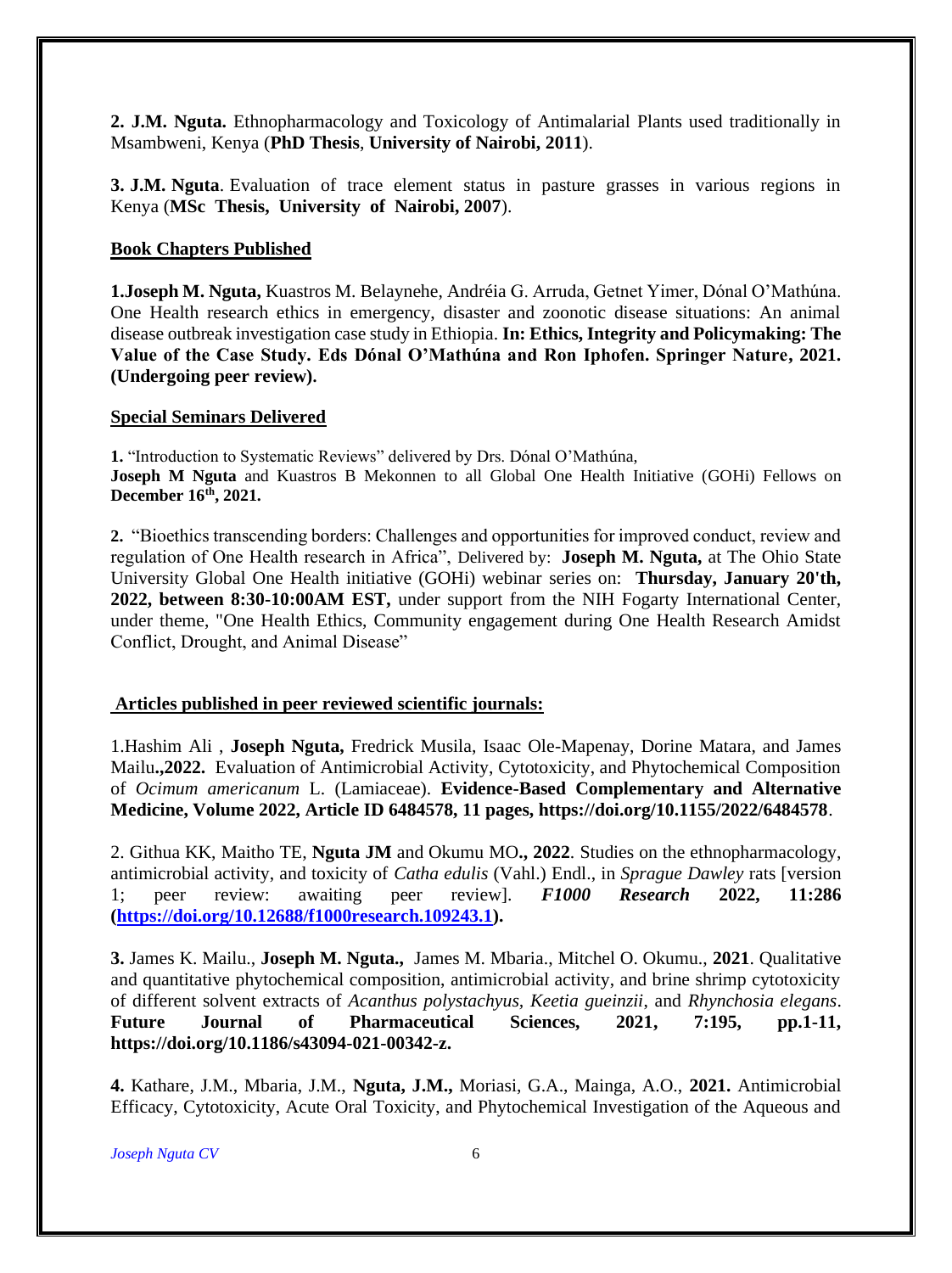Methanolic Stem Bark Extracts of *Bridellia micrantha* (Hochst.) Baill. **Pharmacognosy Journal 2021; 13(5)**, **pp. 1248-1256, Sep-Oct, 2021.**

**5.** Matara, D.N., **Nguta, J.M.,** Musila, F.M., and Mapenay I. **2021**. Phytochemical analysis and investigation of the antimicrobial and cytotoxic activities of *Croton dichogamus* Pax crude root extracts, *Evidence-Based Complementary and Alternative Medicine***, vol. 2021, Article ID 2699269, 9 pages, 2021**.<https://doi.org/10.1155/2021/2699269>

**6.**Muchonjo JK, Mbaria JM, **Nguta JM**, Moriasi, GA., **2021.** Analgesic efficacy and phytochemical composition of the aqueous and methanolic stem bark extracts of *Mystroxylon aethiopicum* (Thunb.) Loes. (Celastraceae). **International Journal of Herbal Medicine 2021; 9(2): pp. 48-56**

**7.**Kathare JM, Mbaria JM, **Nguta JM,** and Moriasi GA., **2021.** Antimicrobial, cytotoxicity, acute oral toxicity, and qualitative phytochemical screening of the aqueous and methanolic stem-bark extracts of *Croton megalocarpus* Hutch. (Euphorbiaceae). **The Journal of Phytopharmacology, 2021; 10(2): pp. 117-125.**

**8**. Kathare JM, Mbaria JM, **Nguta JM,** and Moriasi GA., **2021.** Antimicrobial, cytotoxicity, acute oral toxicity, and qualitative phytochemical screening of the aqueous and methanolic extracts of *Physalis peruviana* L (Solanaceae). **Appli Microbiol Open Access, 2021; 7(3): pp. 1-10.**

**9.** VM Omambia, **JM Nguta,** ES Mitema, FM Musila, DM Nyak, HM Ali, MA Gervason., **2021.**  Ethnopharmacology, pharmacological activities, and chemistry of the Hypericum genus**. [The Journal of](http://www.phytopharmajournal.com/Volume10issue1.html)  [Phytopharmacology, 2021;](http://www.phytopharmajournal.com/Volume10issue1.html) 10(2): pp. 105-113. DOI:** 10.31254/phyto.2021.10206

**10**. DN Matara, **JM Nguta,** FM Musila, IO Mapenay, HM Ali, VM Omambia., **2021.** Botanical description, ethnomedicinal uses, phytochemistry and pharmacological effects of *Croton dichogamus* Pax (Euphorbiaceae). **[The Journal of Phytopharmacology, 2021;](http://www.phytopharmajournal.com/Volume10issue1.html) 10(1): pp. 42-47**. **DOI:** [10.31254/phyto.2021.101xx.](http://www.phytopharmajournal.com/Volume10issue1.html)

**11.** HM Ali, **JM Nguta,** IO Mapenay, FM Musila, OM Vincent, DM Nyak., **2021.** Ethnopharmacological uses, biological activities, chemistry and toxicological aspects of *Ocimum americanum* var. *americanum* (Lamiaceae). **The Journal of Phytopharmacology, 2021; Vol. 10 (1), pp. 56-60.** 

**12**. **Nguta, J.M., 2021.** Nitrate-nitrite toxicosis associated with duckweed (*Portulaca oleracea* L.) (Portulacaceae) consumption in a herd of sheep in Kenya. **Biomed Biotechnol Res J, 2021, 5(1), pp. 16-20.**

**13**. **Nguta, J.M., 2021.** Therapeutic management of hypovitaminosis A and Zinc deficiency in a lactating cow from a small dairy herd in Muranga County, Kenya. **Biomed Biotechnol Res J, 2021, 5(1), pp. 94-97.** 

**14.** JK Mailu, **JM Nguta**, JM Mbaria, MO Okumu., **2020.** Medicinal plants used in managing diseases of the respiratory system among the Luo community: An appraisal of Kisumu East Subcounty, Kenya. **Chinese Medicine, Vol. 15 (95), pp. 1-27.** [https://doi.org/10.1186/s13020-020-](https://doi.org/10.1186/s13020-020-00374-2) [00374-2.](https://doi.org/10.1186/s13020-020-00374-2) PMCID: PMC7469313.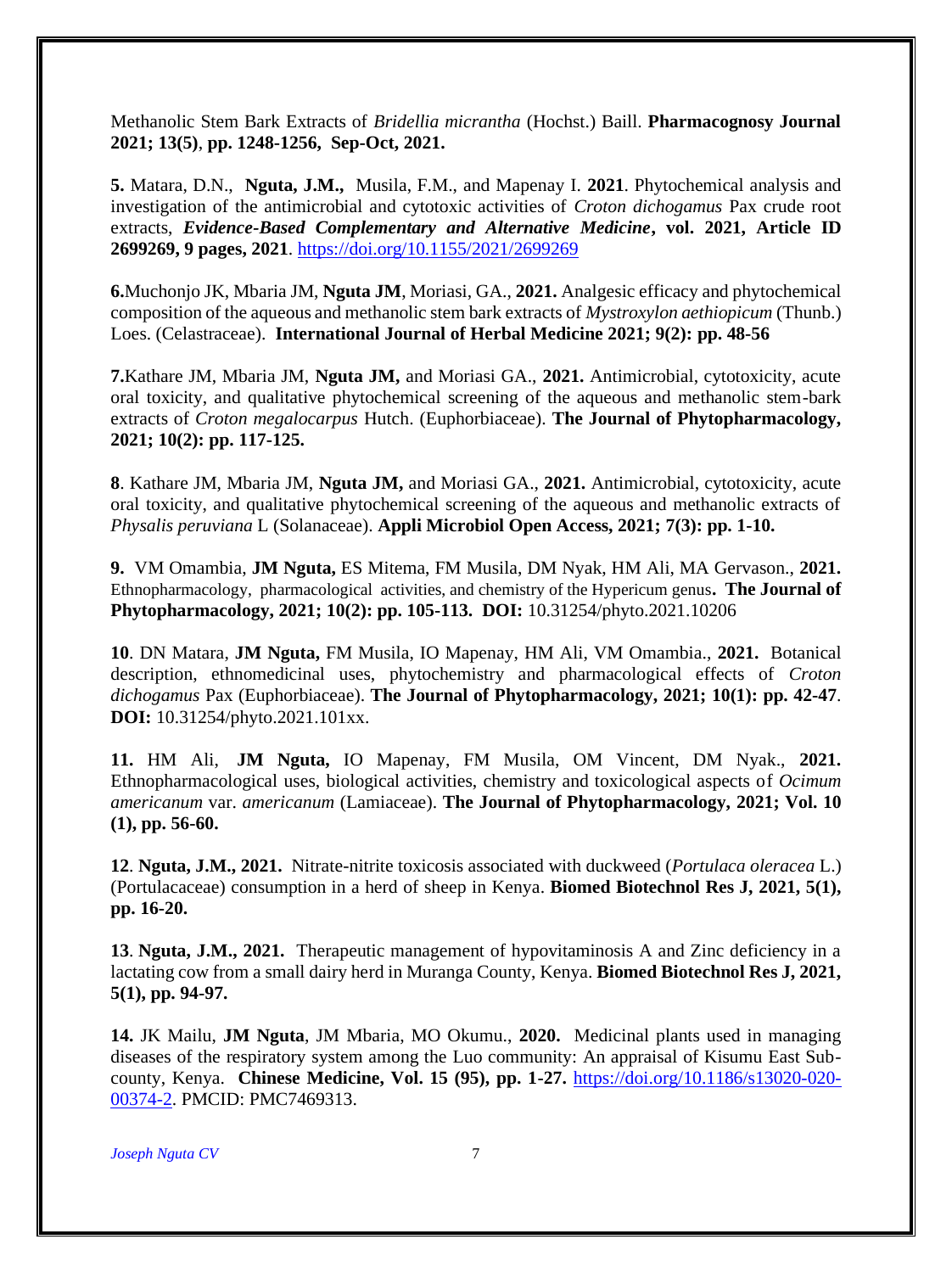**15.** DW Gakuya, MO Okumu, SG Kiama, JM Mbaria, PK Gathumbi, PM Mathiu, **JM Nguta., 2020.** Traditional Medicine in Kenya: Past and current status, challenges and the way forward. **Scientific African (2020), e00360. pp. 1-7. Doi**: [https://doi.org/10.1016/j.sciaf.2020.e00360.](https://doi.org/10.1016/j.sciaf.2020.e00360)

**16. Nguta, J.M., 2019.** Nitrate Poisoning due to Ingestion of Cabbages (*Brassica oleraceae* var. capitata L.) (Brassicaceae) in Kitui County, Kenya. **The Scientific World Journal**, **Volume 2019, Article ID 8716518, pp. 1-5. [https://doi.org/10.1155/2019/8716518.](https://doi.org/10.1155/2019/8716518)**

**17**. **Nguta, J.M., 2019.** *In vivo* Antimalarial Activity, Toxicity and Phytochemical Composition of Total Extracts from *Securidaca longepedunculata* Fresen. (Polygalaceae). **Biomed Biotechnol Res J, 2019 (3):196-201.**

**18. Nguta, J.M.,** Micheni, N.K., **2019.** *In vitro* Antimicrobial Activity of Aqueous Extracts of *Ocimum suave* Willd. *Plectranthus barbatus* Andrews and *Zanthoxylum chalybeum* Engl. Against Selected Pathogenic Bacteria. **Biomed Biotechnol Res J, 2019, (3):30-34**.

19. Musila, F.M., Lukhoba, C.W., **Nguta, J.M.,** Dossaji, S.F., **2017**. Phylogeny of ten Kenyan *Plectranthus* species in the coleus clade inferred from leaf micromorphology, *Rbcl* and *MatK* genes. **Journal of Botany, (Vol. 2017), pp. 1-16.** 

20. Musila, F.M., **Nguta, J.M.,** Lukhoba, C.W., Dossaji, S.F., **2017.** Antibacterial and antifungal activities of 10 Kenyan Plectranthus species in the Coleus clade. **Journal of Pharmacy Research**, **Vol. 11, Issue 8, pp 1003-1014**.

21. Chalo, D.M., Lukhoba, C.W., Dossaji, S.F., **Nguta, J.M., 2017.** Antimicrobial activity, toxicity and phytochemical screening of selected medicinal plants of Losho, Narok County, Kenya. **Journal of Natural Product Biochemistry, Vol 15 (1), pp. 29-43**.

22. **Nguta, J.M.,** Appiah-Opong, R., Nyarko, A.K., Yeboah-Manu, D., Addo, G.A., Otchere, I.D., Kissi-Twum, A., **2016.** *In vitro* antimycobacterial activity and toxicity of eight medicinal plants against pathogenic and non-pathogenic mycobacterial strains. **International Journal of Mycobacteriology, 5 (2016) S106-S107.** 

23.**Nguta, J.M.,** Appiah-Opong, R., Nyarko, A.K., Yeboah-Manu, D., Addo, G.A., Otchere, I.D., Kissi-Twum, A., **2016**. *In vitro* antimycobacterial and cytotoxic data on medicinal plants used to treat tuberculosis. **Data in Brief, Data in Brief 7 (2016) 1124-1130.**

24. **Nguta, J.M.,** Appiah-Opong, R., Nyarko, A.K., Yeboah-Manu, D., Addo, G.A.**,** Otchere, I., Kissi-Twum, A., **2016.** Antimycobacterial and cytotoxic activity of selected medicinal plant extracts. **Journal of Ethnopharmacology.182, 10–15.**

25. Njenga, D., Irungu, B., Mbaria, J., Mutai C., **Nguta, J., 2016**. Antiplasmodial activity, cytotoxicity and acute toxicity of *Zanthoxylum Chalybeum* Engl. World Journal of Pharmacy and Pharmaceutical Sciences, 5(11), 208-217**.**

26.Omwenga, I., Kanja, L., **Nguta, J.M.,** Mbaria, J.M., Irungu, P., **2016.** Organochlorine pesticide residues in farmed fish in Machakos and Kiambu counties, Kenya. **Cogent Environmental Science. 2: 1153215.**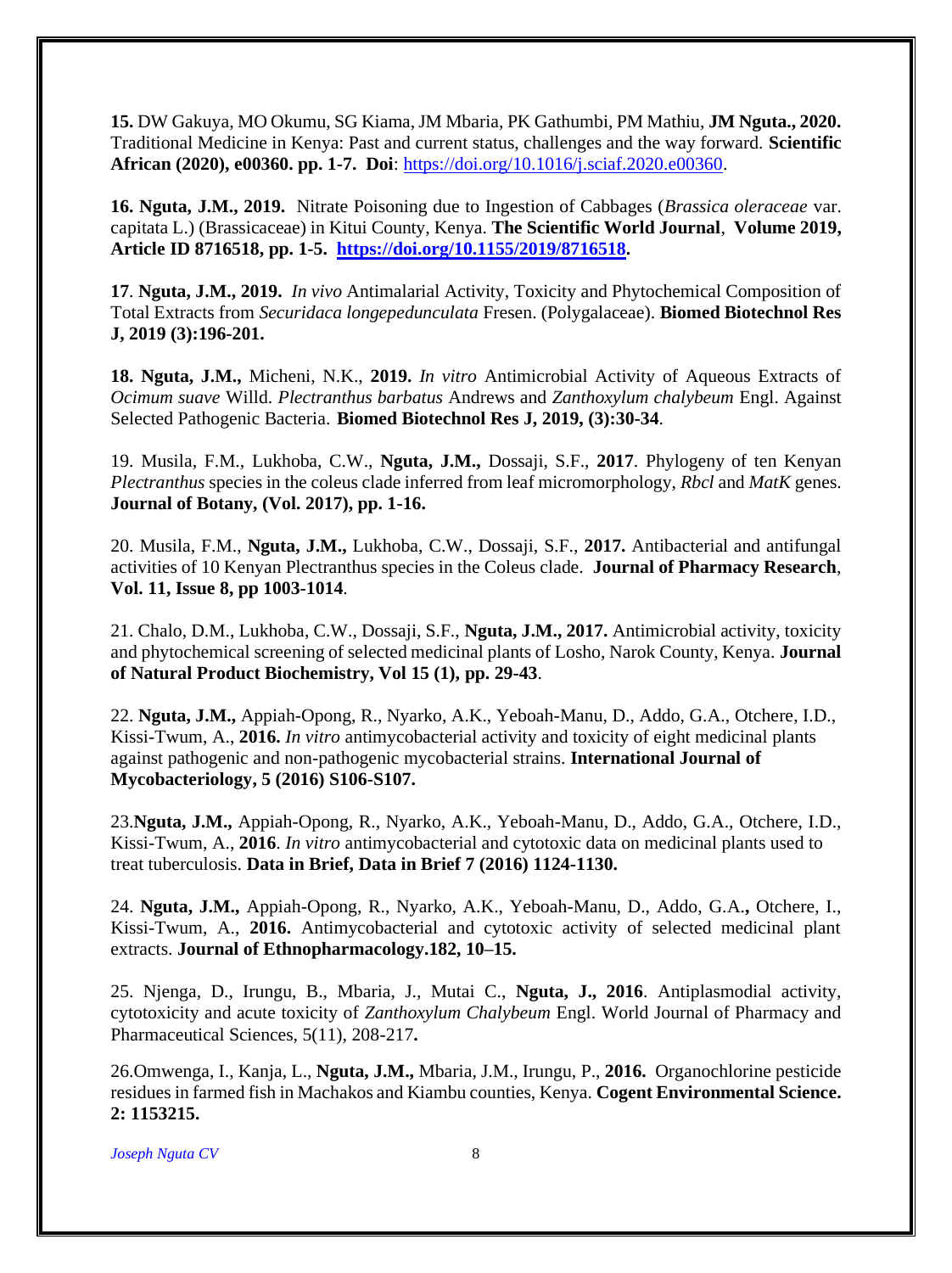27. Kiraithe, M.N., **Nguta, J.M.,** Mbaria, J.M., Kiama, S.G., **2016.** Evaluation of the use of *Ocimum suave* Willd. (Lamiaceae), *Plectranthus barbatus* Andrews (Lamiaceae) and *Zanthoxylum chalybeum* Engl. (Rutaceae) as antimalarial remedies in Kenyan folk medicine. **Journal of Ethnopharmacology. 178, 266–271**.

28**.** Musau, J.K., Mbaria, J.M., **Nguta, J.M.,** Mbaabu, M., Kiama, S.G., **2016.** Mosquito repellency and knockdown effect of a plant based formulation**. IOSR Journal of Pharmacy**, **6 (5), 09-14.**

29**.** Musau, J.K., Mbaria, J.M., **Nguta, J.M.,** Mbaabu, M., Kiama, S.G., **2016**. Evaluation of genotoxicity potential of plants traditionally used for mosquito control in Kenya's South coast. **Merit Research Journal of Medicine and Medical Sciences, 4 (4), 178-182**.

30. Emily Muema., Peter Kinyanjui., James Mbaria., **Joseph Nguta.**, Sharon Chepkwony., Joseph Kamau., Nyamongo Onkoba., Atunga Nyachieo., **2016**. Toxicity and Safety of Khat *(Catha edulis)*  consumption during pregnancy using Olive Baboons *(Papio anubis)* as experimental models: A Prospective Randomised Study. **Greener Journal of Epidemiology and Public Health, 4 (3), 61- 70.**

31. Duncan, C.M., Catherine, L., Saiffudin, D., Nguta**, J.M., 2015.** *In vitro* antimicrobial activity of selected medicinal plants in Losho, Narok County, Kenya**. International Research Journal of Pharmacy. 6 (12).**

32. **Nguta, J.M.,** Appiah-Opong, R., Nyarko, A.K., Yeboah-Manu, D., Addo, G.A., **2015a.** Current perspectives in drug discovery against tuberculosis from natural products. **International Journal of Mycobacteriology. 4, 165–183.**

33. **Nguta, J.M.,** Appiah-Opong, R., Nyarko, A.K., Yeboah-Manu, D., Addo, G.A.**, 2015b.** Medicinal plants used to treat TB in Ghana. **International Journal of Mycobacteriology 4, 116- 123.**

34**.** Njenga, D., Irungu, B., Mbaria, J., Mutai, C., **Nguta, J.M., 2015.** Antiplasmodial, Cytotoxic and Acute Toxicity Activities of *Vernonia lasiopus* O. Hoffman. **African Journal of Pharmacology and Therapeutics. 4 (1), 16-20**.

35**.** Mwangi, G.G., Wagacha, J.W., **Nguta, J.M.,** James M. Mbaria, J.M., **2015.** Brine shrimp cytotoxicity and antimalarial activity of plants traditionally used in treatment of malaria in Msambweni district. **Pharmaceutical Biology. 53 (4), 588-593.**

36. Kaigongi, M.M., Dossaji, S.F., **Nguta, J.M.,** Lukhoba, C.W., Musila, F.M., **2014**. Antimicrobial Activity, Toxicity and Phytochemical Screening of Four Medicinal Plants Traditionally Used in Msambweni District, Kenya. **Journal of Biology, Agriculture and Healthcare. 4 (28).**

37**.** Ochora, D.O., Dossaji, S.F., **Nguta, J.M.,** Akunda, E.M., **2014.** Antimalarial activity and acute toxicity of four plants traditionally used in treatment of malaria in Msambweni District of Kenya. **European International Journal of Science and Technology. 3 (7).**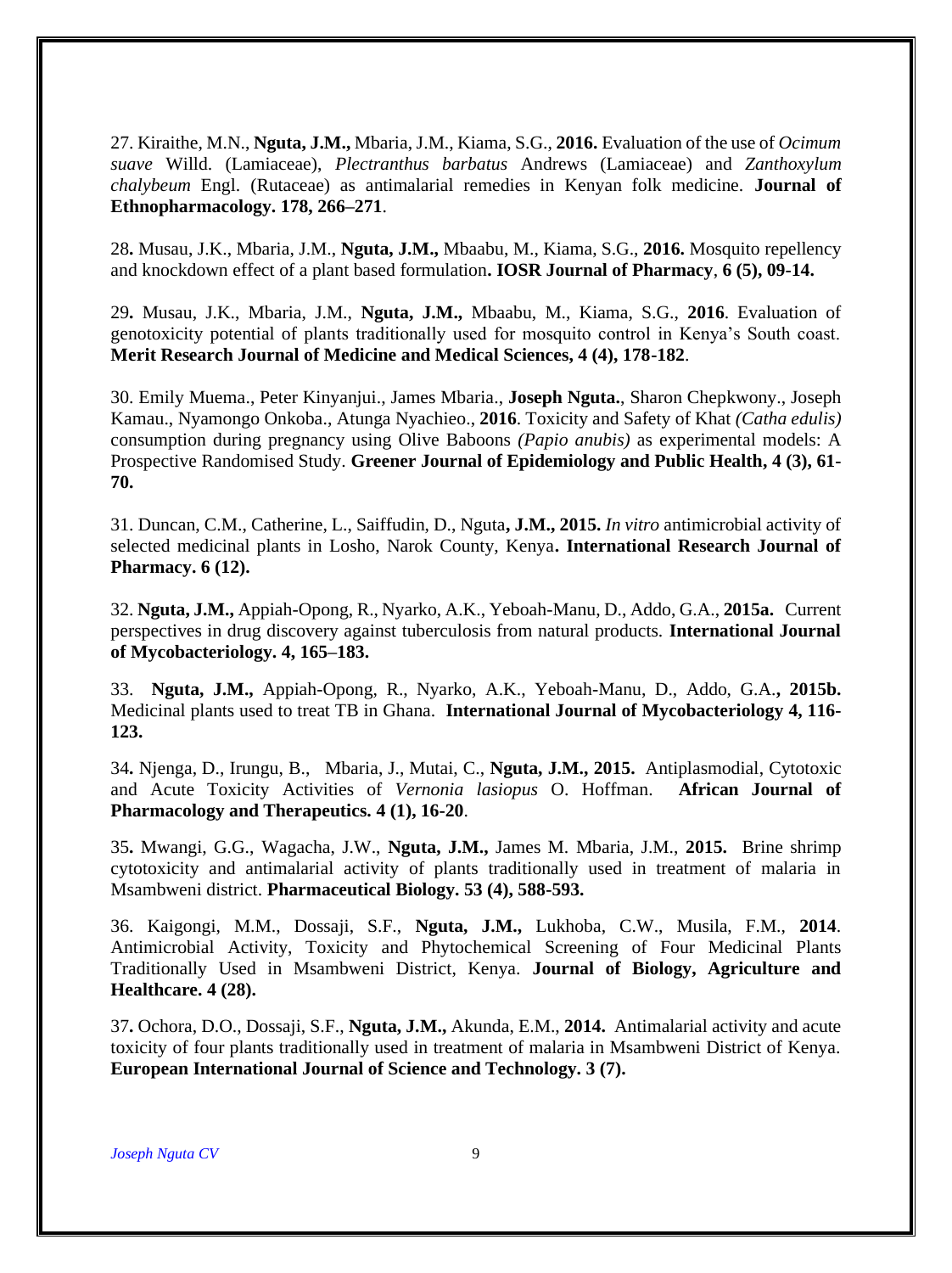38. Murithi, C.K., Dossaji, S.F., **Nguta, J.M.,** Lukhoba, C.W., **2014.** Antimalarial activity and *in vivo* toxicity of selected medicinal plants naturalised in Kenya**. International Journal of Education and Research***.* **2 (5).** 

39. Omwenga, I., Kanja, L., **Nguta, J.M.,** Mbaria, J.M., Irungu, P., **2014.** Assessment of lead and cadmium residues in farmed fish in Machakos and Kiambu counties, Kenya. **Toxicological & Environmental Chemistry, 96:1, 58-67.**

40. **Nguta, J.M.,** Mbaria, J.M., Winchester David Mvula, W.D., **2013.** Brine shrimp toxicity and in *vitro* antimicrobial activity of *Piliostigma thonningii* (Schum.) Milne-Redh. [Leguminosae-Caesalpinioideae] from Kenya and Malawi against some pathogens of human and veterinary importance. **Journal of Veterinary Medicine and Animal Health. 5(9), 251-256.**

41. **Nguta, J.M.,** Mbaria, J.M., **2013.** Brine shrimp toxicity and antimalarial activity of some plants traditionally used in treatment of malaria in Msambweni district of Kenya. **Journal of Ethnopharmacology. 148, 988-992.** 

42. Mbaria, J.M., Ochodo, C., **Nguta, J.M., 2013.** Forensic case of lead poisoning from a battery manufacturing company in Nakuru, Kenya. **Japanese Journal of Veterinary Research 61, S64- S66.** 

43. Musila, M.F., Dossaji, S.F., **Nguta, J.M.,** Lukhoba, C.W., J. M. Munyao, J.M., 2013. *In vivo* antimalarial activity, toxicity and phytochemical screening of selected antimalarial plants. **Journal of ethnopharmacology. 146, 557-561.** 

44. **Nguta, J.M.,** Mbaria, J.M., Gakuya, D.W., Gathumbi, P.K., Kabasa, J.D., Kiama, S.G., **2012.** Cytotoxicity of antimalarial plant extracts from Kenyan biodiversity to the brine shrimp, *Artemia salina* L. (Artemiidae). **Drugs and Therapy Studies. 2:e12.**

45. **Nguta, J.M.,** Mbaria, J.M., Gakuya, D.W., Gathumbi, P.K., Kabasa, J.D., Kiama, S.G., **2012.**  Evaluation of Acute Toxicity of Crude Plant Extracts from Kenyan Biodiversity using Brine Shrimp, *Artemia salina* L. (Artemiidae). **The Open Conference Proceedings Journal.** *3,* **30-34.**

46. Gakuya, D.W., Mbaria, J.M., Kiama, S.G., Gathumbi, P.K., Mathiu, M., **Nguta, J.M., 2011.** Ethno veterinary Medicine: The Prospects of Integrating Medicinal Plant Products in Veterinary Medicine in Kenya. **Kenya Veterinarian. 35 (2)**, **67-76.**

47**. Nguta, J.M.,** Mbaria, J.M., Gakuya, D.W., Gathumbi, P.K., Kabasa, J.D., Kiama, S.G., **2011.**  Biological screening of Kenyan medicinal plants using *Artemia salina* L. (Artemiidae). **Pharmacologyonline. 2, 458-478.**

48. **Nguta, J.M.,** Mbaria, J.M., Gakuya, D.W., Gathumbi, P.K., Kabasa, J.D., Kiama, S.G.**, 2011.**  Ethnodiagnostic skills of the Digo community for malaria: A lead to traditional bioprospecting. **Frontiers in Pharmacology. 2 (30).** 

49. **Nguta, J.M.,** Mbaria, J.M., **2011.** Bioavailability of Cobalt, Zinc and Selenium and Anthelmintic effects of fortified and non-fortified albendazole in sheep. **Kenya Veterinarian. 35**, **9-17.**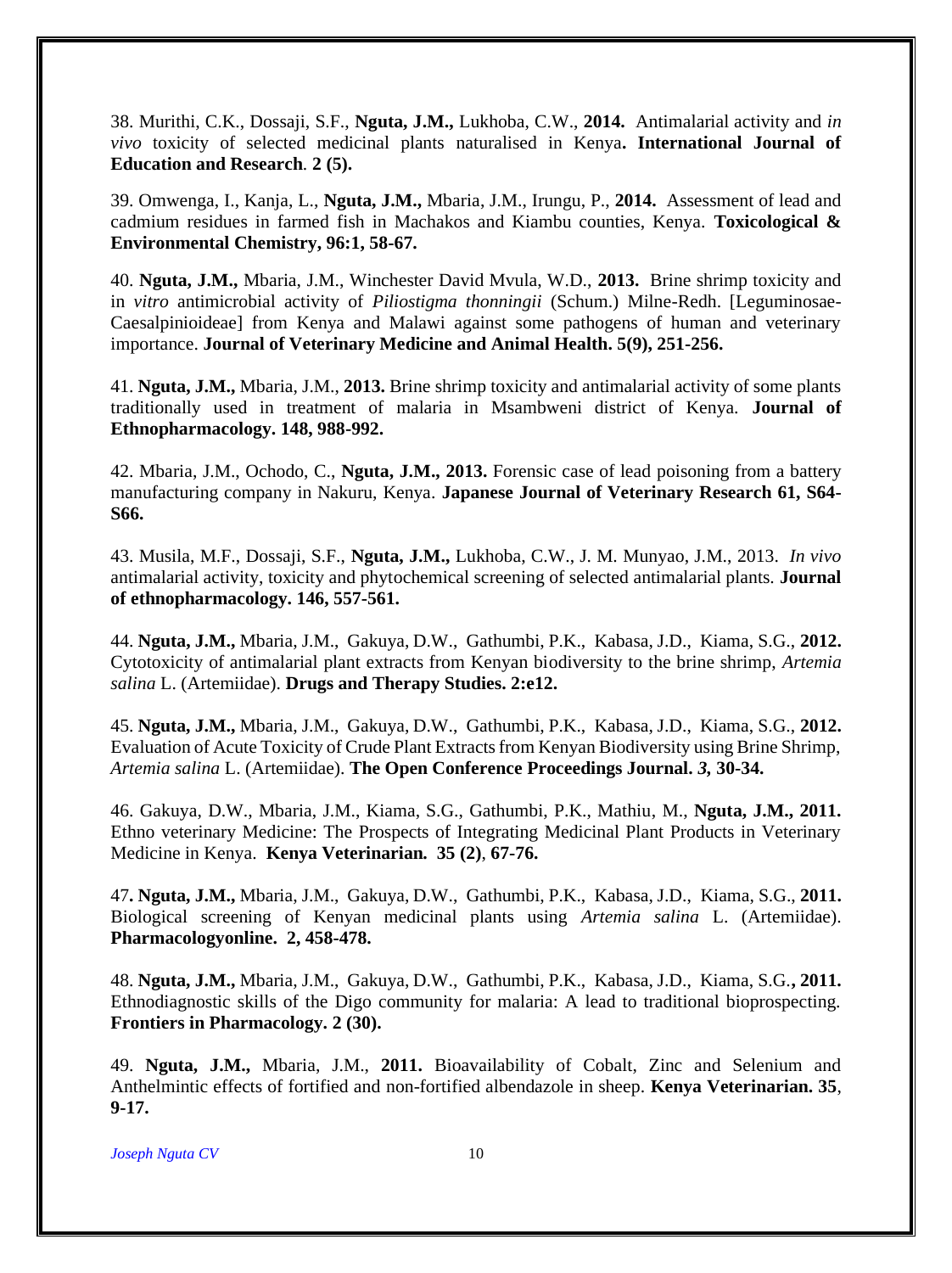50. **Nguta, J.M.,** Mbaria, J.M., Gakuya, D.W., Gathumbi, P.K., Kiama, S.G., **2010a.** Traditional antimalarial phytotherapy remedies used by the South Coast community, Kenya. **Journal of Ethnopharmacology. 131, 256-267.**

51. **Nguta, J.M.,** Mbaria, J.M., Gakuya, D.W., Gathumbi, P.K., Kiama, S.G., **2010b.** Antimalarial herbal remedies of Msambweni, Kenya. **Journal of Ethnopharmacology 128, 424-432.**

#### **Papers/Abstracts published/presented in conference proceedings:**

**1. Nguta, J.M., 2021.** Bioprospecting against zoonotic *Mycobacterium tuberculosis* from natural products of plant biodiversity, **Abstract presented (oral)** at the University of Nairobi College of Health Sciences and Kenyatta National Hospital 5<sup>th</sup> International Conference on Health (ICH 2021), (**on 28.10.21) virtually during 27th to 29th October, 2021**, under theme: *Healthcare and Innovation in the Pandemic Era*

**2. Nguta, J.M., 2021**. Antimycobacterial activity and cytotoxicity of total extracts *from Solanum torvum* Swartz. (Solanaceae), **Abstract presented (oral)** at the University of Nairobi College of Health Sciences and Kenyatta National Hospital 5<sup>th</sup> International Conference on Health (ICH 2021), (**on 28.10.21) virtually during 27th to 29th October, 2021**, under theme: *Healthcare and Innovation in the Pandemic Era*

**3. Nguta, J.M., 2021.** Antimicrobial activity of *Solanum torvum* crude extracts against important mycobacterial strains. **Abstract presented (oral)** at the African Research Universities Alliance **(ARUA) 2021** Biennial International Conference, during **18th -20th November, 2021**, under the conference theme: Global Public Health Challenges: Facing Them in Africa.

4. Dónal O'Mathúna, Andréia G. Arruda, Getnet Yimer, **Nguta Joseph**, Kuastros M. Belaynehe.,2021. One Health Research Ethics: At the Crossroads of Human, Animal, Plant and Environmental Ethics. **Abstract presented (oral)** at the (Dynamic Virtual Meeting), during **11th**  to 16<sup>th</sup> October, 2021 at the American Society for Bioethics and Humanities (ASBH) 23<sup>rd</sup> Annual Conference, under the theme: *Bioethics and Humanities at the Crossroads*

5. Kuastros M. Belaynehe, **Joseph M. Nguta**, Andréia G. Arruda, Getnet Yimer, Dónal O'Mathúna., 2021. "Community engagement during One Health research amidst conflict, drought, and animal disease: A case study in Somali Region of Ethiopia": **Case study** presented during Global Forum for Humanitarian Health (GFH2R) Research, **during 15 – 18 November, 2021 – Virtual GFH2R**

6.Dorine N. Matara, **Joseph M Nguta.,** Fredrick M Musila, Isaac M. Mapenay., **2021.** Phytochemical analysis and investigation of the antimicrobial and cytotoxic activities of *Croton dichogamus* Pax Crude root extracts. **Abstract presented (oral)** at the University of Nairobi College of Health Sciences and Kenyatta National Hospital 5<sup>th</sup> International Conference on Health (ICH 2021), **virtually, (on 28.10.21), during 27th to 29th October, 2021**, under theme: *Healthcare and Innovation in the Pandemic Era*

7. James K. Mailu, **Joseph M Nguta,** James M Mbaria., **2021**. Medicinal plants used in managing diseases of the respiratory system among the Luo community: An appraisal of Kisumu East Sub-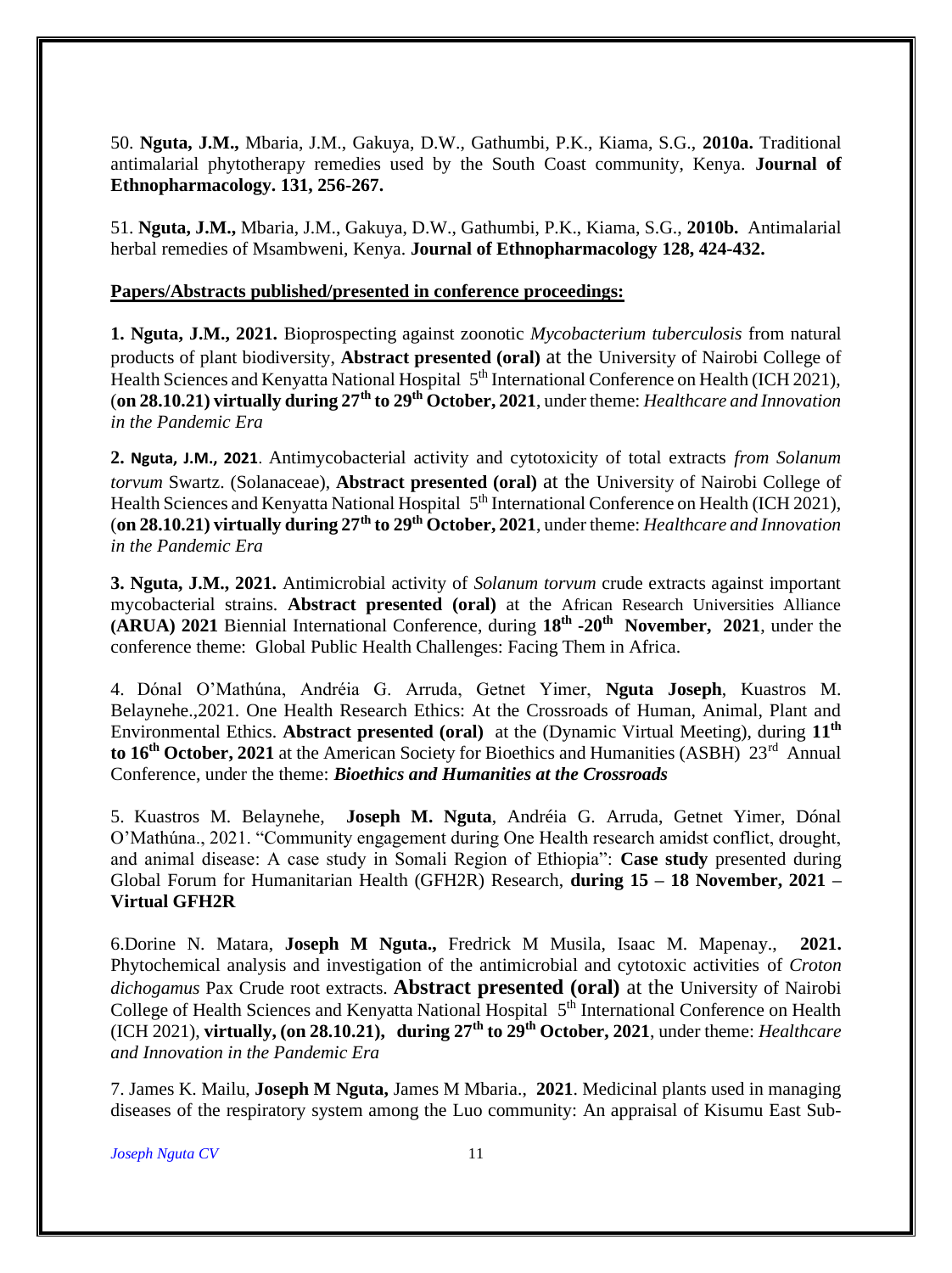County. **Abstract presented (oral)** at the University of Nairobi College of Health Sciences and Kenyatta National Hospital 5<sup>th</sup> International Conference on Health (ICH 2021), **virtually, (on 28.10.21), during 27th to 29th October, 2021**, under theme: *Healthcare and Innovation in the Pandemic Era*

8. Ali Hashim, **Joseph M.Nguta,** Isaac M Mapenay., 2021. Evaluation of Antimicrobial Activity, Cytotoxicity and Phytochemical Composition of Ocimum Americanum L. (Lamiaceae). **Abstract presented (poster)** at the University of Nairobi College of Health Sciences and Kenyatta National Hospital 5<sup>th</sup> International Conference on Health (ICH 2021), **virtually, (on 28.10.21), during 27th to 29th October, 2021**, under theme: *Healthcare and Innovation in the Pandemic Era*

**9**. **Nguta, J.M., 2021.** Antimycobacterial activity of *Solanum torvum* (Solanaceae) crude extracts. **Abstract presented (oral), under subtheme: Infectious diseases** at the Virtual 8th East African Health and Scientific Conference (8th EAHSC) & International Health Exhibition and Trade Fair, during **17th to 19th November, 2021.** 

**10. Nguta, J.M.,** "Antimycobacterial activity of total extracts from *Solanum torvum* Swartz. (Solanaceae)" Presented as **an oral presentation In:** The 3nd Asian African Congress of Mycobacteriology **(3nd AASM-2021),** in a Webinar Conference**, during January, 27-29, 2021.**

**11. Nguta, J.M.,** "Antimicrobial activity of *Solanum torvum* hydroethanolic extracts against important mycobacterial strains" Presented as **a poster presentation In:** Biennial Global One Health Day 2020 Conference at The Ohio State University, under the theme, "Strengthening Global Resilience through One Health: A 2020 Vision for a Sustainable Future," in a Webinar Conference**, during November, 05th -07th, 2020.** 

**12.Nguta, J.M.,** "Medicinal plants traditionally used against tuberculosis in Ghanaian ethnomedicine" Presented as **an oral presentation At: The University of Nairobi Annual Research Week,** under the theme, "Advancing Science for Sustainable Development**"** in a Webinar Conference, **during October, 14-16, 2020.**

**13.Nguta, J.M.,** "Antimycobacterial activity of compounds isolated from *Solanum torvum* Swartz. unripe fruits (Solanaceae)" Presented as **an oral presentation At: The University of Nairobi Annual Research Week,** under the theme, "Advancing Science for Sustainable Development" in a Webinar Conference**, during October, 14-16, 2020.**

14. **Nguta, J.M.,** "*In vitro* antimycobacterial activity and cytotoxicity of compounds isolated from crude extracts of *Solanum torvum* Swartz. (Solanaceae)". Presented as **an oral presentation At: The second webinar on veterinary medicine and animal sciences 2020**, under the theme, "Investigating Covid-19 challenges in the field of veterinary science" during September, 25<sup>th</sup>, **2020.**

**15. Nguta, J.M.,** "Antimycobacterial activity of crude of *Solanum torvum* Swartz. (Solanaceae)". Presented as **an oral presentation At: The second webinar on veterinary medicine and animal sciences 2020**, under the theme, "Investigating Covid-19 challenges in the field of veterinary science" **during September, 25 th , 2020.**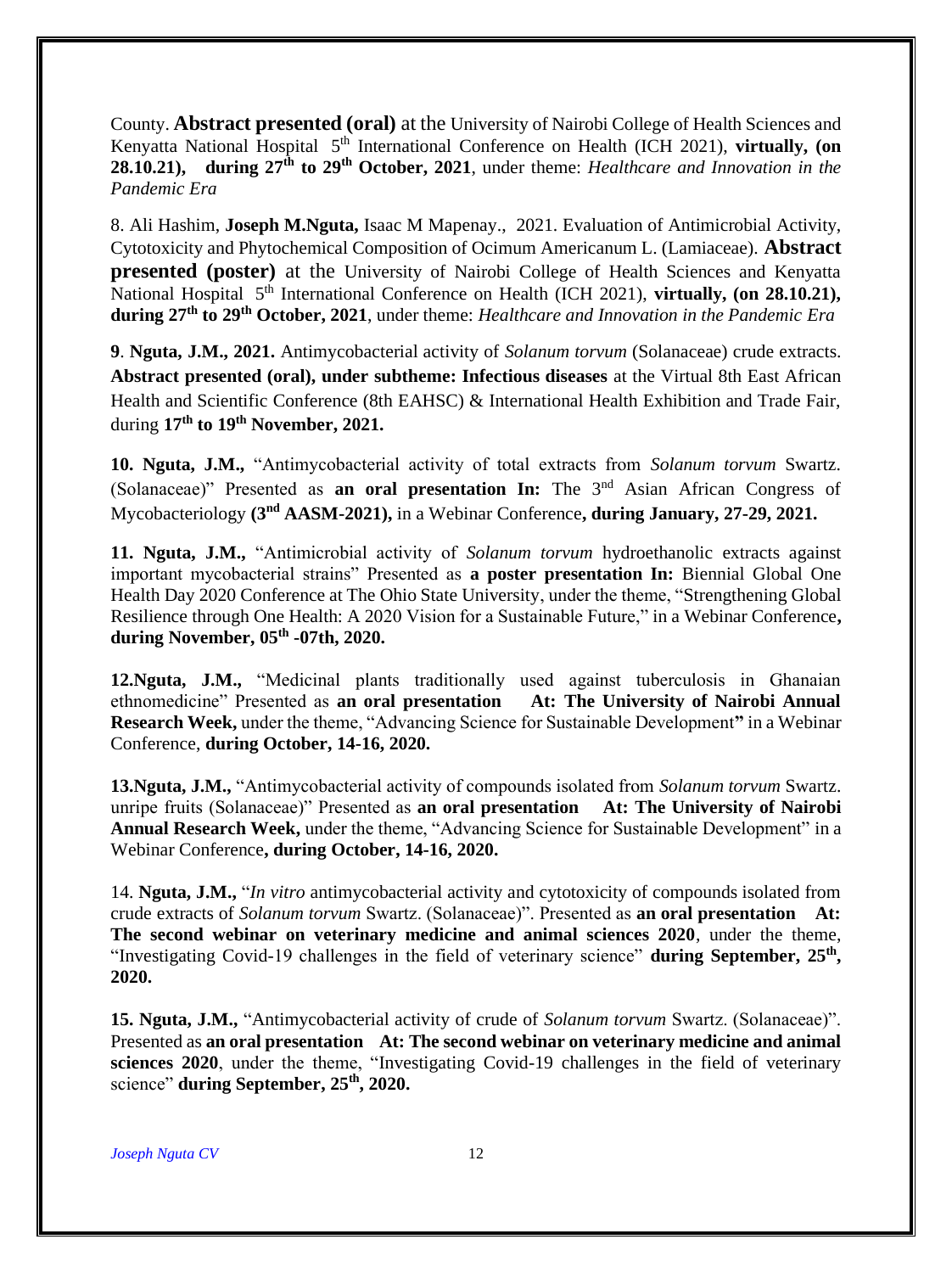16. **Nguta, J.M.,** "*In vitro* bacteriostatic activity of total extracts from *Solanum torvum* Swartz. (Solanaceae) against pathogenic *M. tuberculosis* H37Rv (ATCC 27294) strain". Presented as **an oral presentation At: The 2019 edition of University of Nairobi research week**, College of Biological and Physical Sciences (CBPS), under the theme, "Science and cross-disciplinary research and practices transforming society for sustainable development", **at Chiromo Campus, Nairobi, Kenya, during October, 23rd -25th , 2019.**

17. **Nguta, J.M.,** "Targeting malaria eradication using local traditional herbal medicine". Presented as **an oral presentation At:** The Scientific Revival Day of Africa celebrations **2019**, under the theme, " Food Security and Universal Healthcare in Kenya", **at Nairobi Safari Club, Nairobi, Kenya, during July, 4th, 2019.** 

18. **Nguta, J.M.,** "Bioguidance: Towards isolation, structure elucidation and characterization of antimycobacterial steroidal sapogenin from *Solanum torvum* Swartz. unripe fruits (Solanaceae)". Presented as **a poster At:** The Nairobi Innovation Week (NIW) Innovation Summit 2019, **at The University of Nairobi Towers, during June, 10-14, 2019.** 

19. **Nguta, J.M.,** "*In vitro* antimycobacterial activity and cytotoxicity of selected medicinal plants against pathogenic and non-pathogenic mycobacterial strains". Presented as **an oral presentation**  At: The 4<sup>th</sup> International Congress on Pathogens at the Human-Animal Interface (4<sup>th</sup> ICOPHAI-**2017)**, **at Ritz Carlton Doha, West Bay Lagoon, Doha-Qatar, during November, 7-9, 2017.** 

20. **Nguta, J.M.,** Bioassay guided fractionation and isolation of antimycobacterial spirostane-type steroidal sapogenin, (25S)-6α-hydroxy-5α-spirostan-3-one from *Solanum torvum* Swartz. (Solanaceae).". Presented as **an oral presentation In:** 2017 research conference under theme, *"Exploring Kenyan Biodiversity: Chemistry, Pharmacology and Commercialization"* **at the Great Rift Valley Lodge, Naivasha, Kenya, September, 10-14, 2017.** 

21. **Nguta, J.M.,** Isolation and structure elucidation of antimycobacterial spirostane-type steroidal sapogenin, (25S)-6α-hydroxy-5α-spirostan-3-one from *Solanum torvum* Swartz. (Solanaceae).". Presented as **an oral presentation In:** 2017 research conference under theme, *"Postdoctoral fellowships and the control of infectious diseases of poverty in Africa"* at Noguchi Conference facility, **Accra, Ghana, during 4-6 May, 2017**.

22. **Nguta, J.M.,** "*In vitro* antimycobacterial activity and cytotoxicity of selected medicinal plants". Presented as **an oral presentation In:** The 2<sup>nd</sup> Asian African Congress of Mycobacteriology (2<sup>nd</sup> **AASM-2017), at Abbasi Grand hotel, Isfahan-Iran, during February, 25-28, 2017.**

23. **Nguta, J.M.,** "Antimycobacterial activity of the hydroethanolic extract, partitions, fractions and compounds from *Solanum torvum* leaves". **An oral presentation In**: Symposium on "New research perspectives on infectious diseases in Africa and Germany", at the **Max Plank Institute for Infection Biology (MPI-IB) in Berlin, Germany, during October 24-26, 2016**.

24. **Nguta, J.M.,** "*In vitro* antimycobacterial activity and toxicity of eight medicinal plants against pathogenic and non-pathogenic mycobacterial strains". Presented as a **poster In**: The second Biennial Scientific Conference of the College of Health Sciences, University of Ghana, under theme, "New threats and old challenges in communicable disease epidemics" **at the Ghana College of Physicians and Surgeons, Accra, during 28th -30th September, 2016.**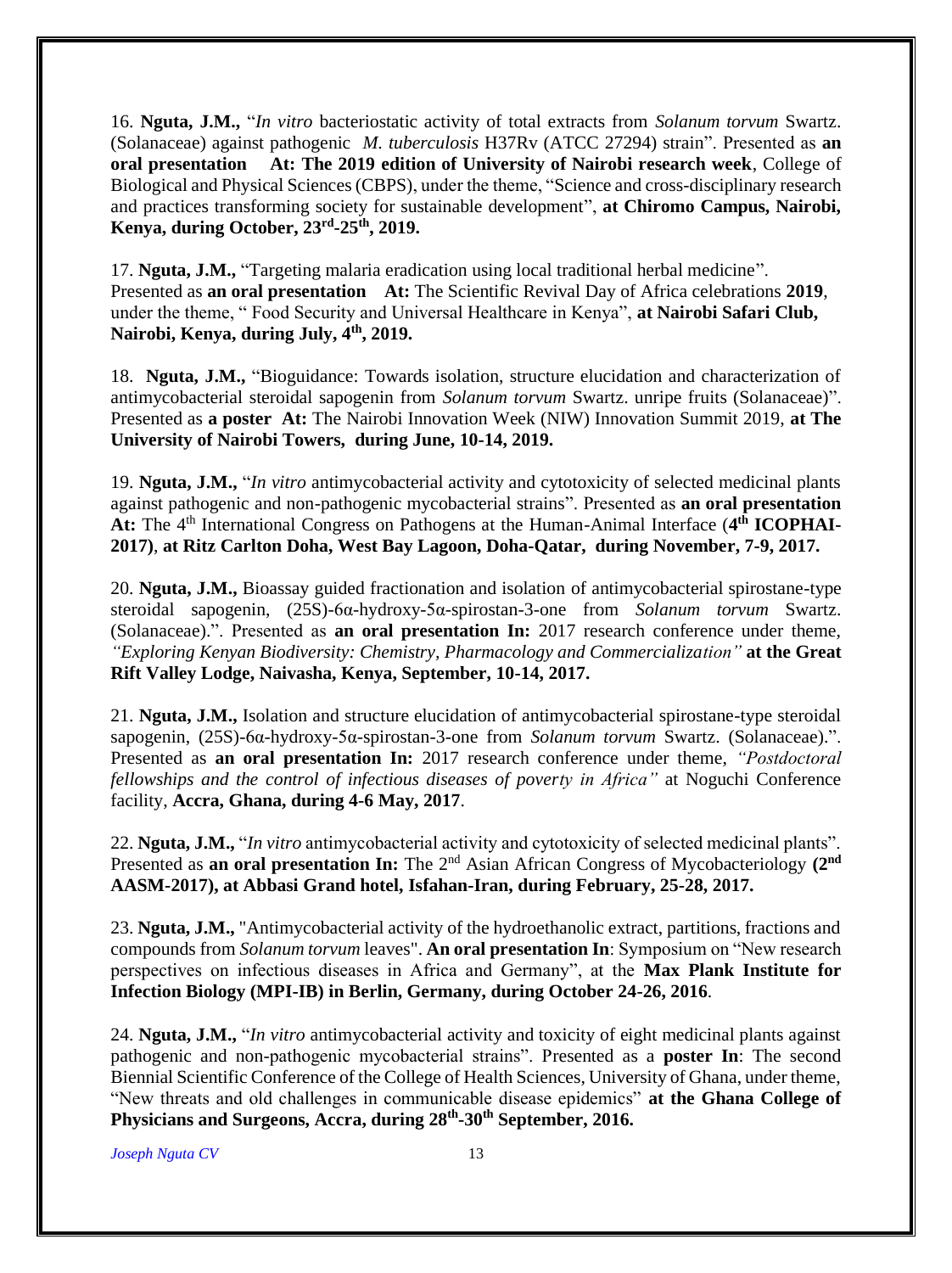25. **Nguta, J.M.,** "*In vitro* antimycobacterial activity and cytotoxicity of antitubercular plants traditionally used in Eastern region, Ghana". Presented as a **poster (DDTWC– 6) In**: Drug Discovery & Therapy World Congress 2016 **(DDTWC-2016),** at **John B. Hynes Veterans Memorial Convention Center, Boston, USA, during August 22nd – 25th, 2016**.

26. **Nguta, J.M.,** "Anti-tuberculosis potential of traditionally used medicinal plant species against pathogenic and non-pathogenic mycobacterial strains". Presented as **a poster (0002) In:**  Epidemiological Transitions meeting, **at the InterContinental Hotel in Nairobi, Kenya, during July 07-08, 2016**.

27. **Nguta, J.M.,** "Investigation of plant natural products as potential drug candidates against malaria". **An oral presentation In:** RISE AFFNET University of Nairobi Node 2016 Meeting: Accomplishments and way forward, at **Mash Park Hotel, Nairobi, Kenya during June 15-18, 2016**.

28. **Nguta, J.M.,** "Bio guidance: Towards Isolation of antimycobacterial compounds from *Solanum torvum* Sw. / (Solanaceae) leaves". **An oral presentation In**: Rise 2016 Meeting: A Celebration, at **Hilton Hotel, Nairobi, Kenya during April 19-22, 2016**.

29. **Nguta, J.M.,** "Some Ghanaian medicinal plants have antimycobacterial activity against pathogenic and non-pathogenic Mycobacterium species". Presented as **a poster (PP149) In**: The 2 nd International Conference on Natural Products Utilization **(ICNPU-2015):** From Plants to Pharmacy Shelf, at **Novotel Plovdiv**, **Plovdiv, Bulgaria, during October 14-17, 2015.**

30. **Nguta, J.M.,** "An inventory of medicinal plants used to treat tuberculosis by the Greater Accra and Eastern communities from Ghana". Presented as an **invited lecture In**: The 1<sup>st</sup> Asian African Congress of Mycobacteriology **(1st AACM-2015), at Abbasi Grand hotel, Isfahan-Iran, during March 7-13, 2015.**

31. **Nguta, J.M.,** "Acute toxicity, Antimalarial activity and phytochemical screening of Selected Medicinal Plants". Presented as a **Poster Presentation (ID.45) In**: The 2<sup>nd</sup> International Congress on Pathogens at the Human-Animal Interface **(ICOPHAI- 2013):** One Health for Sustainable Development, **Summerville Beach Resort, Porto de Galinhas, Brazil, during August 14-17, 2013**.

32. **Nguta, J.M.,** "Antimalarial activity of some plants traditionally used in treatment of malaria in Msambweni district, Kenya". **In:** The Proceedings of a RISE AFNNET workshop-University of Nairobi Node in **KCB Karen**, **Nairobi**, during **26th -27th October 2012.**

33. **Nguta, J.M.,** "Efficacy, Safety and Phytochemical Screening of Selected Antimalarial Plants from Kenya". Presented as a **Session lecture (SL) In**: The 13TH International Symposium on Natural Product Chemistry and Related Biological Sciences, International Centre for Chemical and Biological Sciences (ICCBS), **University of Karachi, Pakistan** during September **22-25, 2012**.

34. **Nguta, J.M.,** "Spectroscopic determination of cobalt and copper in grass pastures in Kabete, Kenya". Presented as **a poster presentation In**: The 4<sup>th</sup> International Toxicology Symposium in Africa, held at Samora Machel School of Veterinary Medicine, University of Zambia from 2<sup>nd</sup>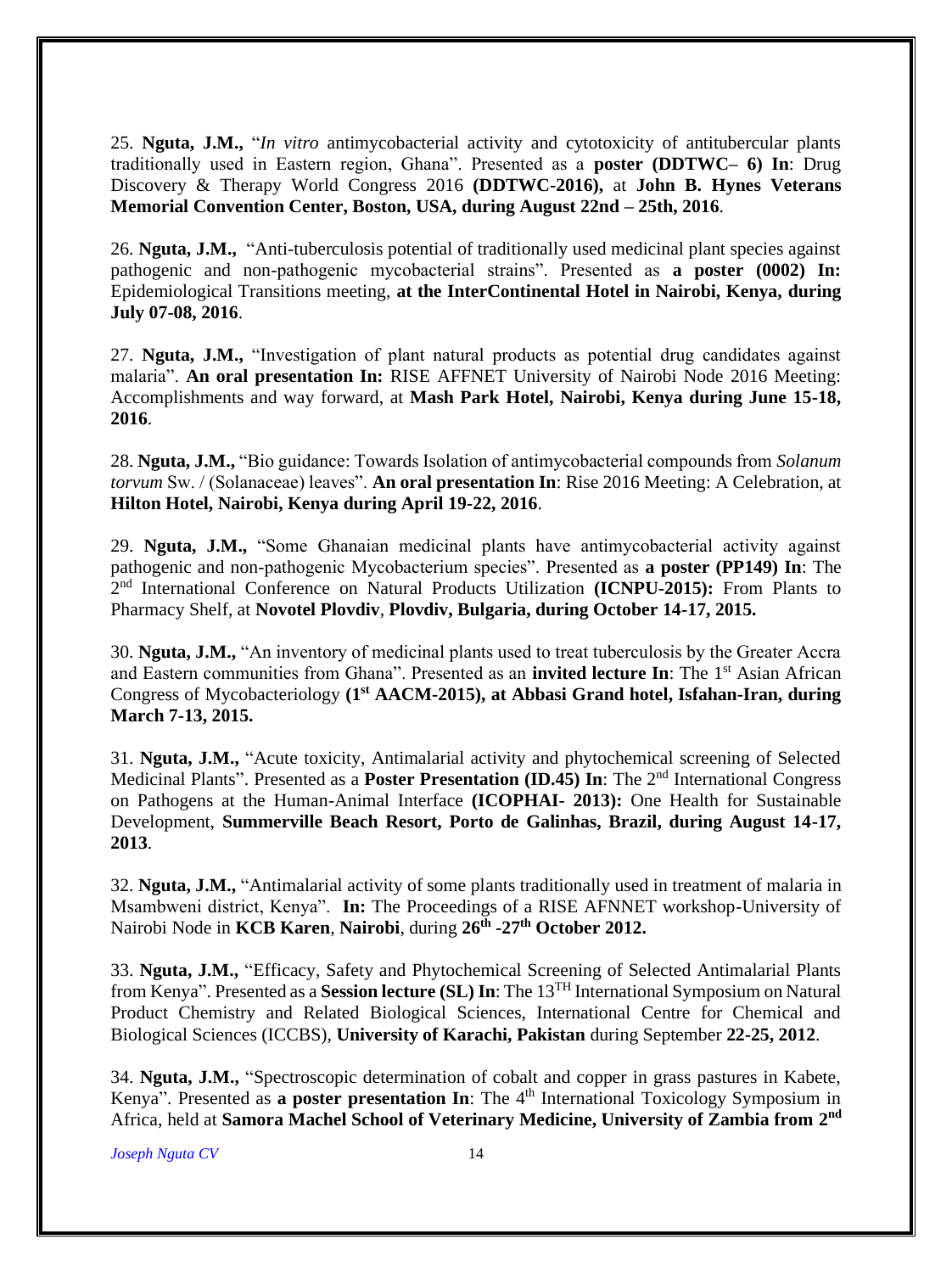#### **to 4th September, 2012.**

35. **Nguta, J.M.,** "Natural products: An exciting source of new pharmacophores against malaria". Presented as an **oral presentation In**: The  $8^{th}$  Biennial Scientific Conference and the  $46^{th}$  Kenya Veterinary Association Annual Scientific Conference held **at Safari Park Hotel, Nairobi, Kenya**, **from 25th to 27th April 2012.**

36. **Nguta, J.M.,** "Cytotoxicity of antimalarial plant extracts from Kenyan Biodiversity to the Brine Shrimp, *Artemia salina L.* (Artemiidae)". Presented as a **Session lecture (SL) In**: The 4<sup>th</sup> International Conference on Drug Discovery and Therapy **(4th ICDDT) 2012**, at Dubai men's college, Dubai, United Arab Emirates, February **12th -15th, 2012, Dubai, UAE: Published In: Current Medicinal Chemistry (Impact Factor: 4.63)**

37. **Nguta, J.M.,** "*Plants as source of drugs*: Ethnopharmacology, Pharmacology and Toxicology of selected antimalarial herbal plants from Msambweni district, South coast Kenya". In: The Proceedings of a RISE AFNNET workshop-University of Nairobi Node in **Chak Guest House, Nairobi**, on **13th December 2011.**

38. **Nguta, J.M.,** "Biological screening of Kenyan antimalarial plant extracts in brine shrimp bioassay". In: The first international congress on Human-Animal Interface (ICOPHAI): Impact, Limitations and Needs in Developing Countries in the United Nations Conference Centre, **Addis Ababa, Ethiopia** from September **12th to 18th, 2011**, sponsored by USDA/APHIS in collaboration with Ohio State University.

39. **Nguta, J.M.,** "Exploiting Natural Products from African Biodiversity in Pest Management: from Extraction of Plant chemicals to Expression in GMOs". In: The proceedings of a continuous professional development (CPD) workshop on, "**Advances in pest management and the role of veterinarians**" organized and held at the **Department of Public Health, Pharmacology and Toxicology on 16/09/2011.**

40. **Nguta, J.M.,** "Toxicity of crude plant extracts and antitumour drugs in the Brine Shrimp Bioassay". In: The Proceedings of the **I st** International Scientific Conference, College of Health Sciences, University of **Nairobi, Kenya** during **June 15-17th, 2011**. (Poster No. 42).

41. **Nguta, J.M.,** "Natural products from plant biodiversity and malaria": In: The 12TH International Symposium on Natural Product Chemistry and Related Biological Sciences, International Centre for Chemical and Biological Sciences (ICCBS), **University of Karachi, Pakistan** during November **22-25, 2010**.

42. **Nguta, J.M.,** "Development of ethnomedicines for management of malaria in Msambweni district, Kenya": In: The Proceedings of a Workshop on Regional Networks in Africa, held on October 5-6<sup>th</sup>, 2010 at the Kopanong Hotel and Conference Centre in Benoni, South Africa, near **Johannesburg**.

43. **Nguta, J.M.,** "Ethnodiagnostic Skills of the Digo Community for malaria: A lead to traditional bioprospecting?": In: The Proceedings of the I<sup>st</sup> East and Central Africa Regional Symposium for the Carnegie-RISE Fellows held on September **15th, 2010** at **Royale Imperial Hotel, Kampala-Uganda, East Africa.**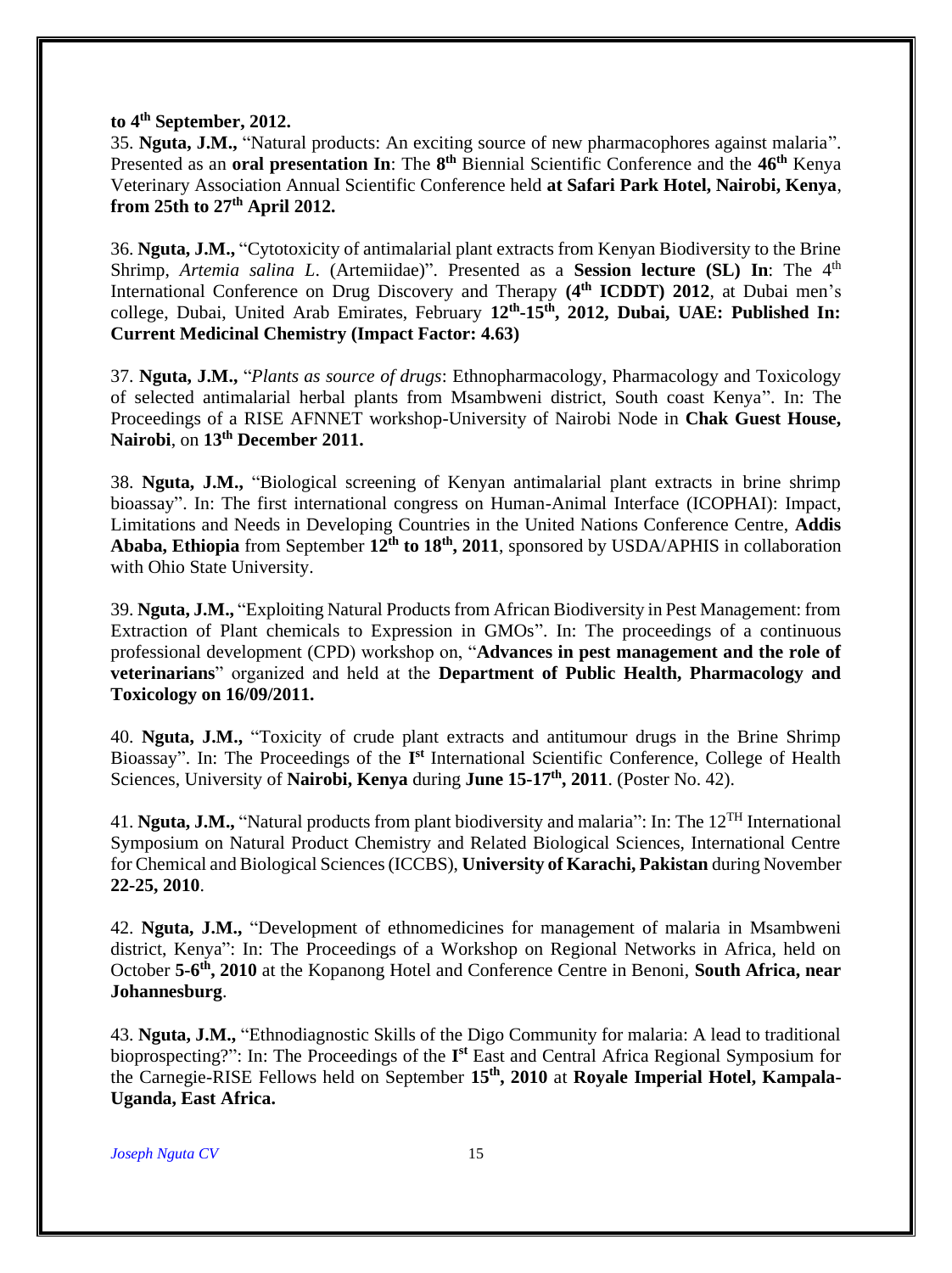44. **Nguta, J.M.,** "Bioavailability of cobalt and anthelmintic effects of albendazole fortified with cobalt (Vermitan super) in sheep": In: The Proceedings of the  $7<sup>th</sup>$  Biennial Scientific Conference, held on September **8 th To 10th , 2010** at the **Department of Public Health, Pharmacology and Toxicology Auditorium, Upper Kabete Campus.**

45. **Nguta, J.M.,** "Spectroscopic determination of cobalt and copper in grass pastures in Kabete": In: The Proceedings of the 7<sup>th</sup> Biennial Scientific Conference held on September 8<sup>th</sup> To 10<sup>th</sup>, 2010 at the **Department of Public Health, Pharmacology and Toxicology Auditorium, Upper Kabete Campus.**

46. **Nguta, J.M.,** Presented a paper entitled "**THERAPEUTICS OF EAST COAST FEVER: EXPERIENCES AS A FIELD VETERINARIAN**" on a stakeholders workshop to discuss a proposal on medicinal plants extracts evaluation and commercialization for improved livelihoods; a case study of east coast fever, in Njoro campus, Egerton University on 15<sup>th</sup> **to 18th February, 2007.**

47. **Nguta, J.M., "**A Powerful cure for cancer and other "incurable" diseases": In: The fifth Biennial Scientific Conference of the Faculty of Veterinary Medicine**, University of Nairobi. 6-8 th September 2006. pp 26.**

48. **Nguta, J.M.,** "Determination of trace element status in pasture grasses in various regions in Kenya": In: The fifth Biennial Scientific Conference of the faculty of Veterinary Medicine of the **University of Nairobi. 6-8<sup>th</sup> September 2006, pp 3.** 

## **WORKSHOPS ATTENDED**

1. Attended an International Workshop on, " Integrity in Biomedical Research: Research Integrity in Clinical Trials" organized by the Universal Egyptian Assisted Reproductive Technology Summit (UEARS) in collaboration with Assiut University-Granada University, and COMSTECH on **23rd and 24th February, 2022.**

2.Attended a Systematic Review Workshop on, "Conducting Systematic Reviews of Intervention Studies", organized by Helene Fuld Health Trust National Institute for Evidence-Based Practice in Nursing and Healthcare, The Ohio State University, during November 8 & 10, 2021.

**3.** Attended the University of Nairobi College of Health Sciences and Kenyatta National Hospital 5 th International Conference on Health (ICH 2021), **virtually during 27th to 29th October, 2021**, under theme: *Healthcare and Innovation in the Pandemic Era*

**4.** Attended the Africa Centre for Disease Control and Prevention (Africa CDC) inaugural virtual One Health conference during November, 1-3<sup>rd</sup>, 2021.

**5**. Attended the Virtual 8th East African Health and Scientific Conference (8th EAHSC) & International Health Exhibition and Trade Fair, during **17th to 19th November, 2021,** under the conference theme: East African Community Sustainable Development Goal on Health: Reflection and Path Ahead to 2030.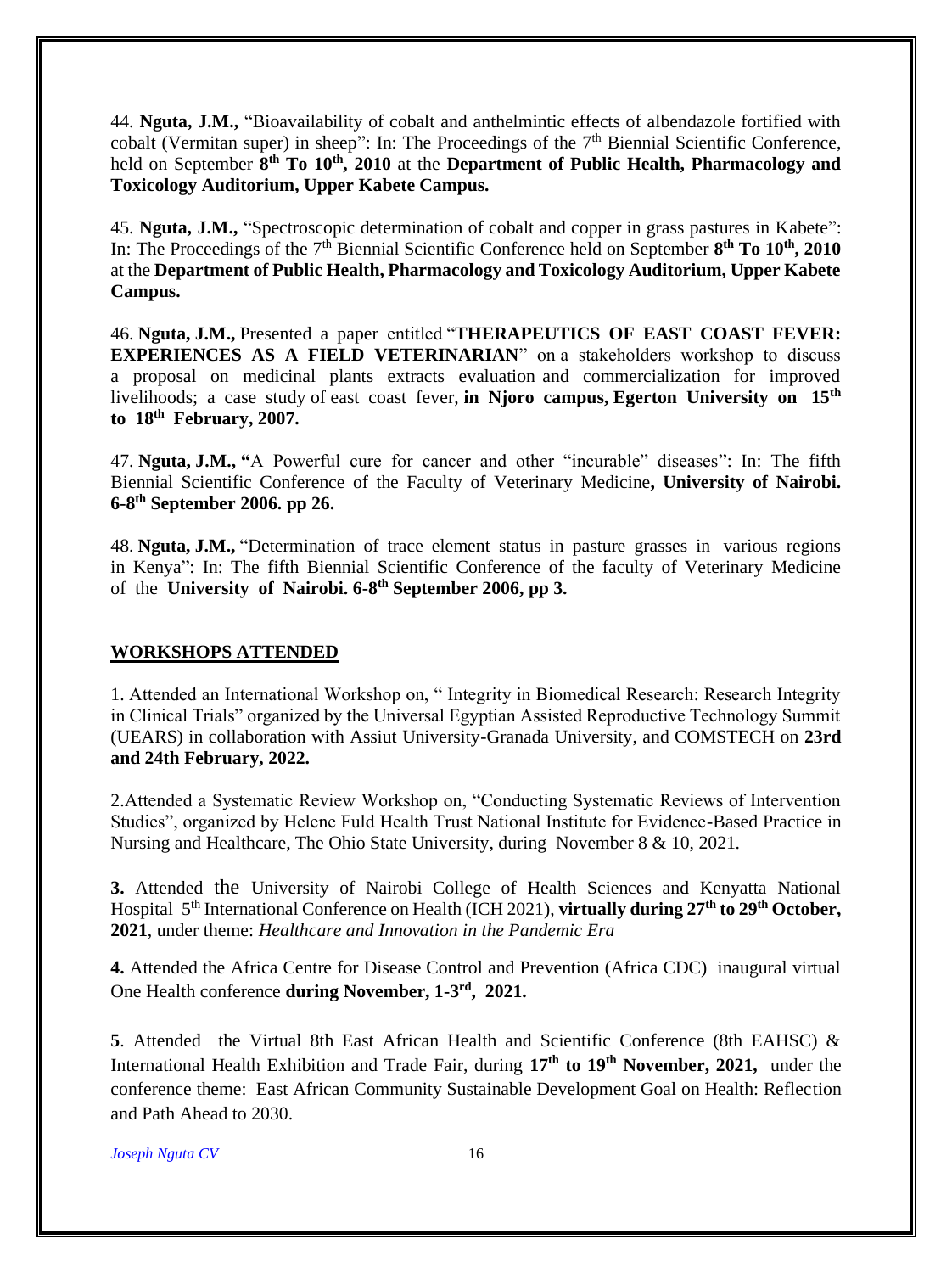**6.** Attended the African Research Universities Alliance **(ARUA) 2021** Third Biennial International Conference at the Future Africa Campus and Institute Facility at the University of Pretoria, during **18th -20th November, 2021**, under the conference theme: Global Public Health Challenges: Facing Them in Africa.

7. Attended an Online workshop organized by the African Research Universities Alliance (**ARUA),** Centre of Excellence for Non-Communicable Diseases (**ACE-NCD**), hosted at the University of Nairobi on: **"Grant Proposal Writing", during, March, 29-30, 2021.**

8. Attended Keystone eSymposia on: "COVID-19: One Year Later | EK32", during **February 8-9, 2021 | 10:00AM EST | 3:00PM UTC.** 

9. Attended Keystone eSymposia on: "Diabetes: Many Faces of the Disease (EK 18); Jointly organized together with, Obesity: From cell to patient (EK 17)", during **February 1-3, 2021 | 10:00AM EST | 3:00PM UTC.** 

10. Attended a webinar organized by COMSTECH on: "Engagement in medical research to promote national health and wellbeing, during, January**, 21, 2021, 10:00 AM Islamabad, Karachi, Tashkent.**

11. Attended a webinar organized by COMSTECH on: "Innovation Policy for OIC states", presented by Dr. Syeda Tanveer Kausar Naim, during, **January, 15, 2021, 03:00 PM Islamabad, Karachi, Tashkent.**

12. Attended Keystone eSymposia on: "Antibodies and Vaccines as Drugs for COVID-19", during **January 13-14, 2021 | 9:00AM EST | 2:00PM UTC | 3:00PM CET**

13. Attended ePanel meeting organized by Keystone Symposia on: "The promise of artificial intelligence (AI) in pandemic times: Beyond the Hype"; **January 12, 2021 | 10:00AM EST | 3:00PM UTC | 4:00PM CET.**

14. Attended and participated in the virtual **live Keystone Symposia eSymposia meeting**, under the theme:, " eSymposia | Tuberculosis: Science Aimed at Ending the Epidemic" **organized by Keystone Symposia, from December 2-4, 2020.**

15. Attended and participated in the 1 **st** Annual African Initiative Group (AIG) Virtual Conference, via zoom, under the theme, "Perspectives on Covid-19 from Africa and the Diaspora" organized by **the African Initiative Group for Microbiology (AIG)** during **12th September, 2020.**

16. Attended and participated in an online training workshop under the theme, "Online examination platforms-Moodle (eclass)" organized by the ICT Department, University of Nairobi on 15<sup>th</sup> May, **2020, from 3.30 to 5.30pm.**

17. Attended and participated in an online training workshop under the theme, "Online examination platforms-Turnitin" organized by the ICT Department, University of Nairobi on **15th May, 2020, from 2.00 to 3.30pm.**

**18.** Attended and participated in an online training workshop under the theme, "Online examination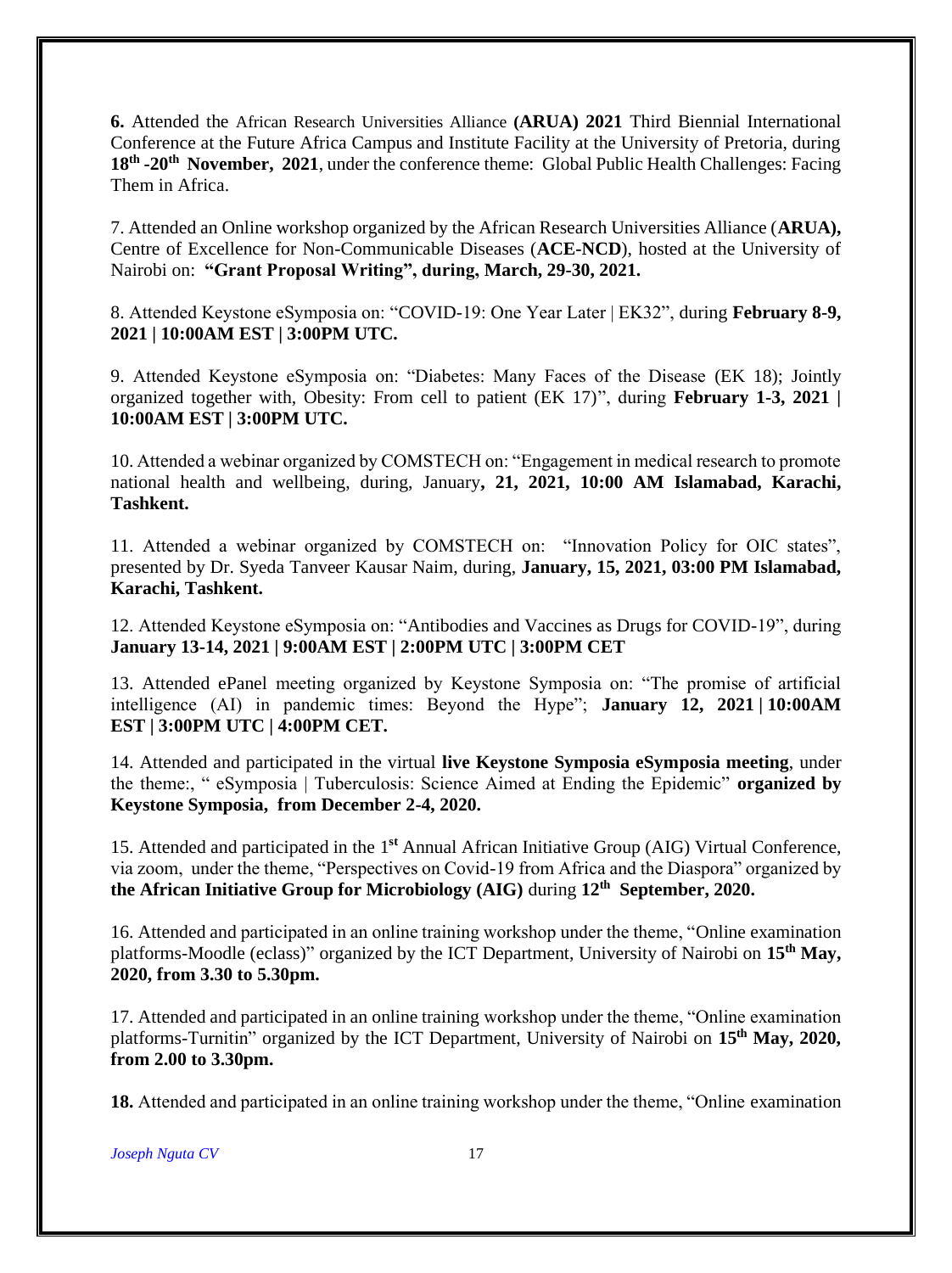platforms-Webworks (Mathematical tool)" organized by the ICT Department, University of Nairobi on 15<sup>th</sup> May, 2020, from 12.00 to 1.00pm.

19. Attended and participated in an online training workshop under the theme, "Administering Online Exams using University Learning and Management Systems (ULMS)" on **15th May, 2020, from 10.30 to 11.30am.**

20. Attended and participated in an online training workshop under the theme, "Training on Online Examination Platforms and Tools" organized by the ICT Department, University of Nairobi on 14<sup>th</sup> **May, 2020, from 02.30 pm to 05.30 pm.** 

21. Attended and participated in an online training workshop under the theme, "Covid-19: Adapting to a new reality" organized by the Africa Centre for Disease Control (CDC) on **14th May, 2020, from10.00 am to 11.30 am.** 

22. Attended and participated in an online training workshop under the theme, "Google Online tools for Teaching" organized by the ICT Department, University of Nairobi on **24th March, 2020, from 11.30 am to 12.30 pm.**

**23.** Attended and participated in an online training workshop under the theme, "E-Learning" organized by the ICT Department, University of Nairobi on **24th March, 2020, from 02.30 pm to 05.30 pm.**

24. Attended and participated in the Second Biennial international conference and workshops under the theme, "Africa and the Fourth Industrial Revolution: Defining a Role for Research Universities" organized by **the African Research Universities Alliance (ARUA)** during **18-20 November 2019, at the Auditorium on the 6th Floor of the University of Nairobi Towers, Nairobi, Kenya**

25. Attended and participated in a workshop under the theme, "Improving Exposure and Dissemination of science, technology and innovation (STI) for sustainable development in Africa" organized by the **2019 edition of University of Nairobi research** week in partnership with SciDev.Net on **22nd October, 2019, at University of Nairobi Towers, Nairobi, Kenya**.

26. Attended and participated in **2019** Scientific Revival Day for Africa **(SRDA),** organized by Kenya National Academy of Sciences (KNAS), under the theme, "Food Security and Universal Healthcare in Kenya" **on 4th July, 2019, at Nairobi Safari Club, Nairobi, Kenya.**

27. Attended and participated in 2019 Nairobi Innovation Week (NIW) Innovation Summit during **13th to 14th June 2019 at the University of Nairobi Towers.**

28. Attended and participated in 2019 University of Nairobi Training on, " Training of Staff on Creation of Awareness on the Universitys Complaints Handling System and Citizens Service Delivery Charter as well as Access to Information" on **03 rd May 2019 at the University of Nairobi Towers, 11th Floor, from 8:00 am to 5:00 pm.** 

29. Attended and participated in 2019 British Council Researcher Connect Training Workshop during **06th - 08 th February 2019 at Radisson Blu Hotel, Nairobi.**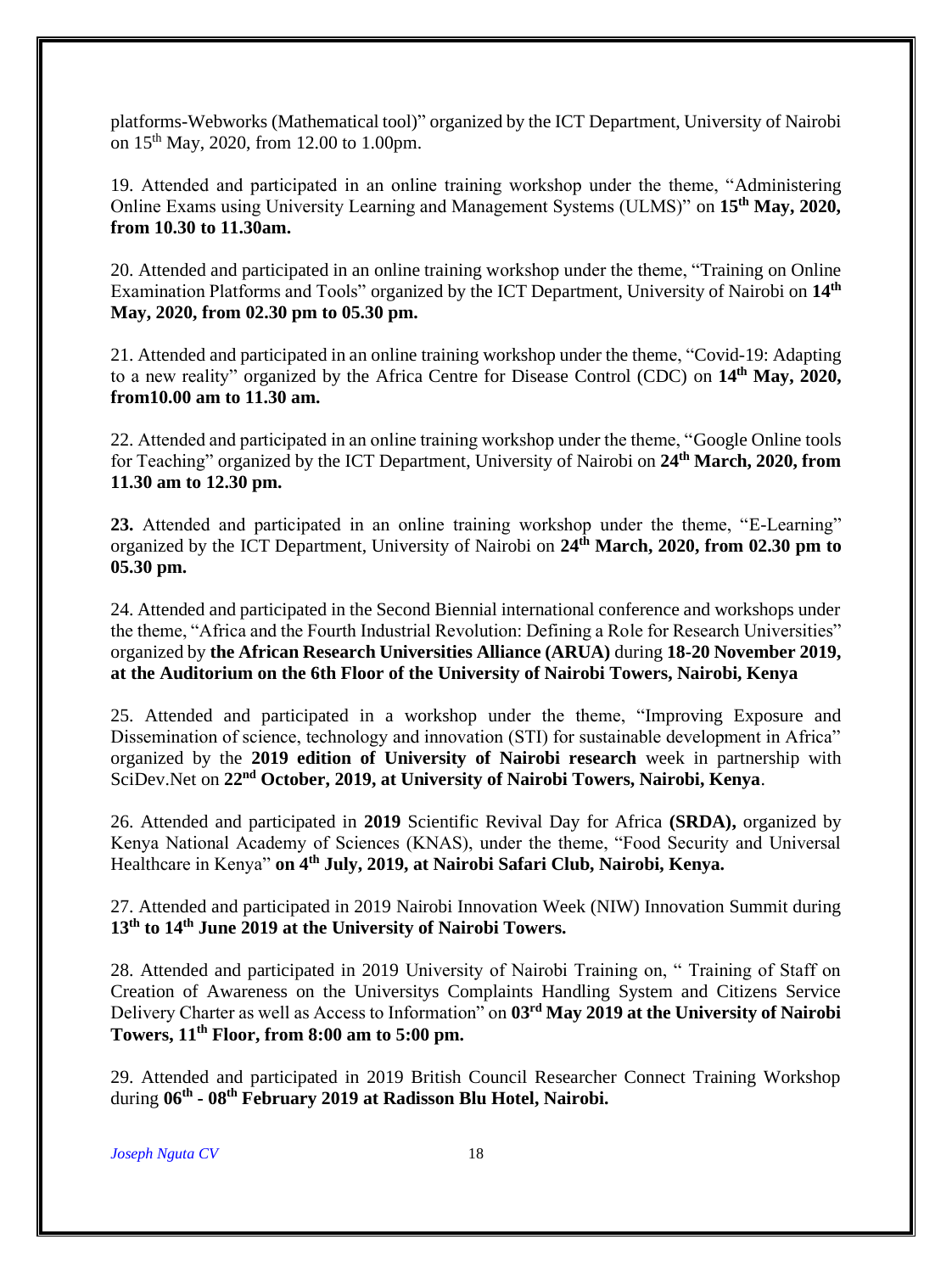**30.** Attended and participated in 2018 Grand Challenges Sentinel Workshop during **04-7 th December 2018 at Drug Discovery and Development Centre (H3D), University of Cape Town, South Africa.** 

31. Attended and participated in 2018 Grand Challenges Annual Meeting during **15-18th October 2018 at Estrel Congress Center, Berlin, Germany.**

32. Attended and participated in 10<sup>th</sup> World Health Summit during 14-16<sup>th</sup> October 2018 at the **Kosmos, Karl Marx Allee 131a/10243 Berlin, Germany.**

33. Attended and participated in Keystone Symposia Conference on, "21<sup>st</sup> Century Drug Discovery and Development for Global Health during **17-20th October 2018 at the Hotel Palace, Berlin, Germany.**

34.Participated in a grant proposal workshop, organized by the office of the Deputy Vice Chancellor, Research, Production & Extension, at the University of Nairobi Enterprises and Services (UNES) conference centre, Chiromo, **during 27th to 29th September, 2017**.

35. Participated in the workshop on, "Novel approaches to screening of natural products" under the workshop theme, "Exploring Kenyan biodiversity: Chemistry, Pharmacology and Commercialization**" during 10-14th September, 2017 at the Great Rift Valley Lodge, Naivasha, Kenya**

36. Attended a Trans-Disciplinary Research (TDR) training workshop organized by ICSU-NASAC-ISSC on, "The understanding of Energy-Health-Natural Disasters nexus in the urban environment in Africa" **during 3rd -7 th October, 2016 at the Hilton Hotel in Nairobi, Kenya**.

37. Attended **"West African Centre for Cell Biology of Infectious Pathogens (WACCBIP) research conference**, under theme: *Improving health through advanced research and training*, during **14-15 July, 2016, at Noguchi Memorial Institute for Medical Research, University of Ghana, Accra, Ghana**.

38. Attended, "**2016 Grand Challenges Grantees in Africa Meeting**" organized by the Alliance for Accelerating Excellence in Science in Africa (AESA) through the African Academy of Sciences, during **22nd to 26th February, 2016,** at the **Intercontinental Hotel, Nairobi, Kenya**.

39. Attended a workshop on **"Research grant development and management"** during **February 9 th to 11th, 2015**, at the obstetrics and gynaecology conference room, College of Health Sciences, University of Ghana, Ghana.

40. Attended a workshop on, **"Introduction to intellectual property commercialization and entrepreneurship"** during **July 21st , 2014** at the conference room, Noguchi Memorial Institute for Medical Research (NMIMR), College of Health Sciences, University of Ghana.

41. Attended a workshop on, "**Writing a Winning Research Grant Proposal**" organized by the University of Ghana-Carnegie next generation of academics in Africa Project, held at the Centre for African Wetlands, University of Ghana **during 17th to 19th June 2014**.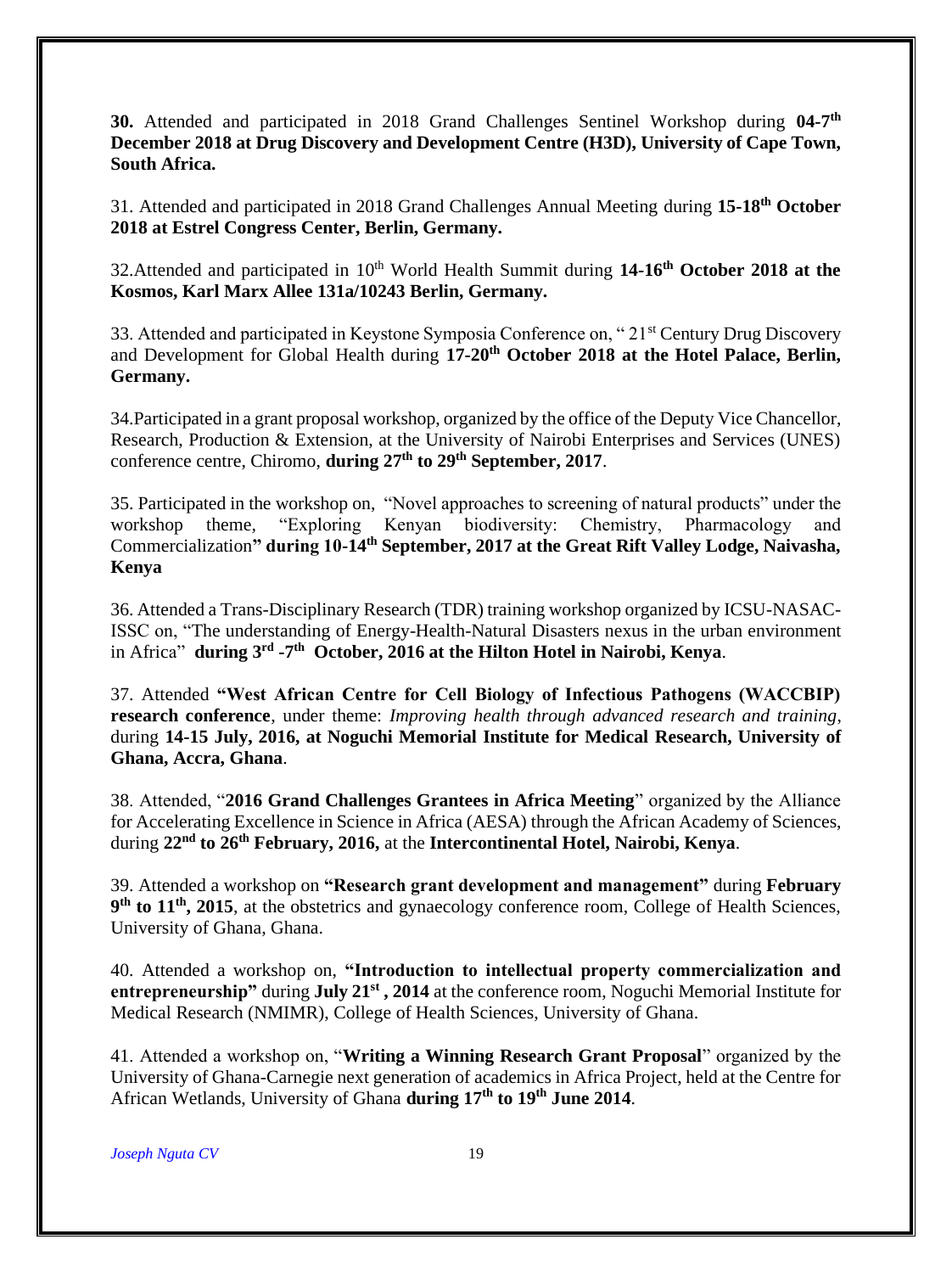42. Attended a workshop on **Biostatistics** organized by Noguchi Memorial Institute for Medical Research (NMIMR) and the Research Institute for Development (IRD) in conjunction with the French Embassy in Ghana, **during 2nd to 6th June, 2014** at **Noguchi Memorial Institute for Medical Research (NMIMR), University of Ghana.**

43. Attended the University of Nairobi Science Knowledge base (UONSK) E-learning workshop on TUSK software organized by One Health Central and Eastern Africa (OHCEA) during **20th to 25th March, 2014**, at the **Computer lab, School of Public Health, College of Health Sciences, University of Nairobi.**

44. Attended AGRA-WAGENINGEN UR WORKSHOP FOR THE UNIVERSITY OF NAIROBI-Competence and skills training for PhD supervisors and established scientists on, "Effective leadership, supervision skills and professional behavior in Academia, with the theme, Rise to the Challenge" organized by the **College of Agriculture and Veterinary Sciences held at the small animal clinic seminar room, department of clinical studies during January, 15th to 17th, 2014**.

45. Attended a workshop to review Veterinary Medicine curriculum at **Maanzoni Lodge, Machakos, during 16th to 20th September 2013.**

46. Attended a stakeholder's workshop to review Veterinary Medicine curriculum at **Jacaranda hotel in Westlands, on 4th September 2013.**

47. Attended an International Course/International Workshop on, "Molecular Epidemiology and Applications in Foodborne, Nosocomial and Vector-borne Infectious Diseases of Global Significance" at **Summerville Beach Resort, Porto de Galinhas-Pernambuco (PE), Brazil during August 11to 14th, 2013**.

48. Attended the University of Nairobi Science Knowledge base (UONSK) E-learning workshop on TUSK software organized by One Health Central and Eastern Africa (OHCEA) during **6 th to 9th August, 2013**, at the **Computer lab, 8-4-4 building, Upper Kabete Campus, University of Nairobi..**

49.Attended a workshop organized by the College of Agriculture and Veterinary Sciences titled, " Sensitization Workshop on Prevention of Alcohol and Drug Abuse, Gender and Disability Mainstreaming" on **Monday, May 27, 2013** at the **8-4-4 Lecture Theatre, Upper Kabete Campus.**

50. Attended a workshop organized by the US Department of State Biosecurity Engagement Program in Collaboration with the International livestock Research Institute at ILRI campus, Nairobi, Kenya from **1 st October to 5th October, 2012**; whose theme was: **Working with Animals and Animal Vectors (Ticks) under containment level I, II and III.**

51. Attended a workshop organized by Regional Initiative in Science and Education (**RISE**) in Kampala, Uganda from **13th October to 15th October, 2011**; whose theme was: **Integration of Science and Technology Networks in National and Regional Development.**

52. Attended the 14<sup>th</sup> Natural Products Research Network for East and Central Africa (NAPRECA) Symposium and Association for African Medicinal Plants Standards (AAMPS) Ethnoveterinary Medicine Symposium **from 8th to 12th August 2011** at the International Center for Insect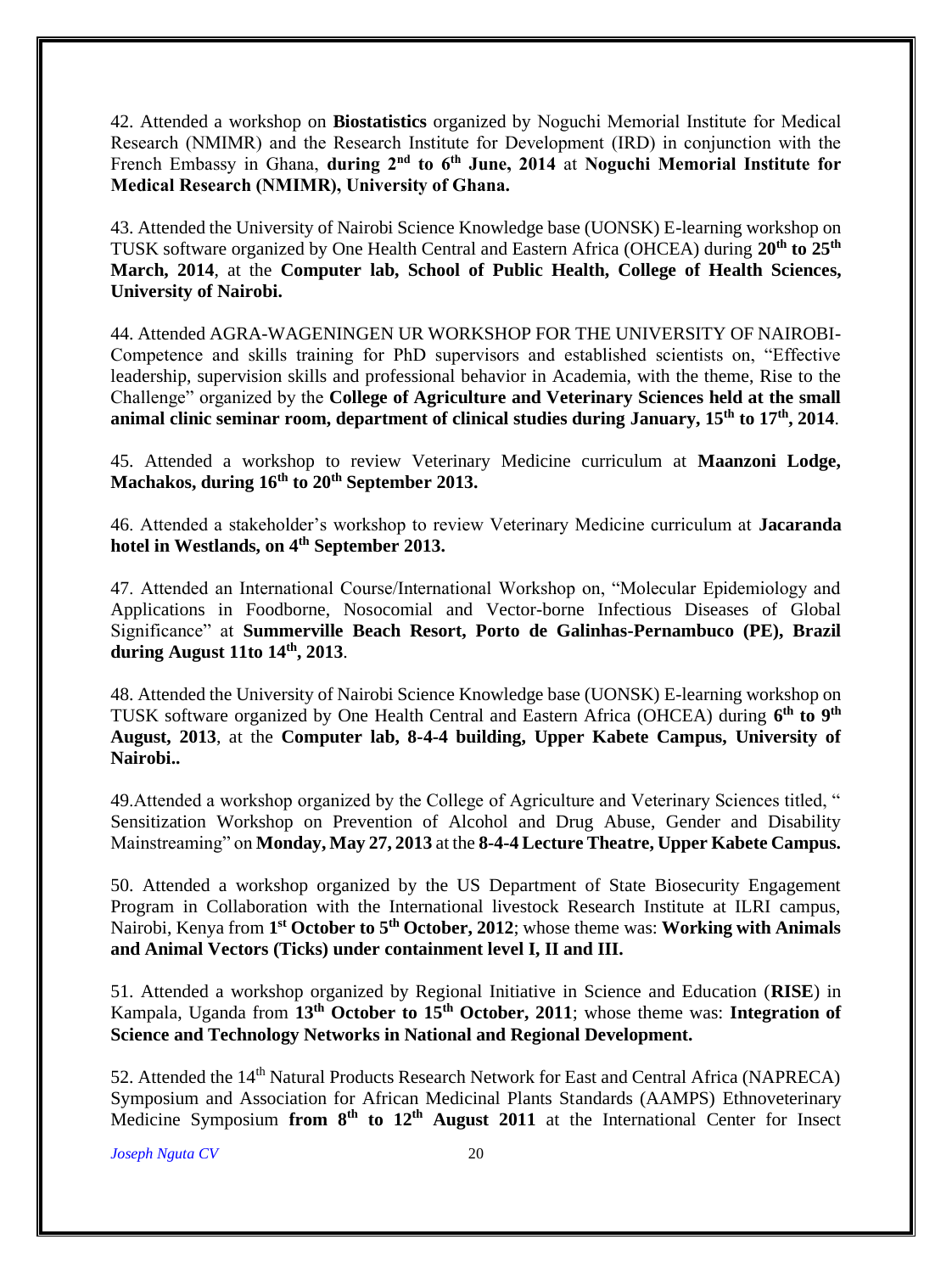Physiology and Ecology (ICIPE) Kasarani, Nairobi, Kenya; whose theme was: **Natural Products from African Biodiversity.**

53. Attended workshop on Forensic Veterinary Science, organized by the Department of Veterinary Pathology, Microbiology and Parasitology on: Wednesday, **18th May, 2011**.

54. Attended ODEL sensitization and orientation workshop, held at the Department of Public Health, Pharmacology and Toxicology on **3 rd March, 2011**.

55. 12TH International Symposium on Natural Product Chemistry and Related Biological Sciences, **International Centre for Chemical and Biological Sciences (ICCBS), University of Karachi, Pakistan during November 22-25, 2010.**

56. Workshop on Regional Networks in Africa held on **October 5-6 th, 2010 at the Kopanong Hotel and Conference Centre in Benoni, South Africa, near Johannesburg.**

57. Ist East and Central Africa Regional Symposium for the Carnegie-RISE Fellows held on **September 15th, 2010 at Royale Imperial Hotel, Kampala-Uganda, East Africa.**

58. Regional PhD students Proposal Writing Workshop between **9-14 August 2010, at the Green Belt Movement Centre, Karen, Nairobi.**

59. Alternatives to use of Animals in Experiments in Education and Training, at the Kenya Institute of Education, during **23rd -24th September 2009, Nairobi-Kenya.**

60. 2nd Pharmacogenomics Workshop "Pharmacogenetics of Drug Metabolism: Clinical Pharmacogenetics-towards individualized treatment" **22nd -26th June 2009, PanAfric Hotel, Nairobi, Kenya.**

61. Attended a workshop on: Performance Enhancement Strategies Course held on **31st January 2009 at Central Catering Unit: Organized by the Faculty of Veterinary Medicine, University of Nairobi and the Empowerment Resource Technologies Limited**.

62. Attended a stakeholders workshop to discuss a proposal on medicinal plants extracts evaluation and commercialization for improved livelihoods; a case study of east coast fever, in Njoro campus, **Egerton University on 15th to 18th February, 2007**.

63. Attended a workshop on E-resourses training for faculties of Veterinary Medicine and Agriculture on **17/03/2010, at the College of Agriculture and Veterinary Sciences**.

64. Attended a stakeholder's workshop on curriculum development in natural products technology and value chain management at KCB training centre, Karen between 6-8<sup>th</sup>/12/2009.

65. Attended E-learning course for academic staff members, Faculty of Veterinary Medicine at **Chiromo Campus between 1-5 th /03/2010**.

66. Pharmacogenetics of Drug Metabolism – **Nairobi, Kenya 24th –28th August 2010, at PanAfric Hotel, Nairobi, Kenya.**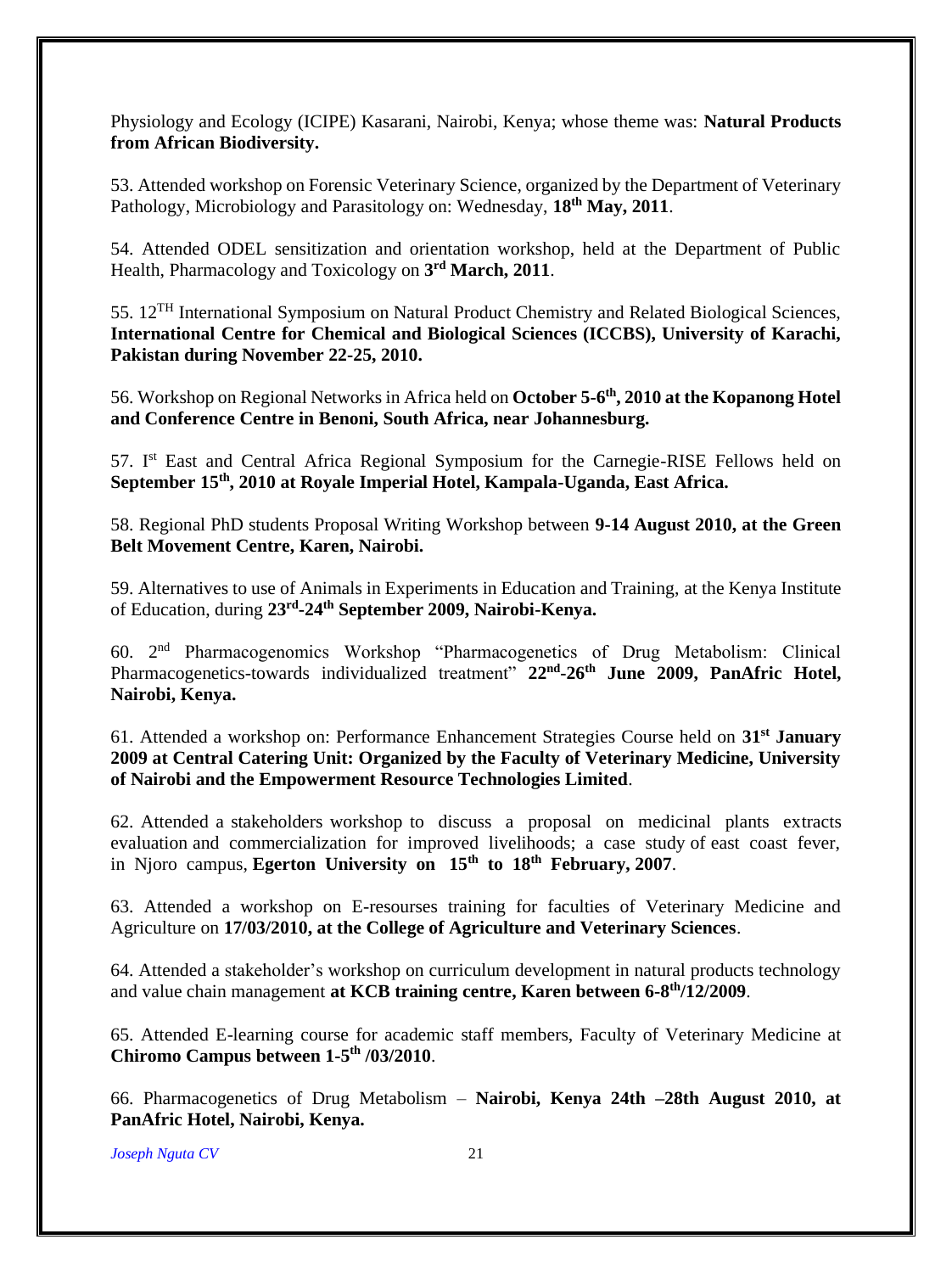67. Attended PhD Research Support Systems workshop held **between 8th and 9th July, 2010 at the Clinical Studies Department seminar room.** 

68. Attended and presented a paper titled "Bioavailability of Cobalt and anthelmintic effects of albendazole fortified with Cobalt (Vermitan super) in sheep at the **44th Kenya Veterinary Association Annual Scientific Conference at Almond Resort, Garissa.**

#### **Community Service/Outreach**

- **1.** Served the **University of Nairobi as a Returning Officer (RO),** In charge of **Chiromo Campus Electoral College, for the UNSA 2020 online elections** conducted **on Friday, November 13, 2020.**
- **2.** Served the University of Nairobi Student Community **as a Judge** for the **HULT PRIZE 2021 Challenge**, Virtual quarter and Semi-final competitions, **under the theme**, "Transforming food into a vehicle for change", **during October 30th, 2020**, and **November 13th, 2020, respectively.**
- 3. Organized and participated in **Community Service** through education and exhibitions to Kangemi Slum dwellers on control of food and waterborne diseases under **Smithsonian Do It Yourself (DIY) Outbreaks Community Project,** funded by American Society for Microbiology (ASM), on **28th November, 2019 at Kangemi market, Nairobi, Kenya.**
- 4. Attended and participated in **Community Service** through vaccination of livestock against foot and mouth disease, vaccination of dogs against rabies and population control of dogs through spaying during the 53rd Kenya Veterinary Association annual scientific conference under the theme, "value of vaccinations" **during 24th to 26th April 2019** at the Acacia Premier Hotel in Kisumu.
- **5.** Served the **University of Nairobi as a Returning Officer (RO),** In charge of Upper Kabete Campus Electoral College, for the **UNSA 2019 elections** conducted on **Friday, April 05th , 2019.**
- 6. Actively participated in **Community Service** through Tsetse and Trypanosomiasis Eradication Campaign in Lambwe Valley, Homabay County from **25th to 28th February 2019**.
- 7. Attended and participated in **Community Service** through vaccination of dogs against rabies and population control of dogs through spaying during the World Rabies Day Celebrations held on **28th September, 2018** at Diani, Kwale County, Kenya.
- 8. I have continued to provide logistical and financial support **in aid of construction and development of my local/village church**, **African Brotherhood Church (ABC), Kivi**.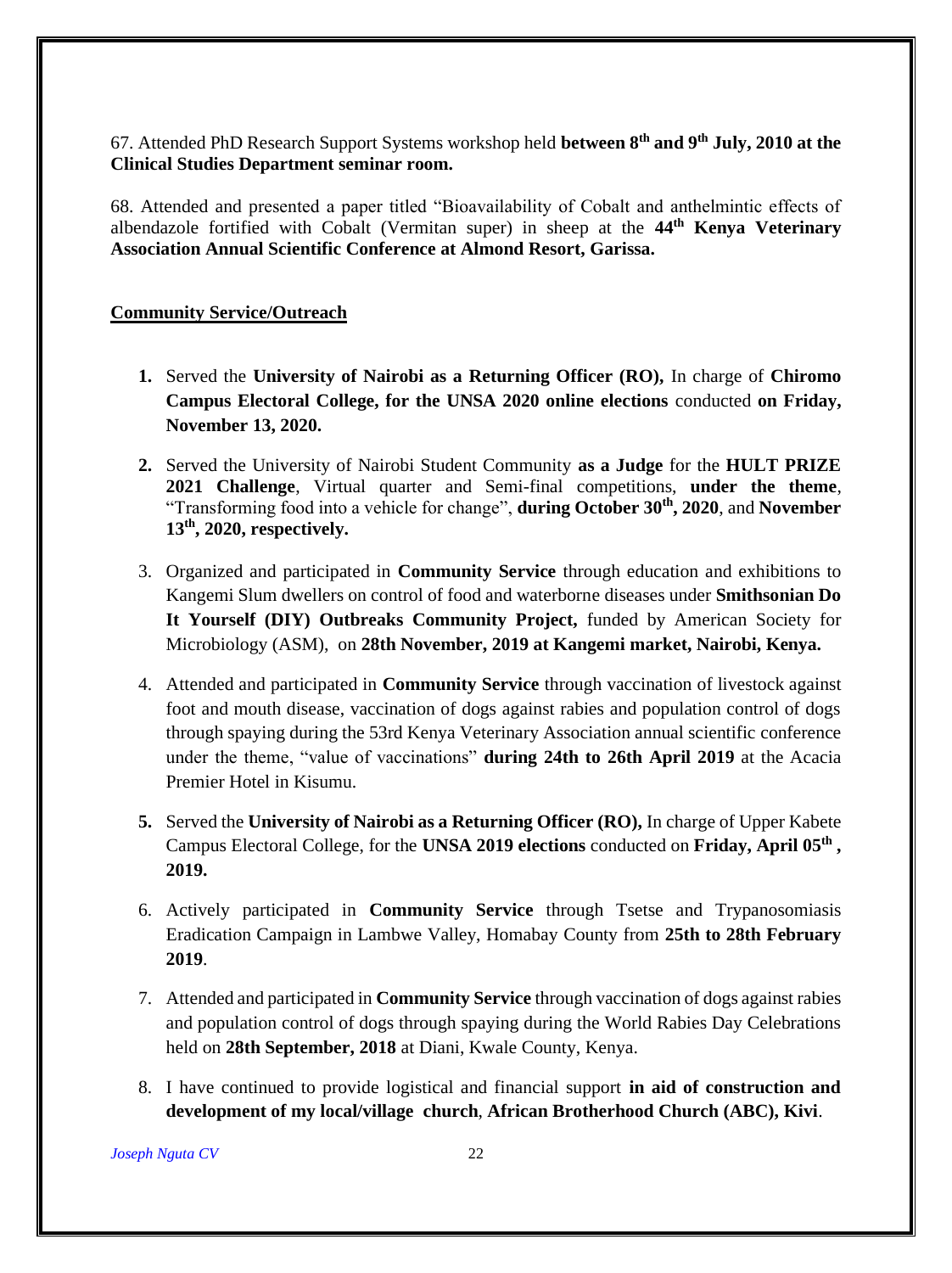9. I have continued to provide **free professional services and technical advise** to **dairy farmers** in my sub-location, Malatani sub-location.

#### **Students supervision**

#### **A). Doctoral students**

#### **a). Doctor of Philosophy (PhD) students supervised to completion:**

- 1. **Dr. Emily Kamanthe Muema, Dept. of PHPT**: Study title: "Evaluation of Biochemical and Toxicological effects of Khat (*Catha edulis*) on Pregnancy and Fetal Development". **From 25th March 2013 to 04/12/2015**. **(Graduated on 04/12/2015).**
- 2. **Joseph Kisivo Musau, Dept. of PHPT, Reg. No. J87/83561/2012** : Study title: "Development of a biopesticide for use against mosquitoes from selected plants in Msambweni distict, Kenya". From **18th April 2012 to December, 2016 (Graduated on 02/12/2016).**
- 3. **Fredrick Mutie Musila (Bsc, Msc.** (UON), **School of Biological Sciences. Reg. No. I80/92761/2013**. Study title: "Molecular Phylogeny, Micromorphology, Diterpene Distribution and Antimicrobial Activities of the Leaves of the Kenyan *Plectranthus* Species (*Coleus* Clade)" **From 25th September 2013 to December, 2016 (Graduated on December, 2017).**

#### **b). Doctor of Philosophy (PhD) students currently under supervision:**

1. **David Njenga Ngugi (BPharm, MSc),** (**J87/54441/2019), Department of Public Health, Pharmacology and Toxicology:** Study title: "Evaluation of antimicrobial activity, toxicity and activity of bacterial metabolites from Lake Magadi, Kenya", **From 01/05/2019 to date.**

2. **Abdi Hadun**, **(BPharm, MSc),** (**J87/54792/2019), Department of Public Health, Pharmacology and Toxicology:** Study title: "Ethnobotanical survey, phytochemistry, toxicity and anticancer properties of selected medicinal plants used by herbalists in Garissa County, Kenya", **From 06/09/2019 to date.**

## **B). Master of Science(MSc):**

#### **a). Master of Science (MSc) students supervised to completion:**

**1. Mr. MUTIE MUSILA (I56/65121/2010), School of Biological Sciences**: Study title: "Phytochemical Screening, *in vivo* Antimalarial Activity and Cytotoxicity of Selected Antimalarial Plants" **From 22nd March 2011 to 2012 (Graduated on December, 2012).**

**2. Dr. Isaac Mokaya Omwenga (J56/64950/2010), Dept. of PHPT:** Study title: "An Assessment of pesticide and Heavy Metal Residues in inland Fish farming in Machakos and Kiambu Counties,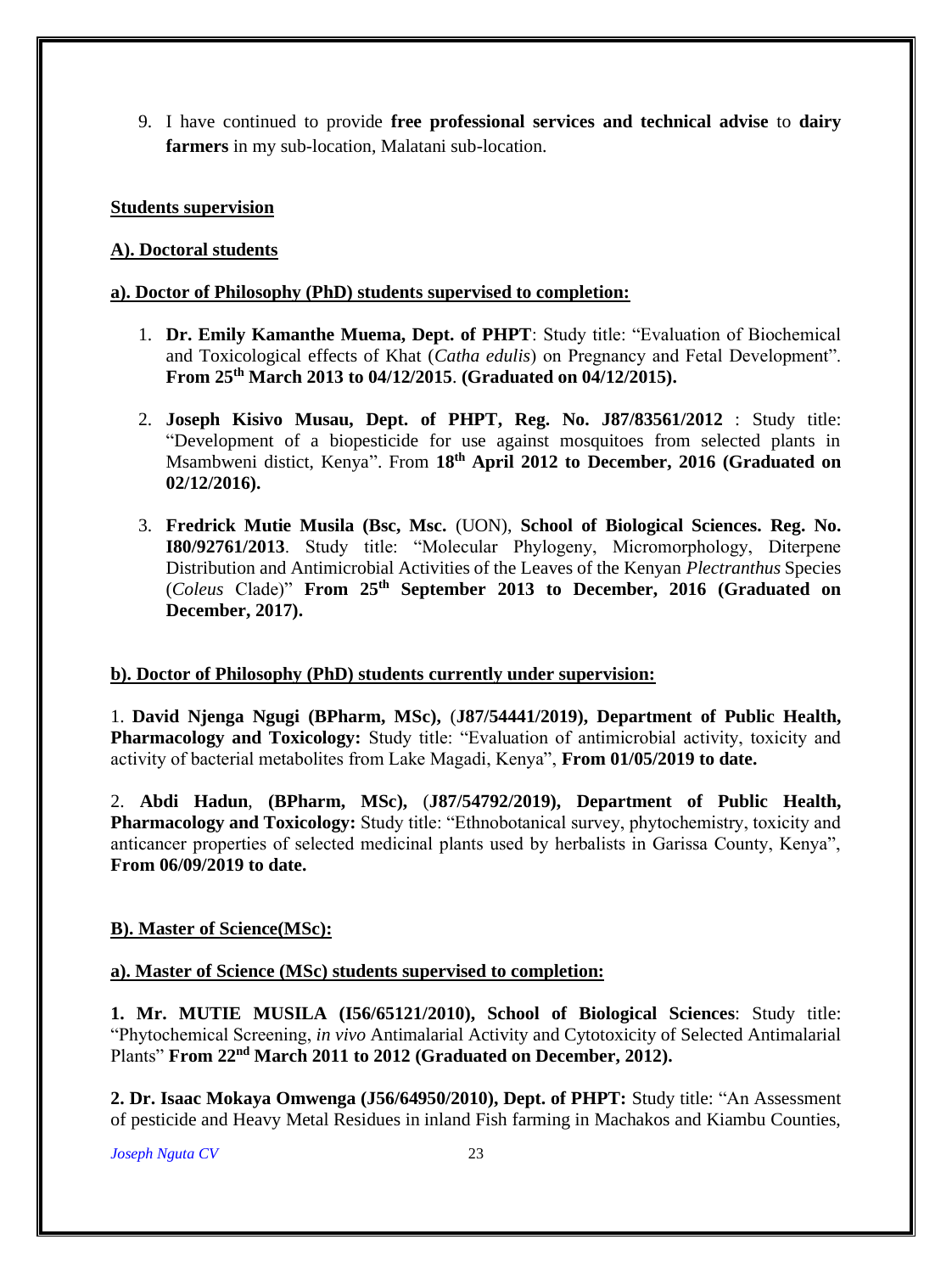Kenya" **From 15th March 2012 to December, 2013 (Graduated on 06/12/13)**.

**3. Mr. GEORGE GICHARU MWANGI (I56/61302/2010), School of Biological Sciences:** Study title: "*In vivo* Antimalarial and Cytotoxic Effects of Selected Plant Extracts used in Kenya" **From 15th December 2011 to 2012 (Graduated on December, 2012).**

**4. Murithi Caroline Kathambi (I56/69310/2011), School of Biological Sciences:** Study title: "Antimalarial activity, acute toxicity and Phytochemical Screening of Selected Antimalarial plants" From 1<sup>st</sup> April 2012 to 2<sup>nd</sup> October 2013 (Graduated on 06/12/13).

**5. Mr. Ochora Ongeri Douglas (I56/70222/2011), School of Biological Sciences:** Study title: "Antimalarial activity, acute toxicity and Phytochemical Investigations of Plant extracts from Kenyan Biodiversity" **From 2nd March 2012 to December, 2013 (Graduated on 06/12/13).**

**6. Dr. David Njenga Ngugi (J56/69921/2011), Department of Public Health, Pharmacology and Toxicology: Study title:** "Study of antimalarial activity, cytotoxicity and acute toxicity of *Zanthoxylum chalybeum* and *Vernonia lasiopus* Hoffman" **From 1st June 2012 to 05/12/2014 (Graduated on 05/12/2014).**

**7. Ms. Magrate Muthoni Kaigongi** (**I56/62022/2013**), **School of Biological Sciences:** Study title: "Antimicrobial activity, toxicity and phytochemical analysis of four medicinal plants traditionally used in Msambweni district, Kenya". **From 01/06/2013 to 29/08/2014. (Graduated on 29th August, 2014).** 

**8. Mr. Kiraithe Micheni Ndii (J56/81176/2012), Department of Public Health, Pharmacology and Toxicology:** Study title: "Pharmacological and Toxicological Effects of Selected Antimalarial Plants from Msambweni district in Kenya" **From 01/06/2013 to 04/12/2015. (Graduated on 04/12/2015)**

**9. Dr. Joseph Okoth Ogollah (J56/60509/2013), Department of Public Health, Pharmacology and Toxicology: Study title:** "Studies on antimalarial activity and toxicity of *Securidaca longepedunculata* Fresen (Polygalaceae) organic and aqueous extracts" **From 01/12/2013 to 04/12/2015 (Graduated on 04/12/2015).**

**10. Duncan Mutiso Chalo** (**I56/68748/2013**), **School of Biological Sciences:** Study title: "Evaluation of antimicrobial activity and toxicity of selected medicinal plants from Losho, Narok South County, Kenya". **From 01/07/2014 to 04/12/2015 (Graduated on 04/12/2015)**.

**11.Ms. Jackueline Cherotich (I56/80259/2013), School of Biological Sciences**: Study title: "Antimicrobial activity, acute toxicity and phytochemical screening of four medicinal plants traditionally used in Sotik district, Kenya" **From 01/06/2014 to 04/12/2015 (Graduated on 04/12/2015).**

**12. Dr. James Kiamba Mailu, BPharm (J56/8202/2017), Department of Public Health, Pharmacology and Toxicology: Study title:** "Ethnopharmacological and toxicological study of commonly used medicinal plants against respiratory infections in Kisumu county" **From 01/06/2018 to 24/09/2021 (Graduated on 24.09.21).**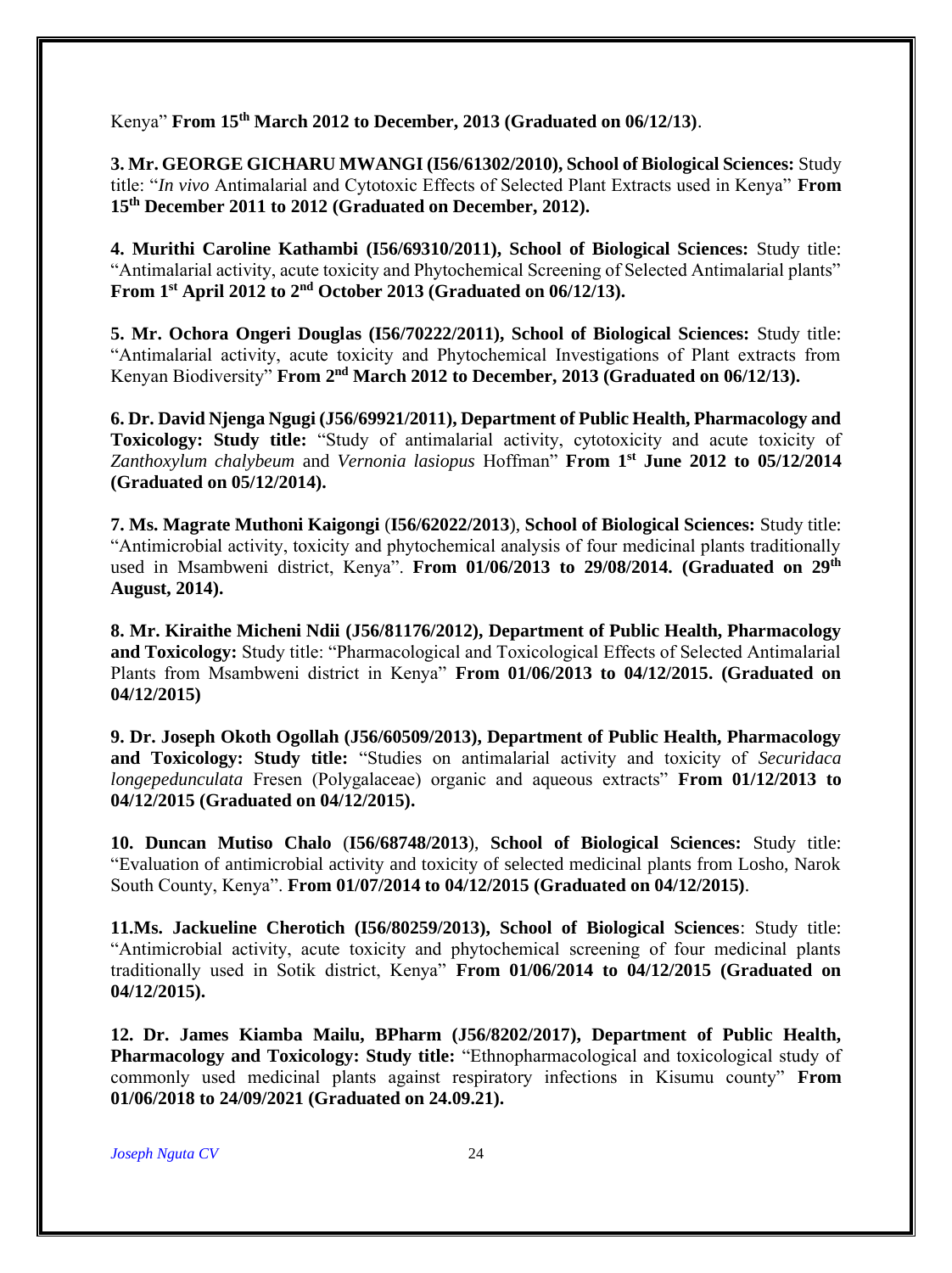**13**.**Mr. Joseph Murithi Kathare, BPharm (J56/87863/2016), Department of Public Health, Pharmacology and Toxicology: Study title**: "Antimicrobial activity and toxicity of selected medicinal plants from Muranga County, Kenya**". From 01/06/2018 to 17/12/2021. (Graduated: 17.12.2021)**

**14**.**Mr. John Karanja Muchonjo, BPharm, (J56/12647/2018). Department of Public Health, Pharmacology and Toxicology: Study title:** "Evaluation of antinociceptive, anti-inflammatory activity, phytochemical composition and toxicity of Mystroxylon aethiopicum (Thumb.) Loes. (Celastraceae)". **From 16/09/2019 to 17/12/2021. (Graduated: 17.12.2021).**

**15.Dr. Matara Nyak Dorine, BPharm, (J56/34184/2019). Department of Public Health, Pharmacology and Toxicology: Study title:** "Evaluation of antimicrobial activity and toxicity of crude extract from *Croton dichogamous*". **From 30/09/2020 to 17/12/2021. (Graduated: 17.12.2021)**

#### **b). Master of Science (MSc) students currently under supervision:**

- 1. **Mr. Kevin Kariuki, BPharm, (J56/11246/2018). Department of Public Health, Pharmacology and Toxicology: Study title: "**Studies on ethhnopharmacology, antimicrobial activity and toxicity of *Catha edulis* Forssk. (Celastraceae)". **From 06/09/2019 to date.**
- 2. **Dr. Obadiah Sing'oei Kipchirchir, BVM, (J56/7303/2017). Department of Public Health, Pharmacology and Toxicology: Study title:** "Wound Healing, Antimicrobial Potential, Safety and Phytochemical Studies on *Rhus natalensis* and *Hoslundia opposita"* **From 30/09/2020 to date.**
- 3. **Dr. Hashim Mohammed Ali, BPharm, (J56/34824/2019). Department of Public Health, Pharmacology and Toxicology: Study title:** "Investigation of Antihypertensive Activity and Toxicity of *Ocimum suave* Willd. Crude extracts". **From 30/09/2020 to date.**
- 4. **Dr. Fadhir Juma Charo, BVM, (J56/36125/2019). Department of Veterinary Pathology, Microbiology and Parasitology: Study title:** "Evaluation of Efficacy of *Aloe barbadensis var. barbadensis* against selected fish bacteria in Machakos and Nyandarua counties". **From 30/09/2020 to date.**
- 5. **Dr. Vincent Mokoro Omambia, BPharm, (J56/11826/2018). Department of Public Health, Pharmacology and Toxicology: Study title:** "Evaluation of antinociceptive activity and toxicity of *Hypericum revolutum* subsp. *keniense* Schweinf. (Hypericaceae) crude extracts", From **October, 2020 to date.**
- 6. **Joseph Mwangi Kamau, BPharm (J56/37447/2020). Department of Public Health, Pharmacology and Toxicology: Study title:** "Evaluation of antimicrobial activity, cytotoxicity and phytochemical composition of *Acokanthera schimperi* (Apocynaceae)". **From 22/09/2021 to date.**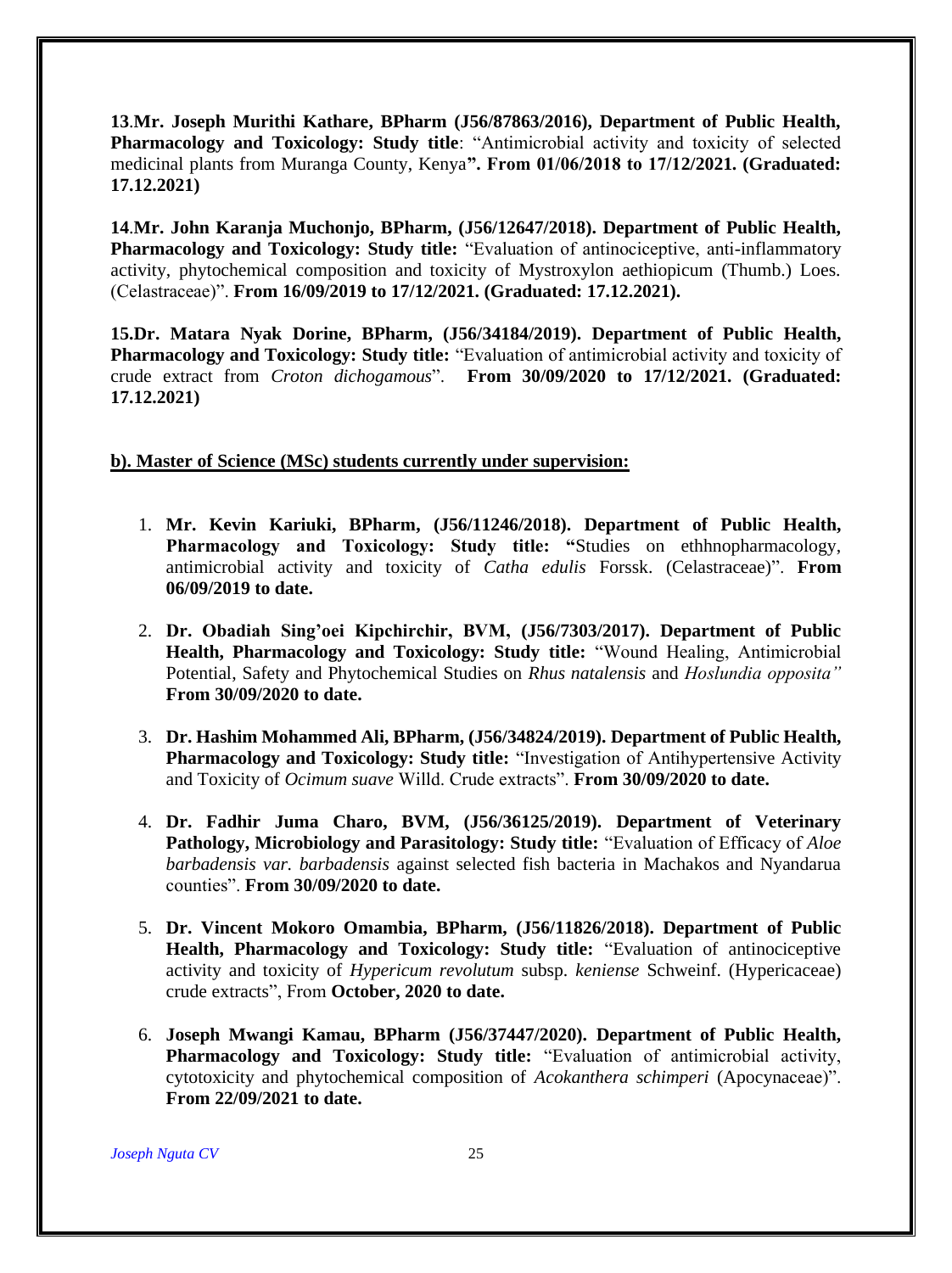7. **Kirkland Dingili Magwilu, BPharm (J56/37198/2020**). **Department of Public Health, Pharmacology and Toxicology: Study title:** "Investigation of antimicrobial activity, cytotoxicity and secondary metabolites of *Croton gratissimus* burch stem bark and root crude extracts". **From 22/09/2021 to date.**

#### **Thesis examined:**

**A). Master of science (MSc):**

**1. Mr. Ochora Ongeri Douglas (I56/70222/2011): BSc.Plant Physiology and Biochemistry**  (School of Biological Sciences, University of Nairobi).

**M.Sc Thesis Title**: "*Antimalarial activity, Acute Toxicity and Phytochemical Investigations of Plant Extracts from Kenyan Biodiversity*". **Year of examination: 2013.**

**2. Mr. Fredrick Mutie Musila (I56/65121/2010): BSc.Biology** (School of Biological Sciences, University of Nairobi).

**M.Sc Thesis Title**: "*In vivo Antimalarial Activity, Cytotoxicity and Phytochemical Screening of Selected Antimalarial Plants".* **Year of Examination: 2012**.

3.**Dr. Wamaitha Moses Njino (J56/76448/2014):** Bachelor of Veterinary Medicine (Clinical Studies Department).

**M.Sc Thesis Title**: "Evaluation of total intravenous anaesthesia with Ketofol in Acepromazine or Medetomidine sedated dogs" **Year of Examination: 2019**

**4. Dr. Beatrice Mwende Muia (J56/788061/2016):** MSc (Pharmacology and Toxicology). **MSc thesis title,** " Studies on Phytochemical composition, antimicrobial activity and toxicity profile of Fagoropsis hildebrandtii root extracts". **Year of examination: 2019.**

**5. Mr. James Kiamba Mailu, BPharm (J56/8202/2017),** MSc (Pharmacology and Toxicology). MSc thesis title, "Ethnopharmacological and toxicological study of commonly used medicinal plants against respiratory infections in Kisumu county" **Year of examination: November, 2020**.

6. **Dr. Matara Nyak Dorine, BPharm, (J56/34184/2019). Department of Public Health, Pharmacology and Toxicology: Study title:** "Evaluation of antimicrobial activity and toxicity of crude extract from *Croton dichogamous*". **Year of examination: November, 2021.**

7. **Dr. Beatrice Akinyi Otina (J56/80909/2015), MVEE,** MSc Thesis titled, "Efficacy of Long Acting Oxytetracycline in Treating Contagious Bovine Pleuropneumonia in Cattle and Potential for Carrier Status in Treated Cattle". **Year of examination: November, 2022.**

#### **Board of examiners meetings attended:**

**1.** Attended Board of Examiners meeting for **Ms. Njoki Ndegwa Pauline's (I56/64025/2010**) MSc. Thesis titled*, "Diversity and Antibiotic Susceptibility of Bacterial Species Isolated from the Blood of Febrile Patients in Alupe, Western Kenya"* held on Wednesday, **19th June 2013 at 10:00 am in the School of Biological Sciences Seminar Room.**

**2.**Attended Board of Examiners meeting for **Mr. Mutie Musila's (I56/65121/2010)** M.Sc. thesis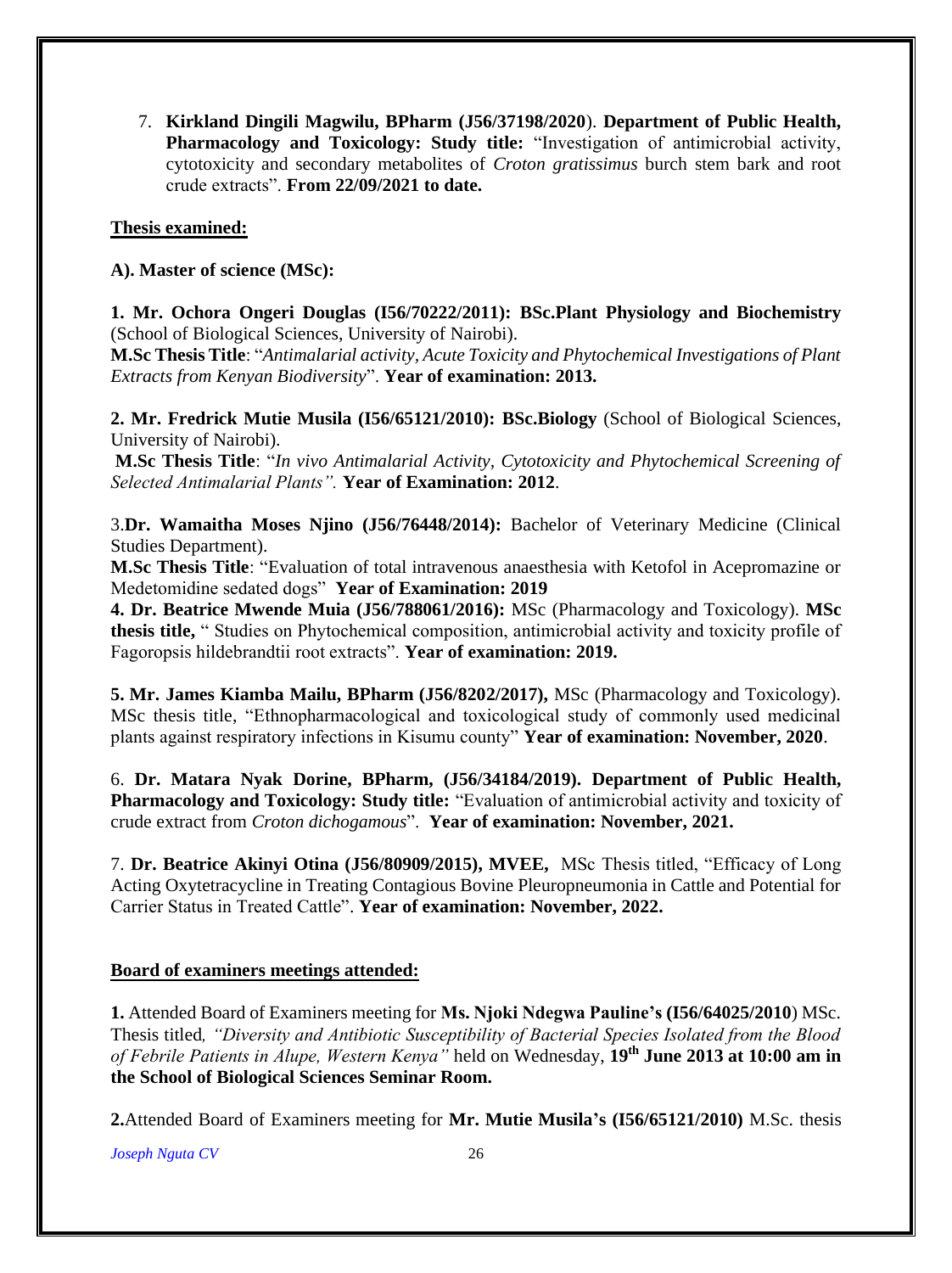titled**, "***In vivo Antimalarial Activity, Cytotoxicity and Phytochemical Screening of Selected Antimalarial Plants"* held on **Wednesday, 10/10/2012 in the School of Biological Sciences Seminar room.**

**3.** Attended Board of Examiners meeting for **Ms. Wambua peninah Nduku's (I56/79440/2012**) M.Sc. thesis titled**, "Study of extend of use, efficacy***Development and evaluation of simple and rapid diagnostic assays for the detection of wildebeest associated malignant catarrhal fever in cattle in Kenya"* held on **Wednesday, 27th /09/2017 in the School of Biological Sciences Seminar room.**

**4.** Attended Board of Examiners meeting for **Ms. Kamau Loice Njeris (J80/95507/2014) PhD**  thesis titled**, "***Development and evaluation of simple and rapid diagnostic assays for the detection of wildebeest associated malignant catarrhal fever in cattle in Kenya"* held on **Wednesday, 27th /09/2017 in the School of Biological Sciences Seminar room.**

**5.** Attended Board of Examiners meeting for **Dr. Wamaitha Moses Njino (J56/76448/2014): M.Sc Thesis Title**: "Evaluation of total intravenous anaesthesia with Ketofol in Acepromazine or Medetomidine sedated dogs" held on Wednesday, **27/03/2019** at the Deans Boardroom, Faculty of Veterinary Medicine.

**6**. Attended Board of Examiners meeting for **Dr. Beatrice Mwende Muia (J56/788061/2016):** MSc (Pharmacology and Toxicology). **MSc thesis title,** " Studies on Phytochemical composition, antimicrobial activity and toxicity profile of *Fagoropsis hildebrandtii* root extracts", held on Wednesday, **24/07/2019, 2:00 pm,** at the Deans Boardroom, Faculty of Veterinary Medicine.

7. Attended Board of Examiners meeting for **Dr. Wainaina Samuel Murigi (J56/89125/2016): MSc title**: "Ethnobotanical, anti-oxidant and toxicity study of selected medicinal plants used in Nyamira North sub county, Nyamira county" held on Thursday, **16/05/2019, 10:00 am,** at the Deans Boardroom, Faculty of Veterinary Medicine.

8. Attended **Virtual Board of Examiners meeting** for **Mr. Gai Abraham Biar (J56/7826/2017) MSc title**: "Impact of Involuntary resettlement on Livestock production and performance along Maasai pastoralists of Rapland area" held on Friday, **06/11/2020, 09:00 am,** and hosted by the Dean, Faculty of Veterinary Medicine.

9. Attended **Virtual Board of Examiners meeting** for **Ms. Faduma Abdullahi Abdirahman (J56/12447/2018) MSc title**: "Assesment of gender contraints, opportunities, impacts along the New castle Disease (NCD) value chain in Machakos" held on Monday, **30/11/2020, 09:00 am,** and hosted by the Dean, Faculty of Veterinary Medicine.

10. Attended **Virtual Board of Examiners meeting** for **Dr. Matara Nyak Dorine, BPharm, (J56/34184/2019). Department of Public Health, Pharmacology and Toxicology: Study title:**  "Evaluation of antimicrobial activity and toxicity of crude extract from *Croton dichogamous*". held on Monday, **22/11/2021, 11:00 am,** and hosted by the Dean, Faculty of Veterinary Medicine

11. Attended **Virtual Board of Examiners meeting** for **Dr. James Kiamba Mailu, BPharm (J56/8202/2017), MSc title**: "Ethnopharmacological and toxicological study of commonly used medicinal plants against respiratory infections in Kisumu county" held on Wednesday, **07/04/2021, 02:15 pm,** and hosted by the Dean, Faculty of Veterinary Medicine.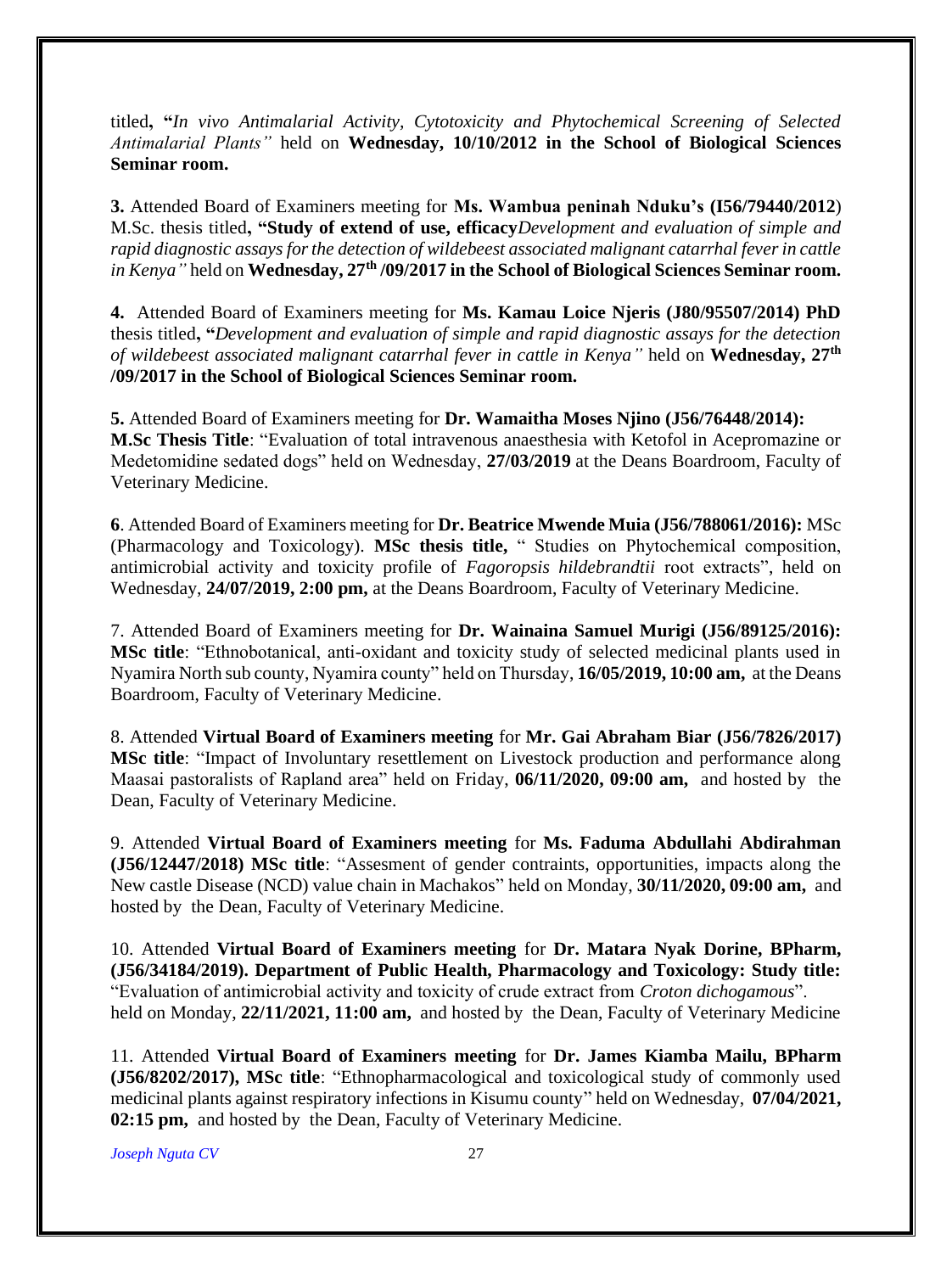#### **Undergraduate student projects supervised to completion:**

1. Comparative Study of Antimicrobial and Cytotoxic activity of *Pilliostigma thonningii* from two geographic regions, Malawi and Kenya, by: **Winchester M. David Mvula- Biomedical Technology (J38/21889/2007).**

2. An Assessment of Prevalence of *Escherichia coli* in Bottled Drinking Water, by **Rodgers Odhiambo Ochieng**-**Biomedical Technology (J38/30419/2009)**

3. Prevalence of Bovine Brucellosis in Laikipia County, Kenya, by **Kiarie Brenda Njeri-Biomedical Technology (J38/29848/2009).**

4. Comparison between Wet Chemistry and Ultrasonic Technology in Butterfat Determination in Milk, by **Sarah Wanjira Wanderi-Biomedical Technology (J38/24505/2008).**

5.Ouko John Kevin (**J30/2638/2014**), BVM (University of Nairobi). Evaluation of microbiological quality of drinking water in selected parts of Nairobi County using Colilert technique. **(Final year project, 2020).** 

6.Kibiwot Meshack (**J30/2639/2016),** BVM (University of Nairobi). A study on medicinal plants used to treat livestock diseases in Chesumei Sub-County, Nandi County. (**Final year project, 2020).** 

7.Shanet Naeku Sankale (**J36/5131/2017),** BSc, Leather Science, University of Nairobi. A study on comparison of conventional leather beam house processing and clean technology techniques in reduction of total dissolved solids**. (Final year project, 2020).** 

8.Amos Obiero Nyakebako (**J36/5157/2017**), BSc, Leather Science, University of Nairobi. Evaluation of factors affecting hides/skins value addition in Kitutu Chache South Sub-County, Kisii County. **(Final year project, 2020).**

9.Oluoch Wilfred Odongo **(J36/85819/2017),** BSc, Leather Science, University of Nairobi. Determination of factors affecting quality of locally produced shoes: a case study of Kariokor, Kenya. **(Final year project, 2021).**

#### **Global Coordination of projects**

- **1.** I am the **Country coordinator (Kenya)**, One Health Ethics and Regulatory Procedures project (**OHEARP**)
- **2.** I am the **Country Liason Officer (Kenya),** Global One Health Initiative (**GOHi).**

#### **Awards and scholarships:**

1. Awarded a **Fuld Institute training scholarship**, amounting: **\$595** by Helene Fuld Health Trust National Institute for Evidence-Based Practice in Nursing and Healthcare, The Ohio State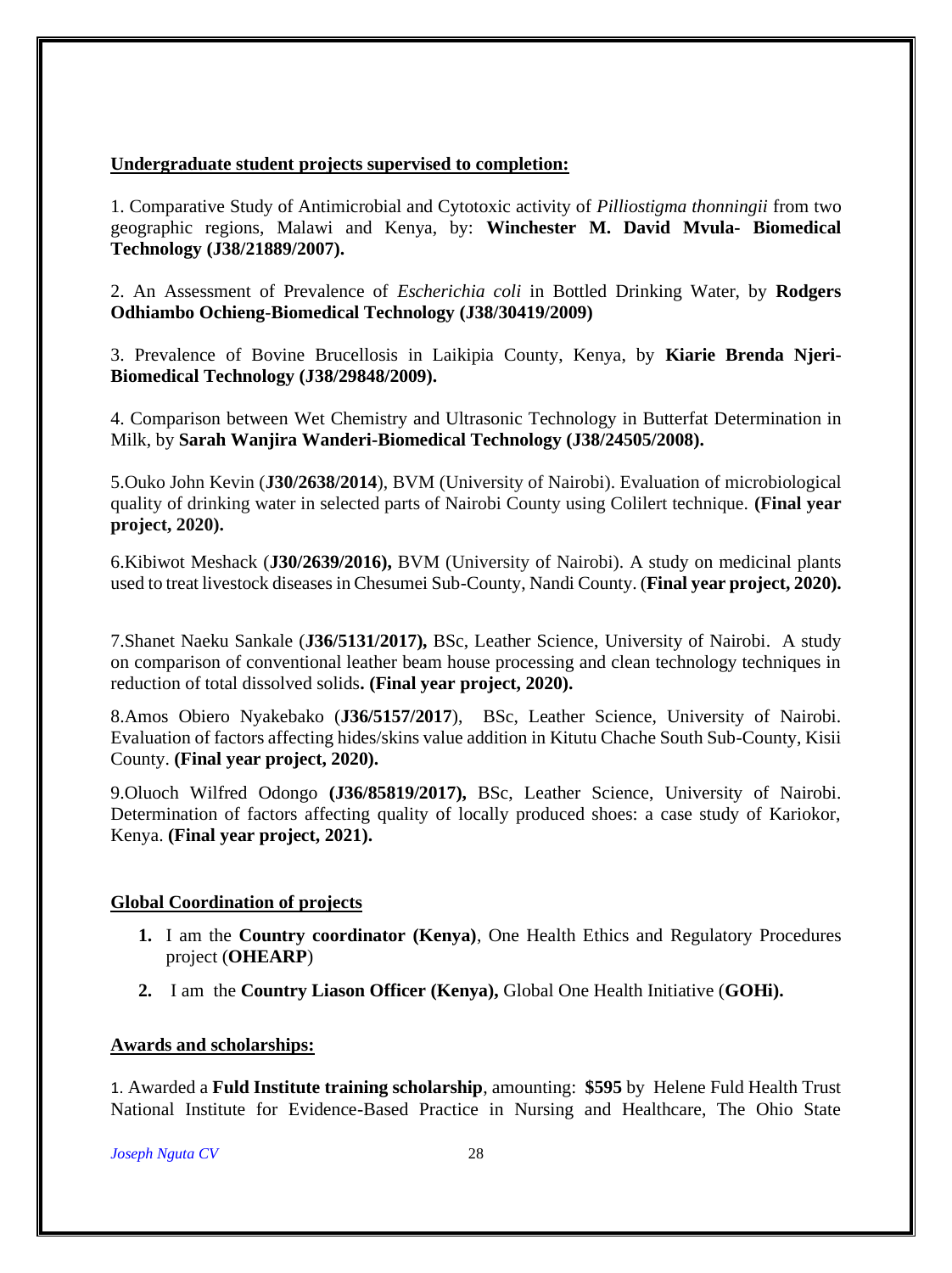University, to cover registration fees for Systematic Review Workshop to be held on **November 8 and 10, 2021.**

2. Awarded a **Grant of \$110,000.00** by Fogarty International Center (**FIC**) of the National Institute of Health (**NIH**), **as a Co-investigator** for the research project titled, "One Health Ethics and Regulatory Procedures (**OHEARP**) project, during **2020/2021**. **Award Number: 3D43TW008650- 08S1. Role: Co-Investigator/Country OHEARP Co-ordinator.**

3. Awarded Global awards **grant/scholarship of \$ 275 (Covering Registration)** by the Keystone Symposia to attend and participate in the virtual live Keystone Symposia eSymposia meeting, eSymposia | COVID-19: One Year Later | EK32, from **February 8-9, 2021.**

4. Awarded Global awards **grant/scholarship of \$ 275 (Covering Registration)** by the Keystone Symposia to attend and participate in the virtual live Keystone Symposia eSymposia meeting, eSymposia | Diabetes; Many faces of the disease (EK 18) Jointly with; Obesity: From cell to patient (EK 17), from February **1-3, 2021.**

5. Awarded Global awards **grant/scholarship of \$ 275 (Covering Registration)** by the Keystone Symposia to attend and participate in the virtual live Keystone Symposia eSymposia meeting, eSymposia | Antibodies and Vaccines as Drugs for COVID-19 from **January 13-14, 2021.** 

6.Awarded Global awards **grant/scholarship of \$ 275 (Covering Registration)** by the Keystone Symposia to attend and participate in the virtual live Keystone Symposia eSymposia meeting, eSymposia | Tuberculosis: Science Aimed at Ending the Epidemic from **December 2-4, 2020.**

7. Awarded a **Grant of \$1250** by American Society for Microbiology **(ASM)** for the project titled, "Workshop on Laboratory Biosafety and Culture Techniques" and (ii) "Organization of a Do It Yourself **(DIY**) Outbreak Exhibit" **sub-award Number: YAPF 2019**, **during 2019/2020.**

8. Awarded a **Grant of \$30,000.00** by **Bill and Melinda Gates foundation (BMGF),** for the research project titled, "Bioassay guided fractionation, isolation and structural identification of antimycobacterial compounds from Solanum torvum Swartz (Solanaceae), **sub-award Number: 002**, **during 2019/2020.**

9. Awarded partial travel grant **(Covering Registration; Travel stipend (\$600) and Accommodation)** by the American Society for Microbiology (ASM) to attend Young Ambassador Retreat and ASM Microbe 2019 meeting, taking place at San Francisco, **USA, from June 20th – June 24th , 2019.**

10. Awarded a full travel grant **(Covering training fee, travel by road, accommodation and subsistence)** by British Coucil to attend and participate in 2019 British Council Researcher Connect Training Workshop (Professional Development Workshop for Research Scientists) during **06th - 08th February 2019 at Radisson Blu Hotel, Nairobi.**

**11.** Awarded a full travel grant **(Covering Registration; Visa application; Return airfare and Accommodation)** by Bill and Melinda Gates Foundation **(BMGF)** to attend and participate in 2018 Grand Challenges Sentinel Workshop during 04-7<sup>th</sup> December 2018 at Drug Discovery and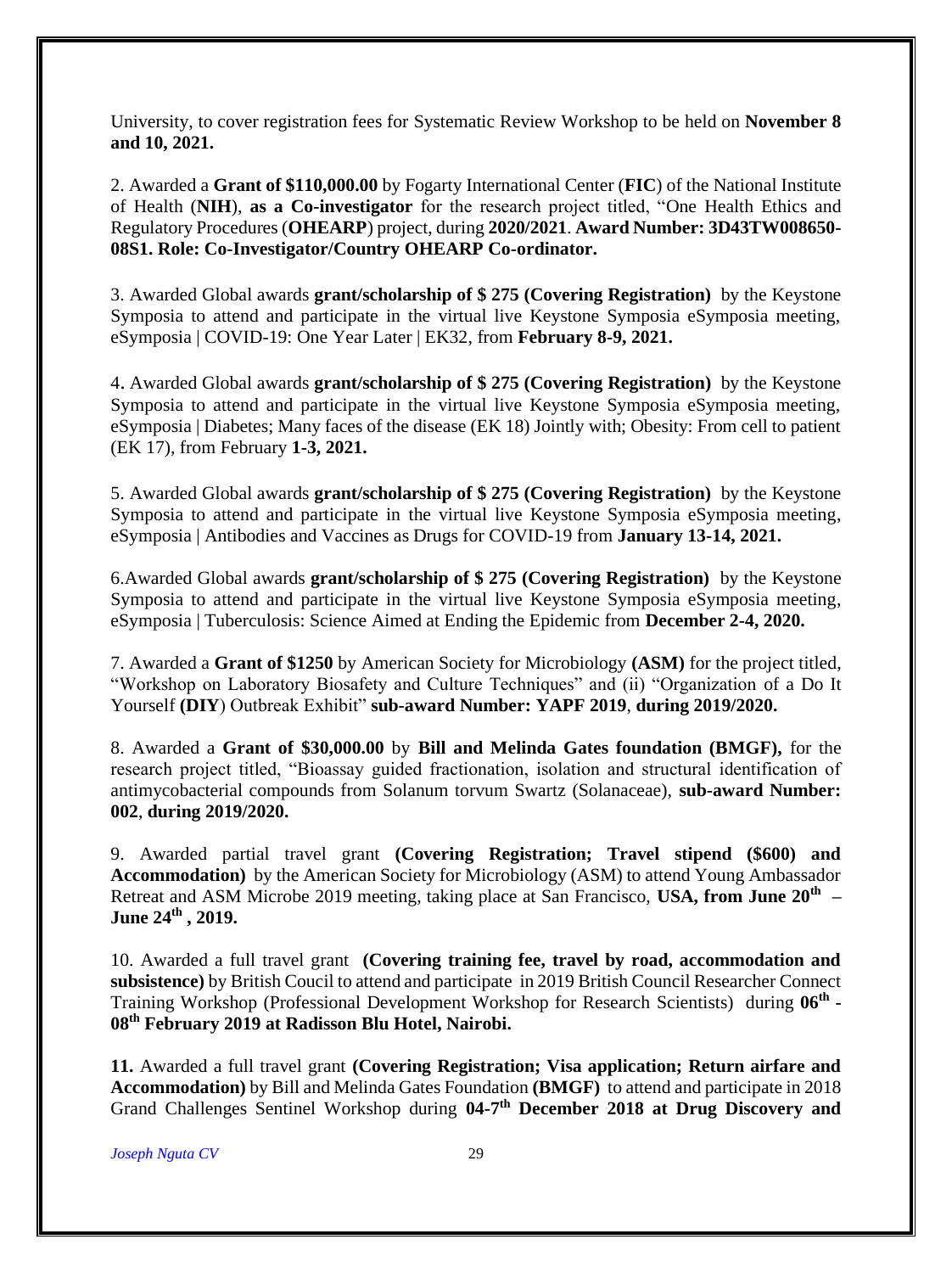**Development Centre (H3D), University of Cape Town, South Africa.** 

12. Awarded a full travel grant **(Covering Registration; Visa application; Return airfare and Accommodation)** by Bill and Melinda Gates Foundation **(BMGF)** to attend and participate in 2018 Grand Challenges Annual Meeting during **15-18th October 2018 at Estrel Congress Center, Berlin, Germany.**

13. Awarded a full travel grant **(Covering Registration; Visa application; Return airfare and Accommodation**) by Bill and Melinda Gates Foundation (BMGF) to attend and participate in 10<sup>th</sup> World Health Summit during **14-16th October 2018 at the Kosmos, Karl Marx Allee 131a/10243 Berlin, Germany.**

14. Awarded a full travel grant **(Covering Registration; Visa application; Return airfare and Accommodation)** by Bill and Melinda Gates Foundation (BMGF) to attend and participate in Keystone Symposia Conference on, " 21<sup>st</sup> Century Drug Discovery and Development for Global Health during **17-20th October 2018 at the Hotel Palace, Berlin, Germany.**

15. Awarded partial travel grant **(Covering Registration; Travel stipend (\$600) and Accommodation)** by the American Society for Microbiology (ASM) to attend Young Ambassador Retreat and ASM Microbe 2017 meeting, taking place at the New Orleans Morial Convention Center, located at 900 Convention Center Blvd, **New Orleans, Louisiana, USA, from June 1 – June 5, 2017.**

16. Awarded a full travel grant **(Covering Registration; Visa application; Return airfare and Accommodation)** by the Asian African Society for Mycobacteriology (**AASM**) to present an oral presentation at the 2<sup>nd</sup> Asian African Congress for Mycobacteriology (2<sup>nd</sup> AASM-2017) during **February, 25-28, 2017 at Abbasi hotel, Isfahan, Iran.**

17. Awarded a full travel grant **(Covering Registration; Visa application; Return airfare and Accommodation)** by the Robert Bosch Foundation, Academy of Sciences of South Africa (ASSAF) and the German Academy of Sciences Leopoldina to particiapate as a speaker in the symposium on **"New Research Perspectives on Infectious Diseases in Africa and Germany" from 24 to 26 October 2016 at the Max Plank Institute for Infection Biology (MPI-IB) in Berlin, Germany.**

18. Awarded a travel grant of: **\$5,104** by Carnegie Fund for Conference Attendance (CFCA) under Competitive Fund for Regional Initiative for Science and Education (RISE) Graduates on **December, 2015, to present a paper In:** Drug Discovery & Therapy World Congress 2016 (DDTWC-2016), at **John B. Hynes Veterans Memorial Convention Center, Boston, USA, during August 22nd – 25th, 2016**.

19.Awarded a full travel grant **(Covering Registration; Visa application; Return airfare and Accommodation)** by the Asian African Society for Mycobacteriology (**AASM**) to present an invited lecture at the 1<sup>st</sup> Asian African Congress for Mycobacteriology (1<sup>st</sup> AACM-2015) during **March, 7-13, 2015 at the Isfahan International Conference Centre, Isfahan, Iran.**

20. Awarded a Grant of: **\$1,970** by Science Initiative Group (SIG) under Competitive Fund for Regional Initiative for Science and Education (RISE) Graduates on **September 16, 2014**. Project: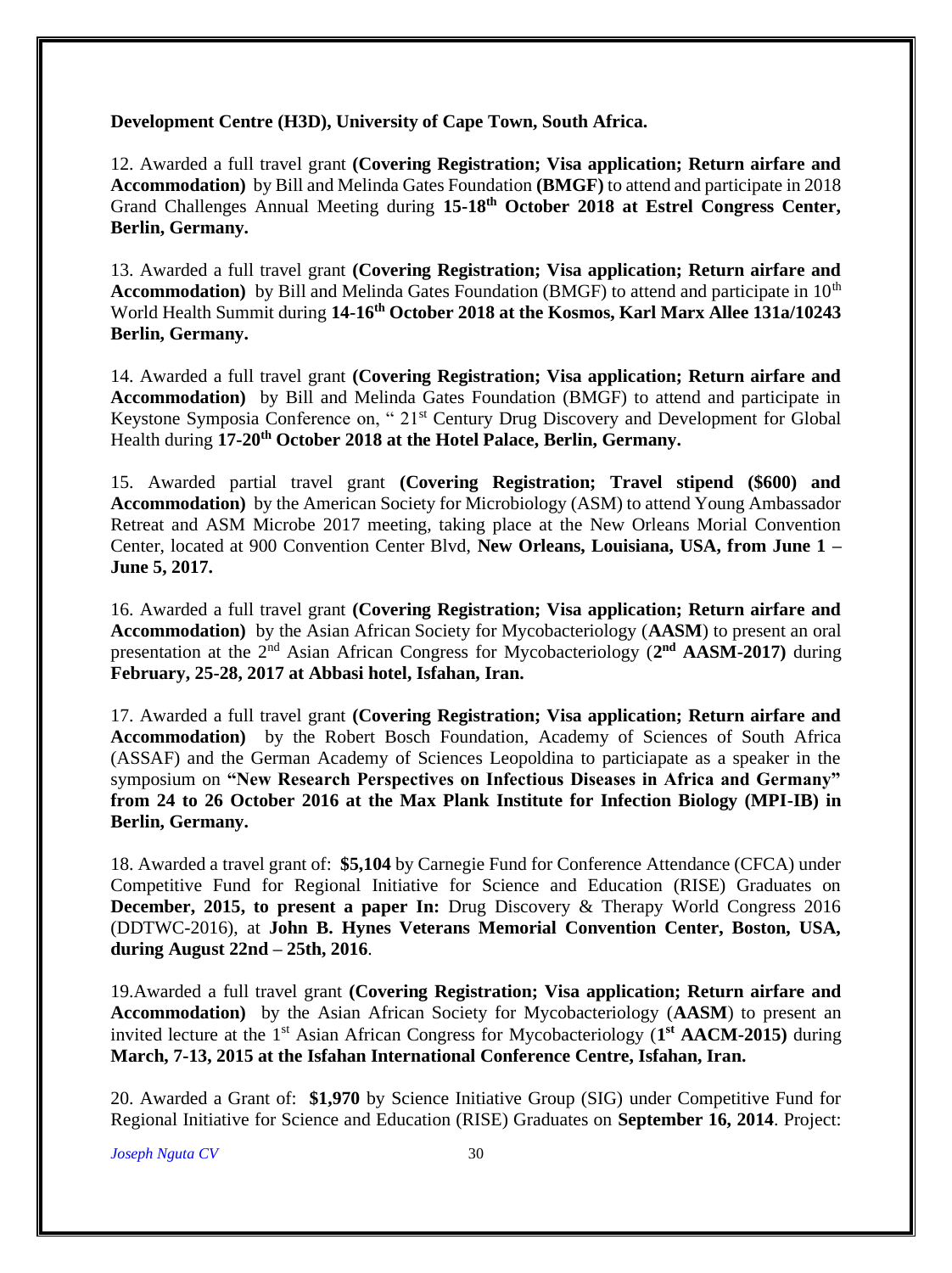Student mentorship.

21. Awarded a post-doctoral fellowship by **Bill and Melinda Gates Foundation** to conduct research on drug discovery against *tuberculosis* from plant biodiversity at **Noguchi Memorial institute for Medical Research (NMIMR),** College of Health Sciences, University of Ghana from **April 2014**-**30/09/ 2016**

22.Awarded **ICGEB/UNU-Biolac, Welcome Trust and VPH Biotech Global Consortium grant (Covering Registration; Return airfare and Accommodation)** to attend to the course, " Molecular Epidemiology and Applications in Foodborne, Nosocomial and Vector-borne Infectious Diseases of Global Significance" and ICOPHAI 2013 congress during **August, 11-17, 2013 at Summerville Resort Hotel, Porto De Galinhas, Brazil.**

23. Awarded **Deans Committee Research Grant-2013-2014 of Kshs. 250,000** for research entitled, "Evaluation of Brine Shrimp Lethality and Antifungal Activity of *Zanthoxylum Chalybeum* Engl. Species"

24. Awarded **Deans Committee Research Grant-2012-2013 of Kshs. 250,000** for research entitled, "Evaluation of Brine Shrimp Lethality and Antifungal Activity of *Zanthoxylum Chalybeum* Engl. Species"

25. Post-Doctoral Research Fellowship awarded by the **Carnegie Corporation of Newyork through Regional Initiative in Science and Education-African Natural Products Network (RISE-AFNNET)** to do my Post-doctoral studies in Natural Products. This scholarship was awarded on December, 2012.

26. Awarded a travel grant **(of \$ 1000 USD)** by the US Department of Agriculture, Animal and Plant Health Inspection Services (APHIS) and Batelle Endowment for Technology and Human Affairs (BETHA) to present an oral talk at: The First International Congress on Pathogens at the **Human-Animal Interface (ICOPHAI) in Addia Ababa, Ethiopia, from 14th to 18th September 2011.**

27. PhD Fellowship awarded by the Carnegie Corporation of Newyork through Regional Initiative in Science and Education**(Carnegie-AIS-RISE)** natural product network to do my PhD studies in Natural Products. **This scholarship was awarded on February, 2009**.

28. Grant by **CEVA SANTE ANIMALE (FRANCE)** to carry out a project on trace mineral bioavailability in small ruminants: This project led to the inclusion of cobalt, copper and zinc in the commonly used anthelmintic dewormers in those areas where trace element deficiencies were found.

29.Grant by **CEVA SANTE ANIMALE (FRANCE)** to do my master of science project/research: This project generated data that contributed to the better understanding of the trace element status in pasture grasses in various regions in Kenya. It also enabled the sponsor to disburse more funds for the second phase of the project which examined the bioavailability status of trace elements in biological tissues.

30.**Higher Education Loans Board Scholarship (HELB)** in collaboration with the University of Nairobi to study for a master of science degree (MSc): This scholarship led to the acquisition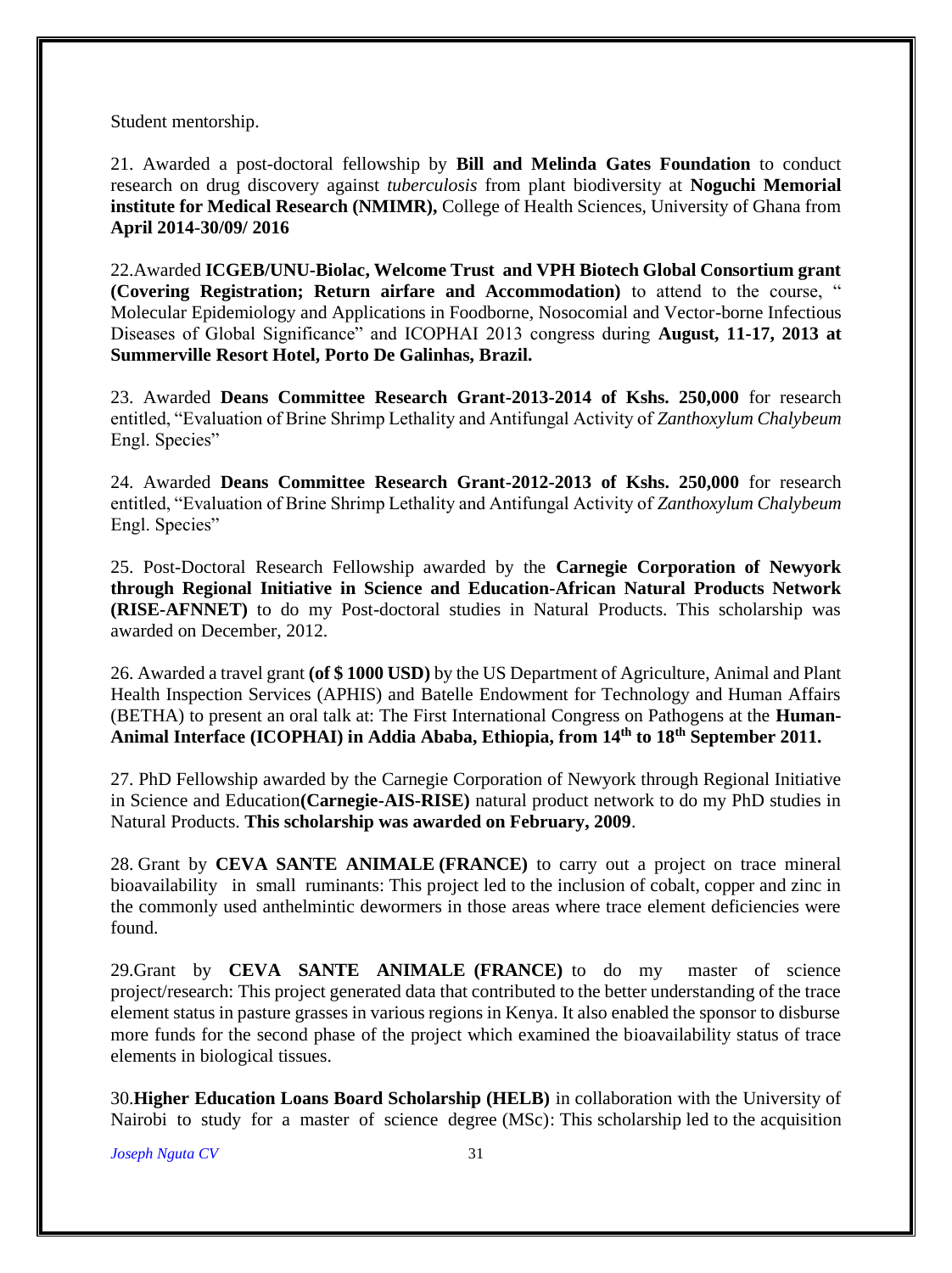of my Master of Science degree in pharmacology and toxicology on **the 7th day of September, 2007.**

31.Government of Kenya Scholarship to study for my **Bachelors degree in Veterinary Medicine (BVM):** This scholarship culminated in the award of my bachelors degree in veterinary medicine on the **27th day of November, 2000**.

#### **Departmental committee membership:**

1.Member, Departmental Management Committee *Terms of reference:*

> **(i).** Coordination of departmental performance contracting activities **(ii).** Resolution of public complaints

2.Member, Departmental Quality Assurance Committee

#### **Faculty committee membership:**

- 1. Member, Faculty of Veterinary Medicine (FVM) Exhibitions and Show Committee (**2010- 2014**).
- 2. Member, Faculty of Veterinary Medicine Curriculum Committee (**05.11.2021 to-date).**
- 3. Member, Faculty of Veterinary Medicine Biosecurity at Kanyariri Veterinary Farm Committee (**2018**)
- 4. Member, Faculty of Veterinary Medicine Biosafety, Animal Care and Use Committee **(FVM- BACUC): 2018 to-date**
- 5. Member, Adhoc Faculty of Veterinary Medicine Committee on Online Teaching, Learning and Examinations (FVM- COTL& E) (**2020**)
- 6. Member, Faculty of Veterinary Medicine Gender Mainstreaming Committee (**20.12.2021 to-date).**

#### **Professional assignments**

**(a). Peer review**

- **1. Denis Okello, Youngmin Kang, June, 2019**. "Exploring antimalarial herbal plants across communities in Uganda". A review article Submitted to, " **Evidence Based Complementary and Alternative Medicine".**
- **2. Wiwied Ekasari, Dwi Widya Pratiwi, Zelmira Amanda, Suciati, Aty Widyawaruyanti and Heny Arwati, August, 2019**. "Various Parts of *Helianthus Annuus* Plants as a New Source of Antimalarial Drugs", An original article submitted to, " **Evidence-Based Complementary and Alternative Medicine".**
- **3. Manuscript jcim-2019-0183, August 2019,** entitled "*In Vivo* toxicity evaluation of Aqueous extracts of *Carpobrotus edulis* in Sprague Dawley rats" for "**Journal of Complementary and Integrative Medicine"**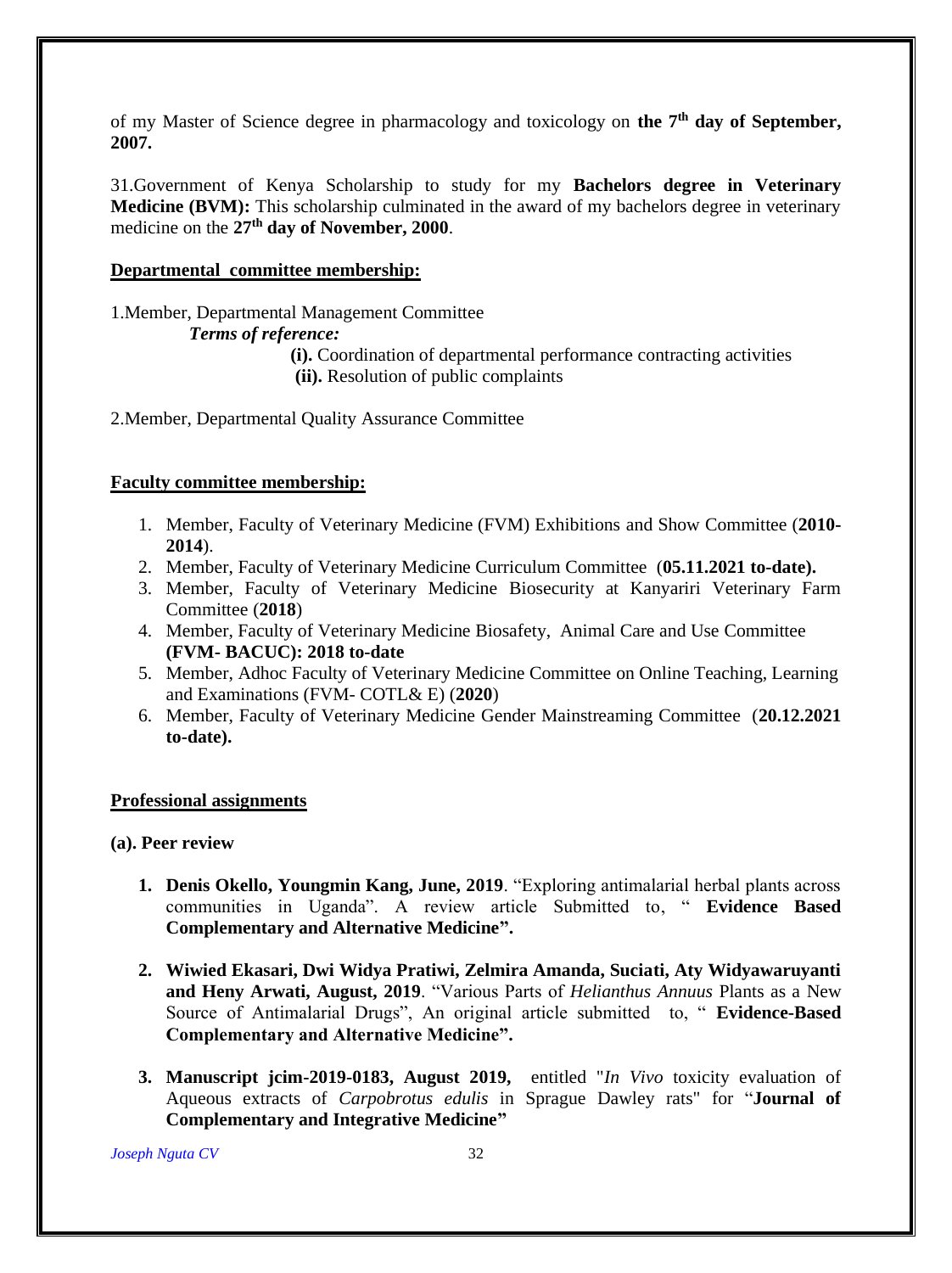## **(b). International Grant Review**

**1**. Appointed Early Career Reviewer (ECR), Centre for Scientific Review (CSR), National Institute of Health (NIH), Bethseda, USA, 2017, eRA Commons ID: JMNGUTA.

**2.** Future Leaders – African Independent Research **(***FLAIR***)** Fellowships, **2018**

# **(c). Editorial board membership**

- 1. International Journal of Mycobacteriology **(IJMYCO)**
- 2. Journal of Pharmaceutical Research and Therapeutics **(JPRT)**

# **(d). Reviewer in the following pub-med indexed journals:**

- 1. Journal of Infection in Developing Countries (JIDC)
- 2. Mountain Research and Development Journal (MRD)
- 3. Indian Journal of Pharmacology (IJP)
- 4. International Journal of Biodiversity and Conservation (IJBC)
- 5. OMICS Publishing Group
- 6. Toxicological & Environmental Chemistry
- 7. Indian Journal of Medical Research
- 8. Evidence Based Complementary and Alternative Medicine

# **National Scientific Academy Membership**

**1.** Member, Kenya National Academy of Sciences **(MKNAS): MKNAS-217.**

## **National affiliations:**

**1.** Member, Kenya National Academy of Sciences **(MKNAS), MKNAS-217.**

**1.** Registered member, Kenya Veterinary Board (KVB), Reg.No: **002066.**

**2**. Registered member, Kenya Veterinary Association (KVA). Reg. No: **1056**.

## **International affiliations:**

1. Member Asian-African Society of Mycobacteriology (AASM).

2. Member, American Society for Microbiology-Global Outreach Category (ASM): **Member number: 100026300** 

## **Notable achievements/Honours**

1. Ranked position 3 in the Faculty of Veterinary Medicine in the Academic year 2020/2021, thus receiving Vice chancellors recognition and prize due to exemplary performance.

2. Appointed American Society for Microbiology (ASM) Country Ambasssador for Science to Kenya, 2022-todate.